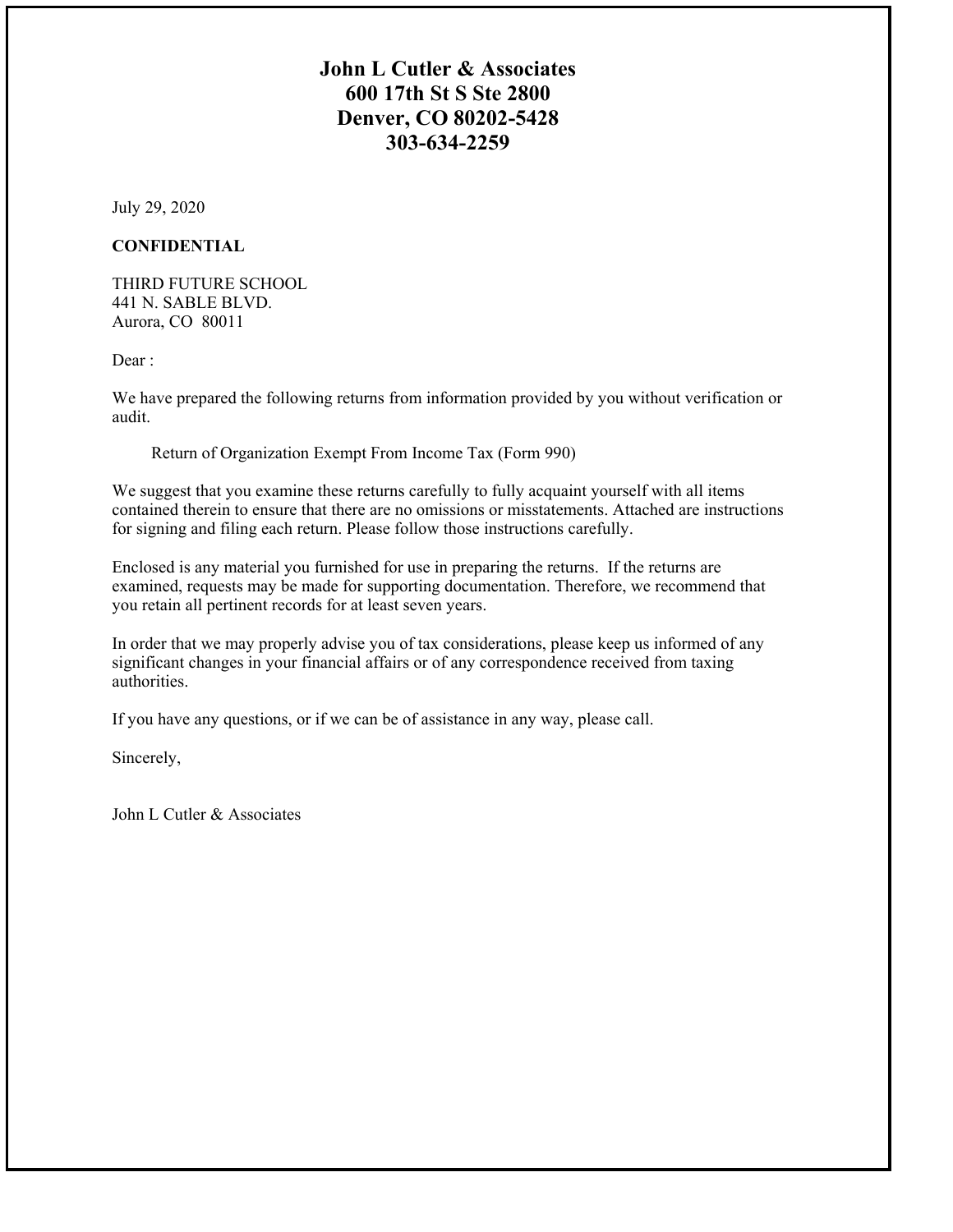# **Filing Instructions**

# **THIRD FUTURE SCHOOL**

# **Exempt Organization Tax Return**

# **Taxable Year Ended June 30, 2019**

| <b>Date Due:</b>   | AS SOON AS POSSIBLE                                                                                                                      |
|--------------------|------------------------------------------------------------------------------------------------------------------------------------------|
| <b>Remittance:</b> | None is required. Your Form 990 for the tax year ended 6/30/19 shows no<br>balance due.                                                  |
| <b>Mail To:</b>    | Department of the Treasury<br>Internal Revenue Service Center<br>Ogden, UT 84201-0027<br>If a private delivery service is used, mail to: |
|                    | OSPC<br>1973 Rulon White Blvd.<br>Ogden, UT 84201-1000                                                                                   |
| Signature:         | The return should be signed and dated on Page 1 by an officer representing the<br>organization.                                          |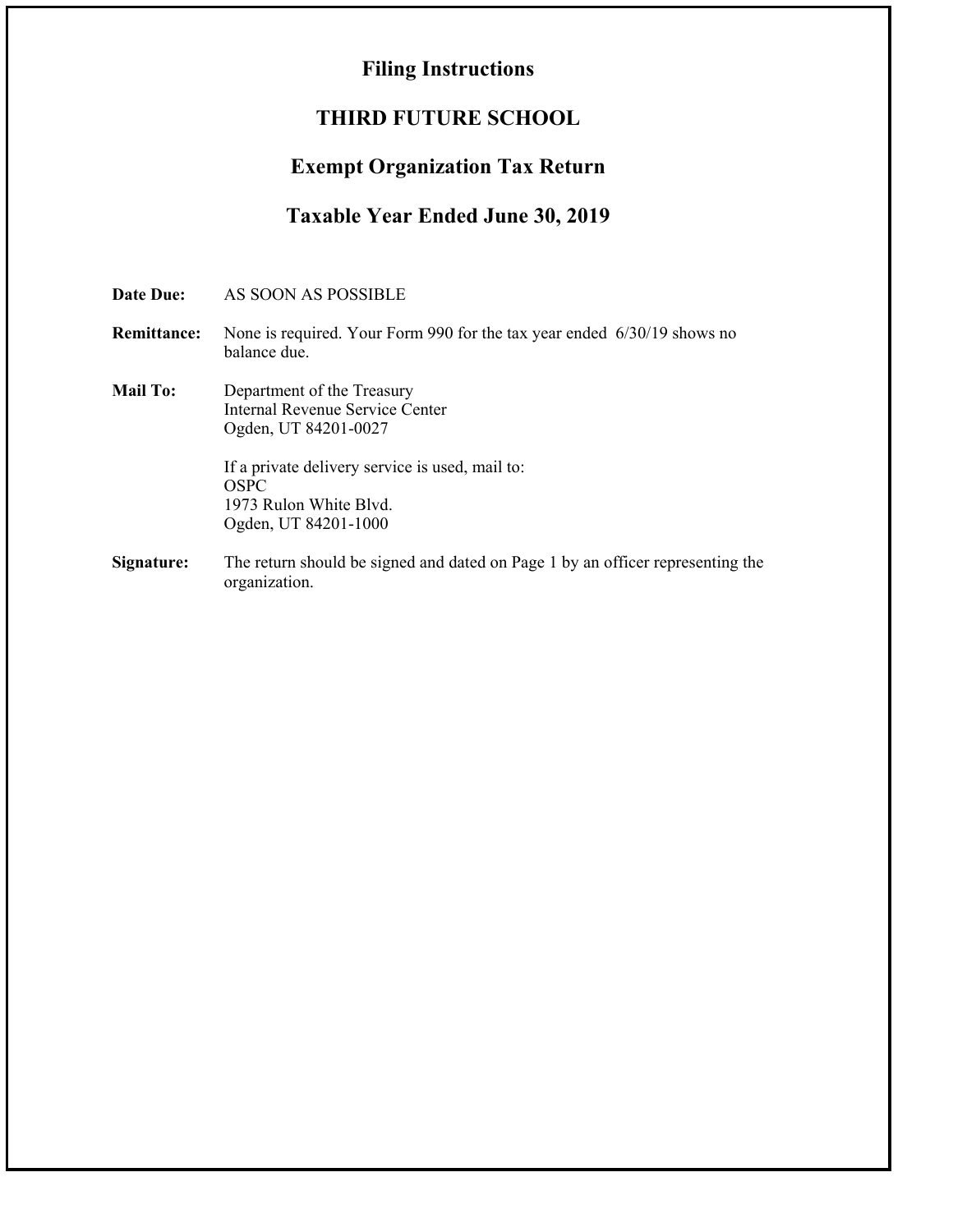THIRD FUTURE SCHOOL 441 N. SABLE BLVD. Aurora, CO 80011

**Department of the Treasury Internal Revenue Service Center Ogden, UT 84201-0027**Halalalalalllaanilllaallaanillaahilat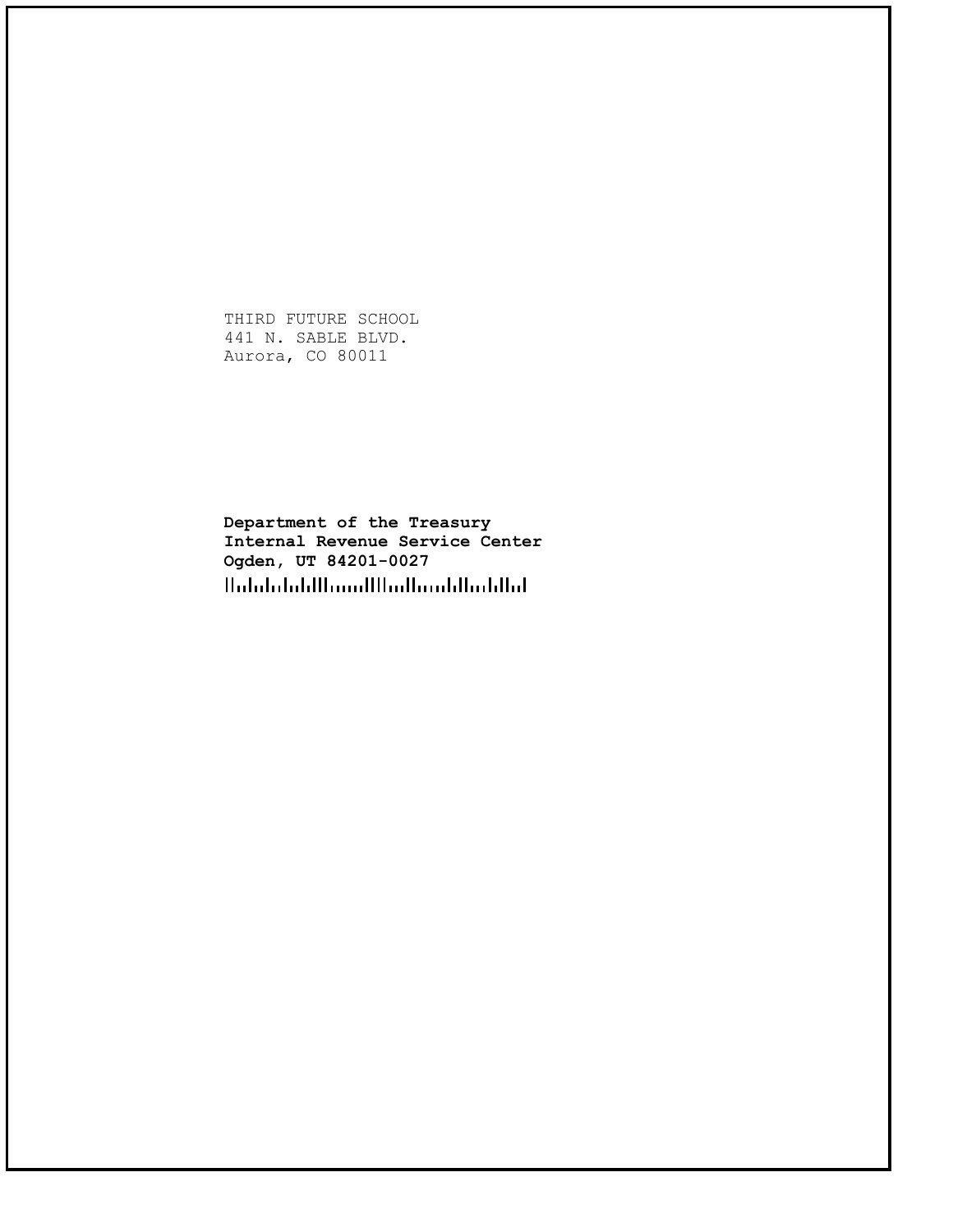Form

 $\triangleright$  Do not enter social security numbers on this form as it may be made public. **Open to Public 990 a 2018 2018 2018 2018 2018 2018 2018 Dependicion Exempt From Income Tax 2018 2018** 

|                                        | Department of the Treasury<br>Internal Revenue Service |                            |                                                                                                                                                                            | Do not enter social security numbers on this form as it may be made public.<br>Go to www.irs.gov/Form990 for instructions and the latest information. |            |                                               |                           | <b>Open to Public</b><br><b>Inspection</b> |  |  |  |
|----------------------------------------|--------------------------------------------------------|----------------------------|----------------------------------------------------------------------------------------------------------------------------------------------------------------------------|-------------------------------------------------------------------------------------------------------------------------------------------------------|------------|-----------------------------------------------|---------------------------|--------------------------------------------|--|--|--|
|                                        |                                                        |                            | For the 2018 calendar year, or tax year beginning $07/01/18$ , and ending $06/30/19$                                                                                       |                                                                                                                                                       |            |                                               |                           |                                            |  |  |  |
|                                        | <b>B</b> Check if applicable:                          |                            | C Name of organization                                                                                                                                                     |                                                                                                                                                       |            |                                               |                           | D Employer identification number           |  |  |  |
|                                        | Address change                                         | <b>THIRD FUTURE SCHOOL</b> |                                                                                                                                                                            |                                                                                                                                                       |            |                                               |                           |                                            |  |  |  |
|                                        | Name change                                            | Doing business as          |                                                                                                                                                                            |                                                                                                                                                       | 81-2937922 |                                               |                           |                                            |  |  |  |
|                                        |                                                        |                            | Number and street (or P.O. box if mail is not delivered to street address)<br>441 N. SABLE BLVD.                                                                           |                                                                                                                                                       |            | Room/suite                                    | <b>E</b> Telephone number | 720-500-5252                               |  |  |  |
|                                        | Initial return<br>Final return/                        |                            | City or town, state or province, country, and ZIP or foreign postal code                                                                                                   |                                                                                                                                                       |            |                                               |                           |                                            |  |  |  |
|                                        | terminated                                             | Aurora                     |                                                                                                                                                                            | CO 80011                                                                                                                                              |            |                                               | G Gross receipts\$        | 11,091,700                                 |  |  |  |
|                                        | Amended return                                         |                            | F Name and address of principal officer:                                                                                                                                   |                                                                                                                                                       |            |                                               |                           |                                            |  |  |  |
|                                        | Application pending                                    |                            |                                                                                                                                                                            |                                                                                                                                                       |            | H(a) Is this a group return for subordinates? |                           | Yes $ \mathbf{X} $ No                      |  |  |  |
|                                        |                                                        |                            |                                                                                                                                                                            |                                                                                                                                                       |            | H(b) Are all subordinates included?           |                           | No<br>Yes                                  |  |  |  |
|                                        |                                                        |                            |                                                                                                                                                                            |                                                                                                                                                       |            |                                               |                           | If "No," attach a list. (see instructions) |  |  |  |
|                                        | Tax-exempt status:                                     |                            | $ \mathbf{X} $ 501(c)(3)<br>501(c)                                                                                                                                         | $\blacktriangleleft$ (insert no.)<br>4947(a)(1) or                                                                                                    | 527        |                                               |                           |                                            |  |  |  |
|                                        | Website: $\blacktriangleright$                         |                            | www.aalk8.org                                                                                                                                                              |                                                                                                                                                       |            | $H(c)$ Group exemption number                 |                           |                                            |  |  |  |
| κ                                      | Form of organization:                                  |                            | Corporation<br>Trust                                                                                                                                                       | Association $ \mathbf{X} $ Other $\triangleright$ School                                                                                              |            | L Year of formation: $2016$                   |                           | M State of legal domicile:                 |  |  |  |
|                                        | Part I                                                 | <b>Summary</b>             |                                                                                                                                                                            |                                                                                                                                                       |            |                                               |                           |                                            |  |  |  |
|                                        |                                                        |                            | 1 Briefly describe the organization's mission or most significant activities:                                                                                              |                                                                                                                                                       |            |                                               |                           |                                            |  |  |  |
|                                        |                                                        |                            | Charter School that is a model fo rthe next generation of schools, working                                                                                                 |                                                                                                                                                       |            |                                               |                           |                                            |  |  |  |
| Governance                             |                                                        |                            | to prepare students, especially poor and minority students fo rthe                                                                                                         |                                                                                                                                                       |            |                                               |                           |                                            |  |  |  |
|                                        |                                                        |                            | workplace and college.                                                                                                                                                     |                                                                                                                                                       |            |                                               |                           |                                            |  |  |  |
|                                        |                                                        |                            | 2 Check this box if the organization discontinued its operations or disposed of more than 25% of its net assets.                                                           |                                                                                                                                                       |            |                                               |                           |                                            |  |  |  |
|                                        | 3.                                                     |                            | Number of voting members of the governing body (Part VI, line 1a)                                                                                                          |                                                                                                                                                       |            |                                               | 3                         | 3                                          |  |  |  |
| <b>Activities &amp;</b>                | 4                                                      |                            | Number of independent voting members of the governing body (Part VI, line 1b) [[[[[[[[[[[[[[[[[[[[[[[[[[[[[[[                                                              |                                                                                                                                                       |            |                                               | $\overline{\mathbf{A}}$   | $\overline{\mathbf{3}}$                    |  |  |  |
|                                        |                                                        |                            | Total number of individuals employed in calendar year 2018 (Part V, line 2a) [[[[[[[[[[[[[[[[[[[[[[[[[[[[[[[[                                                              |                                                                                                                                                       |            |                                               | 5                         | 114<br>$\Omega$                            |  |  |  |
|                                        |                                                        |                            | 6 Total number of volunteers (estimate if necessary)                                                                                                                       |                                                                                                                                                       |            |                                               | 6                         |                                            |  |  |  |
|                                        |                                                        |                            |                                                                                                                                                                            |                                                                                                                                                       |            |                                               | 7a<br>7b                  | 0<br>0                                     |  |  |  |
|                                        |                                                        |                            |                                                                                                                                                                            |                                                                                                                                                       |            | <b>Prior Year</b>                             |                           | <b>Current Year</b>                        |  |  |  |
|                                        |                                                        |                            |                                                                                                                                                                            |                                                                                                                                                       |            | 1,157,452                                     |                           | 2,189,335                                  |  |  |  |
| Revenue                                | 9                                                      |                            | Program service revenue (Part VIII, line 2g)                                                                                                                               |                                                                                                                                                       |            | 3,910,677                                     |                           | 8,880,860                                  |  |  |  |
|                                        |                                                        |                            |                                                                                                                                                                            |                                                                                                                                                       |            |                                               |                           |                                            |  |  |  |
|                                        |                                                        |                            | 11 Other revenue (Part VIII, column (A), lines 5, 6d, 8c, 9c, 10c, and 11e)                                                                                                |                                                                                                                                                       |            |                                               | 31,982                    | 21,505                                     |  |  |  |
|                                        |                                                        |                            | 12 Total revenue - add lines 8 through 11 (must equal Part VIII, column (A), line 12)                                                                                      |                                                                                                                                                       |            | 5,100,113                                     |                           | 11,091,700                                 |  |  |  |
|                                        |                                                        |                            | 13 Grants and similar amounts paid (Part IX, column (A), lines 1-3)                                                                                                        |                                                                                                                                                       |            | 1,025,601                                     |                           |                                            |  |  |  |
|                                        |                                                        |                            | 14 Benefits paid to or for members (Part IX, column (A), line 4)                                                                                                           |                                                                                                                                                       |            |                                               |                           |                                            |  |  |  |
| ses                                    |                                                        |                            | 15 Salaries, other compensation, employee benefits (Part IX, column (A), lines 5-10)                                                                                       |                                                                                                                                                       |            | 8,079,371                                     |                           | 7,736,443                                  |  |  |  |
|                                        |                                                        |                            |                                                                                                                                                                            |                                                                                                                                                       |            |                                               |                           |                                            |  |  |  |
| Exper                                  |                                                        |                            | <b>b</b> Total fundraising expenses (Part IX, column (D), line 25) ▶                                                                                                       |                                                                                                                                                       |            |                                               |                           |                                            |  |  |  |
|                                        |                                                        |                            | 17 Other expenses (Part IX, column (A), lines 11a-11d, 11f-24e)                                                                                                            |                                                                                                                                                       |            |                                               |                           | 3,823,769                                  |  |  |  |
|                                        |                                                        |                            | 18 Total expenses. Add lines 13-17 (must equal Part IX, column (A), line 25) [11, 12, 12, 12, 12, 12, 12, 12, 1                                                            |                                                                                                                                                       |            | 9,104,972<br>$-4,004,859$                     |                           | 11,560,212<br>$-468,512$                   |  |  |  |
|                                        |                                                        |                            | 19 Revenue less expenses. Subtract line 18 from line 12                                                                                                                    |                                                                                                                                                       |            | <b>Beginning of Current Year</b>              |                           | <b>End of Year</b>                         |  |  |  |
| <b>Net Assets or<br/>Fund Balances</b> |                                                        |                            | 20 Total assets (Part X, line 16)                                                                                                                                          |                                                                                                                                                       |            | 1,077,695                                     |                           | 19,560,964                                 |  |  |  |
|                                        |                                                        |                            | 21 Total liabilities (Part X, line 26)                                                                                                                                     |                                                                                                                                                       |            | $\overline{15}$ , 607, 975                    |                           | 24, 151, 012                               |  |  |  |
|                                        |                                                        |                            | 22 Net assets or fund balances. Subtract line 21 from line 20                                                                                                              |                                                                                                                                                       |            | $-14,530,280$                                 |                           | $\overline{-4,}$ 590, 048                  |  |  |  |
|                                        | Part II                                                |                            | <b>Signature Block</b>                                                                                                                                                     |                                                                                                                                                       |            |                                               |                           |                                            |  |  |  |
|                                        |                                                        |                            | Under penalties of perjury, I declare that I have examined this return, including accompanying schedules and statements, and to the best of my knowledge and belief, it is |                                                                                                                                                       |            |                                               |                           |                                            |  |  |  |
|                                        |                                                        |                            | true, correct, and complete. Declaration of preparer (other than officer) is based on all information of which preparer has any knowledge.                                 |                                                                                                                                                       |            |                                               |                           |                                            |  |  |  |
|                                        |                                                        |                            |                                                                                                                                                                            |                                                                                                                                                       |            |                                               |                           |                                            |  |  |  |
| Sign                                   |                                                        | Signature of officer       |                                                                                                                                                                            |                                                                                                                                                       |            |                                               | Date                      |                                            |  |  |  |
| <b>Here</b>                            |                                                        |                            |                                                                                                                                                                            |                                                                                                                                                       |            |                                               |                           |                                            |  |  |  |
|                                        |                                                        |                            | Type or print name and title                                                                                                                                               |                                                                                                                                                       |            |                                               |                           |                                            |  |  |  |
| Paid                                   |                                                        | Print/Type preparer's name |                                                                                                                                                                            | Preparer's signature                                                                                                                                  | luth       | Date                                          | Check                     | <b>PTIN</b><br>if                          |  |  |  |
|                                        | Preparer                                               | John Cutler                |                                                                                                                                                                            | m                                                                                                                                                     |            |                                               |                           | 07/29/20 self-employed   P00879543         |  |  |  |
|                                        | Firm's name<br><b>Use Only</b>                         |                            | John L Cutler & Associates                                                                                                                                                 |                                                                                                                                                       |            |                                               | Firm's EIN ▶              | 20-2011689                                 |  |  |  |
|                                        |                                                        |                            | 600 17th St S Ste 2800                                                                                                                                                     | 80202-5428                                                                                                                                            |            |                                               |                           |                                            |  |  |  |
|                                        |                                                        | Firm's address ▶           | Denver, CO<br>May the IRS discuss this return with the preparer shown above? (see instructions)                                                                            |                                                                                                                                                       |            |                                               | Phone no.                 | 303-634-2259                               |  |  |  |
|                                        |                                                        |                            |                                                                                                                                                                            |                                                                                                                                                       |            |                                               |                           | <b>Yes</b><br>No                           |  |  |  |

| эічн<br><b>Here</b> |                            | <b>ORTHUMO OF ORTO DI</b> |                                                                                   |                      |  |      |              | ี                        |                          |              |
|---------------------|----------------------------|---------------------------|-----------------------------------------------------------------------------------|----------------------|--|------|--------------|--------------------------|--------------------------|--------------|
|                     |                            |                           | Type or print name and title                                                      |                      |  |      |              |                          |                          |              |
|                     | Print/Type preparer's name |                           |                                                                                   | Preparer's signature |  | Date |              | Check                    | <b>PTIN</b><br>if        |              |
| Paid                | John Cutler                |                           |                                                                                   | rw                   |  |      |              | $07/29/20$ self-employed | P00879543                |              |
| Preparer            | Firm's name                |                           | John L Cutler & <i>Associates</i>                                                 |                      |  |      | Firm's $EIN$ |                          | 20-2011689               |              |
| Use Only            |                            |                           | 600 17th St S Ste 2800                                                            |                      |  |      |              |                          |                          |              |
|                     | Firm's address             |                           | CO<br>Denver,                                                                     | 80202-5428           |  |      | Phone no.    |                          | $303 - 634 - 2259$       |              |
|                     |                            |                           | May the IRS discuss this return with the preparer shown above? (see instructions) |                      |  |      |              |                          | <b>Yes</b>               | No           |
|                     |                            |                           | Ear Danamuark Daduation, Act Nation, and the concrete instructions.               |                      |  |      |              |                          | $\overline{\phantom{0}}$ | $000 \ldots$ |

**For Paperwork Reduction Act Notice, see the separate instructions.**<br><sub>DAA</sub>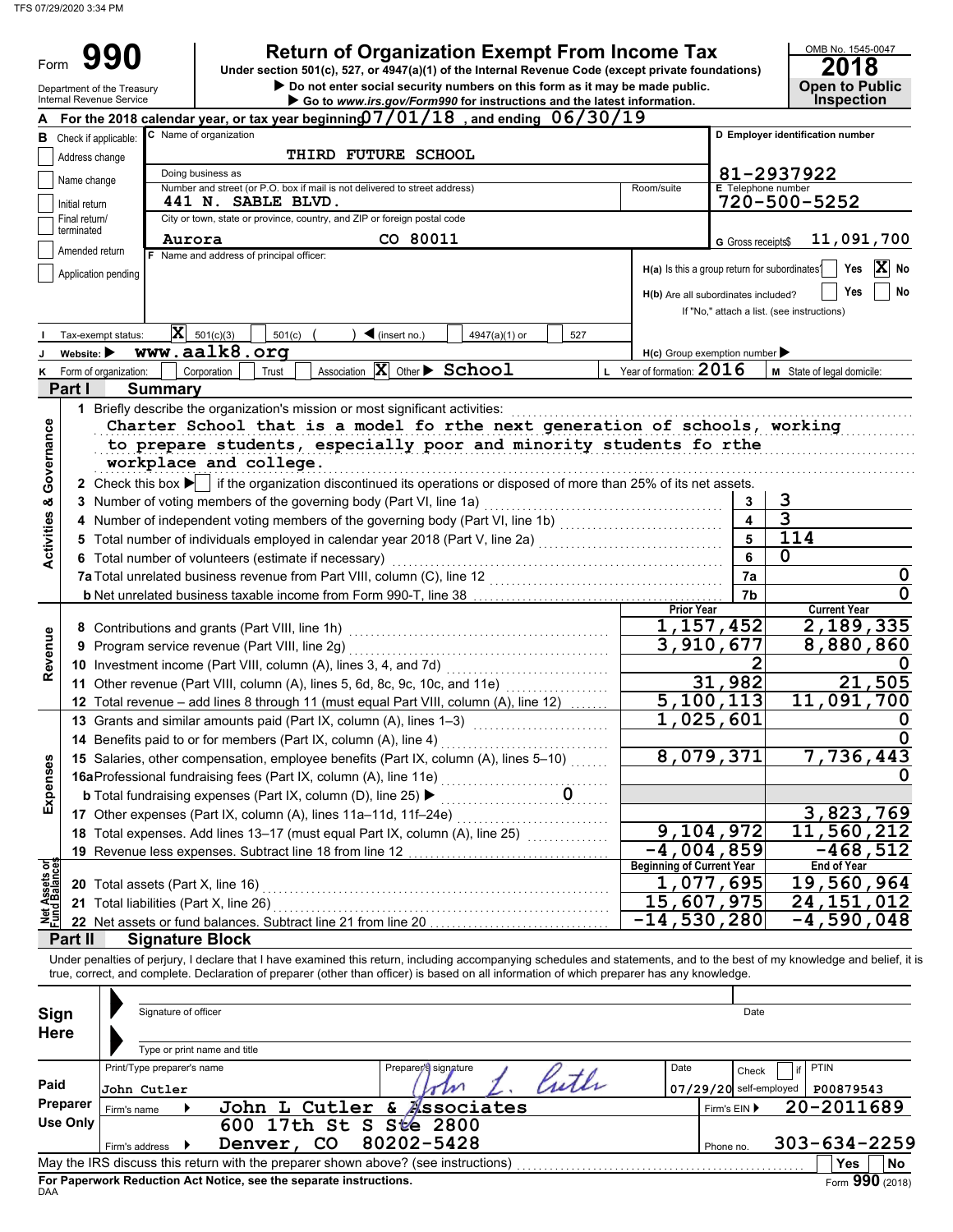|              | Form 990 (2018) THIRD FUTURE SCHOOL                                         |                                                                                                              | 81-2937922                                                                                                                                          | Page 2                |
|--------------|-----------------------------------------------------------------------------|--------------------------------------------------------------------------------------------------------------|-----------------------------------------------------------------------------------------------------------------------------------------------------|-----------------------|
|              | Part III                                                                    | <b>Statement of Program Service Accomplishments</b>                                                          |                                                                                                                                                     |                       |
|              |                                                                             |                                                                                                              |                                                                                                                                                     | $\mathbf{x}$          |
| 1            | Briefly describe the organization's mission:                                |                                                                                                              |                                                                                                                                                     |                       |
|              | See Schedule O                                                              |                                                                                                              |                                                                                                                                                     |                       |
|              |                                                                             |                                                                                                              |                                                                                                                                                     |                       |
|              |                                                                             |                                                                                                              |                                                                                                                                                     |                       |
|              |                                                                             |                                                                                                              |                                                                                                                                                     |                       |
| $\mathbf{2}$ |                                                                             | Did the organization undertake any significant program services during the year which were not listed on the |                                                                                                                                                     |                       |
|              | prior Form 990 or 990-EZ?                                                   |                                                                                                              |                                                                                                                                                     | Yes $\overline{X}$ No |
|              | If "Yes," describe these new services on Schedule O.                        |                                                                                                              |                                                                                                                                                     |                       |
| 3            |                                                                             | Did the organization cease conducting, or make significant changes in how it conducts, any program           |                                                                                                                                                     |                       |
|              | services?                                                                   |                                                                                                              |                                                                                                                                                     | Yes $\overline{X}$ No |
|              | If "Yes," describe these changes on Schedule O.                             |                                                                                                              |                                                                                                                                                     |                       |
| 4            |                                                                             |                                                                                                              | Describe the organization's program service accomplishments for each of its three largest program services, as measured by                          |                       |
|              |                                                                             |                                                                                                              | expenses. Section 501(c)(3) and 501(c)(4) organizations are required to report the amount of grants and allocations to others,                      |                       |
|              | the total expenses, and revenue, if any, for each program service reported. |                                                                                                              |                                                                                                                                                     |                       |
|              |                                                                             |                                                                                                              |                                                                                                                                                     |                       |
|              | ) (Expenses \$<br>4a (Code:                                                 | $7,131,023$ including grants of\$                                                                            | ) (Revenue \$                                                                                                                                       |                       |
|              |                                                                             | and minority students for the workplace and college.                                                         | A Kindergarted through 6th grade charter school that is a model for the<br>next generation of schools, working to prepare students, especially poor |                       |
|              |                                                                             |                                                                                                              |                                                                                                                                                     |                       |
|              |                                                                             |                                                                                                              |                                                                                                                                                     |                       |
|              |                                                                             |                                                                                                              |                                                                                                                                                     |                       |
|              |                                                                             |                                                                                                              |                                                                                                                                                     |                       |
|              |                                                                             |                                                                                                              |                                                                                                                                                     |                       |
|              |                                                                             |                                                                                                              |                                                                                                                                                     |                       |
|              |                                                                             |                                                                                                              |                                                                                                                                                     |                       |
|              |                                                                             |                                                                                                              |                                                                                                                                                     |                       |
|              |                                                                             |                                                                                                              |                                                                                                                                                     |                       |
|              | N/A                                                                         |                                                                                                              |                                                                                                                                                     |                       |
|              |                                                                             |                                                                                                              |                                                                                                                                                     |                       |
|              |                                                                             |                                                                                                              |                                                                                                                                                     |                       |
|              |                                                                             |                                                                                                              |                                                                                                                                                     |                       |
|              |                                                                             |                                                                                                              |                                                                                                                                                     |                       |
|              |                                                                             |                                                                                                              |                                                                                                                                                     |                       |
|              |                                                                             |                                                                                                              |                                                                                                                                                     |                       |
|              |                                                                             |                                                                                                              |                                                                                                                                                     |                       |
|              |                                                                             |                                                                                                              |                                                                                                                                                     |                       |
|              |                                                                             |                                                                                                              |                                                                                                                                                     |                       |
|              |                                                                             |                                                                                                              |                                                                                                                                                     |                       |
|              |                                                                             |                                                                                                              |                                                                                                                                                     |                       |
|              |                                                                             |                                                                                                              |                                                                                                                                                     |                       |
|              |                                                                             |                                                                                                              |                                                                                                                                                     |                       |
|              | 4c (Code:<br>) (Expenses \$                                                 | including grants of\$                                                                                        | $($ Revenue \$ $)$ (Revenue \$                                                                                                                      |                       |
|              | N/A                                                                         |                                                                                                              |                                                                                                                                                     |                       |
|              |                                                                             |                                                                                                              |                                                                                                                                                     |                       |
|              |                                                                             |                                                                                                              |                                                                                                                                                     |                       |
|              |                                                                             |                                                                                                              |                                                                                                                                                     |                       |
|              |                                                                             |                                                                                                              |                                                                                                                                                     |                       |
|              |                                                                             |                                                                                                              |                                                                                                                                                     |                       |
|              |                                                                             |                                                                                                              |                                                                                                                                                     |                       |
|              |                                                                             |                                                                                                              |                                                                                                                                                     |                       |
|              |                                                                             |                                                                                                              |                                                                                                                                                     |                       |
|              |                                                                             |                                                                                                              |                                                                                                                                                     |                       |
|              |                                                                             |                                                                                                              |                                                                                                                                                     |                       |
|              |                                                                             |                                                                                                              |                                                                                                                                                     |                       |
|              | 4d Other program services (Describe in Schedule O.)                         |                                                                                                              |                                                                                                                                                     |                       |
|              | (Expenses \$                                                                | including grants of\$                                                                                        | (Revenue \$                                                                                                                                         |                       |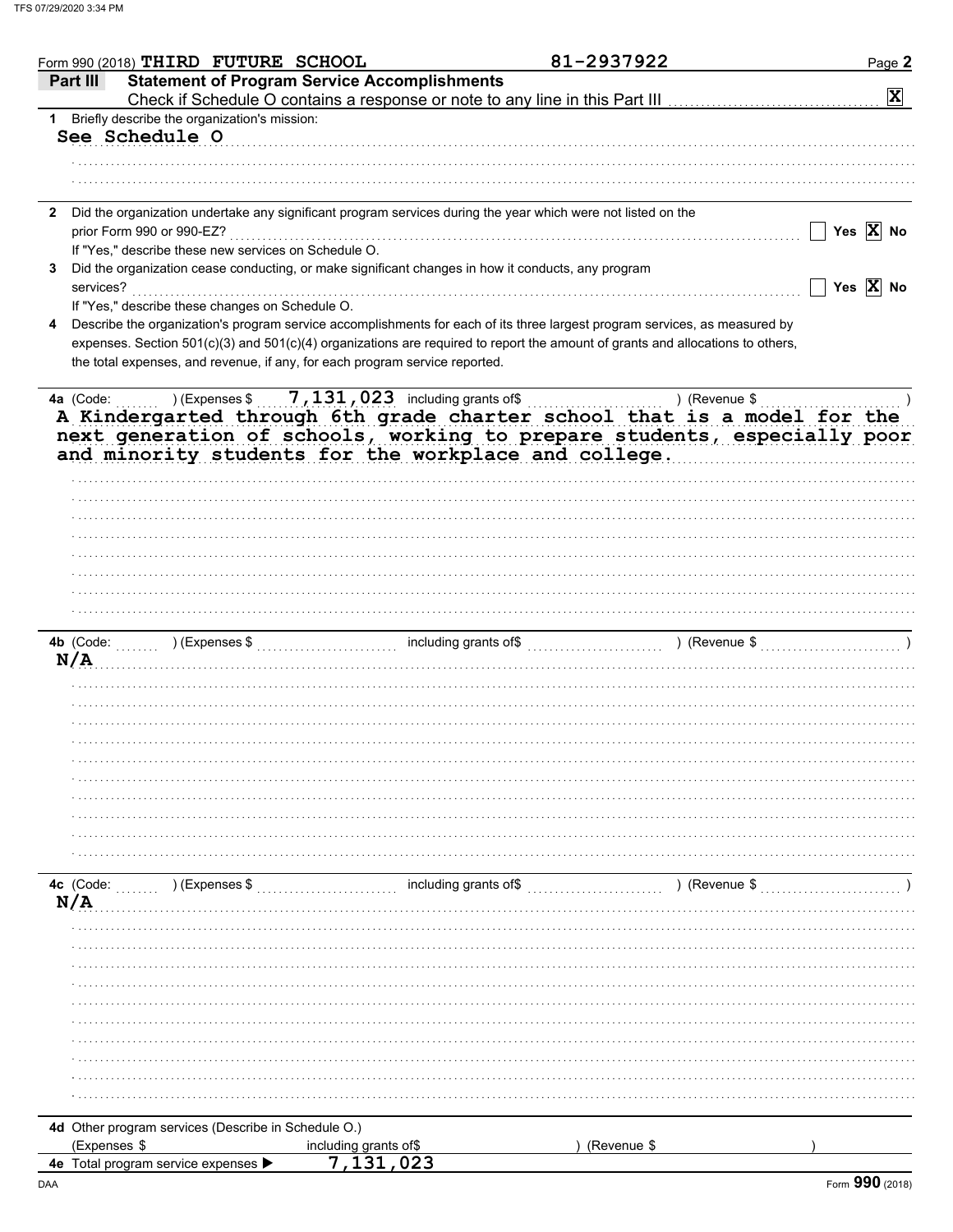|                | Form 990 (2018) THIRD FUTURE SCHOOL    | 81-2937922 | Page 3 |
|----------------|----------------------------------------|------------|--------|
| <b>Part IV</b> | <b>Checklist of Required Schedules</b> |            |        |

|     |                                                                                                                                                                                                         |                 | Yes         | No |
|-----|---------------------------------------------------------------------------------------------------------------------------------------------------------------------------------------------------------|-----------------|-------------|----|
| 1   | Is the organization described in section $501(c)(3)$ or $4947(a)(1)$ (other than a private foundation)? If "Yes,"                                                                                       |                 |             |    |
|     | complete Schedule A                                                                                                                                                                                     | 1               | $\mathbf X$ |    |
| 2   | Is the organization required to complete Schedule B, Schedule of Contributors (see instructions)?                                                                                                       | $\mathbf{2}$    |             | X  |
| 3   | Did the organization engage in direct or indirect political campaign activities on behalf of or in opposition to                                                                                        |                 |             |    |
|     | candidates for public office? If "Yes," complete Schedule C, Part I                                                                                                                                     | 3               |             | X. |
| 4   | Section 501(c)(3) organizations. Did the organization engage in lobbying activities, or have a section 501(h)                                                                                           |                 |             |    |
|     | election in effect during the tax year? If "Yes," complete Schedule C, Part II                                                                                                                          | 4               |             | X. |
| 5   | Is the organization a section $501(c)(4)$ , $501(c)(5)$ , or $501(c)(6)$ organization that receives membership dues,                                                                                    |                 |             |    |
|     | assessments, or similar amounts as defined in Revenue Procedure 98-19? If "Yes," complete Schedule C, Part III                                                                                          | 5               |             | X  |
| 6   | Did the organization maintain any donor advised funds or any similar funds or accounts for which donors                                                                                                 |                 |             |    |
|     | have the right to provide advice on the distribution or investment of amounts in such funds or accounts? If                                                                                             |                 |             |    |
|     | "Yes," complete Schedule D, Part I                                                                                                                                                                      | 6               |             | X. |
| 7   | Did the organization receive or hold a conservation easement, including easements to preserve open space,                                                                                               |                 |             |    |
|     | the environment, historic land areas, or historic structures? If "Yes," complete Schedule D, Part II                                                                                                    | 7               |             | X. |
| 8   | Did the organization maintain collections of works of art, historical treasures, or other similar assets? If "Yes,"                                                                                     |                 |             |    |
|     | complete Schedule D, Part III                                                                                                                                                                           | 8               |             | X  |
| 9   | Did the organization report an amount in Part X, line 21, for escrow or custodial account liability, serve as a                                                                                         |                 |             |    |
|     | custodian for amounts not listed in Part X; or provide credit counseling, debt management, credit repair, or                                                                                            | 9               |             | X. |
| 10  | debt negotiation services? If "Yes," complete Schedule D, Part IV                                                                                                                                       |                 |             |    |
|     | Did the organization, directly or through a related organization, hold assets in temporarily restricted<br>endowments, permanent endowments, or quasi-endowments? If "Yes," complete Schedule D, Part V | 10              |             | X. |
| 11  | If the organization's answer to any of the following questions is "Yes," then complete Schedule D, Parts VI,                                                                                            |                 |             |    |
|     | VII, VIII, IX, or X as applicable.                                                                                                                                                                      |                 |             |    |
| a   | Did the organization report an amount for land, buildings, and equipment in Part X, line 10? If "Yes,"                                                                                                  |                 |             |    |
|     | complete Schedule D, Part VI                                                                                                                                                                            | 11a             | X           |    |
|     | <b>b</b> Did the organization report an amount for investments—other securities in Part X, line 12 that is 5% or more                                                                                   |                 |             |    |
|     | of its total assets reported in Part X, line 16? If "Yes," complete Schedule D, Part VII                                                                                                                | 11b             |             | X. |
| C   | Did the organization report an amount for investments—program related in Part X, line 13 that is 5% or more                                                                                             |                 |             |    |
|     | of its total assets reported in Part X, line 16? If "Yes," complete Schedule D, Part VIII [[[[[[[[[[[[[[[[[[[                                                                                           | 11c             |             | X. |
| d   | Did the organization report an amount for other assets in Part X, line 15 that is 5% or more of its total assets                                                                                        |                 |             |    |
|     | reported in Part X, line 16? If "Yes," complete Schedule D, Part IX                                                                                                                                     | 11d             | X           |    |
| е   | Did the organization report an amount for other liabilities in Part X, line 25? If "Yes," complete Schedule D, Part X                                                                                   | 11e             | $\mathbf x$ |    |
| f   | Did the organization's separate or consolidated financial statements for the tax year include a footnote that addresses                                                                                 |                 |             |    |
|     | the organization's liability for uncertain tax positions under FIN 48 (ASC 740)? If "Yes," complete Schedule D, Part X                                                                                  | 11f             |             | X. |
| 12a | Did the organization obtain separate, independent audited financial statements for the tax year? If "Yes," complete                                                                                     |                 |             |    |
|     |                                                                                                                                                                                                         | 12a             |             | x  |
| b   | Was the organization included in consolidated, independent audited financial statements for the tax year? If                                                                                            |                 |             |    |
|     | "Yes," and if the organization answered "No" to line 12a, then completing Schedule D, Parts XI and XII is optional                                                                                      | 12 <sub>b</sub> |             | X  |
| 13  |                                                                                                                                                                                                         | 13              |             | X  |
| 14a | Did the organization maintain an office, employees, or agents outside of the United States?                                                                                                             | 14a             |             | X  |
| b   | Did the organization have aggregate revenues or expenses of more than \$10,000 from grantmaking,                                                                                                        |                 |             |    |
|     | fundraising, business, investment, and program service activities outside the United States, or aggregate                                                                                               |                 |             |    |
|     | foreign investments valued at \$100,000 or more? If "Yes," complete Schedule F, Parts I and IV [[[[[[[[[[[[[[[                                                                                          | 14b             |             | X  |
| 15  | Did the organization report on Part IX, column (A), line 3, more than \$5,000 of grants or other assistance to or                                                                                       |                 |             |    |
|     | for any foreign organization? If "Yes," complete Schedule F, Parts II and IV                                                                                                                            | 15              |             | X  |
| 16  | Did the organization report on Part IX, column (A), line 3, more than \$5,000 of aggregate grants or other                                                                                              |                 |             |    |
|     | assistance to or for foreign individuals? If "Yes," complete Schedule F, Parts III and IV                                                                                                               | 16              |             | X  |
| 17  | Did the organization report a total of more than \$15,000 of expenses for professional fundraising services on                                                                                          | 17              |             | X  |
| 18  | Did the organization report more than \$15,000 total of fundraising event gross income and contributions on                                                                                             |                 |             |    |
|     | Part VIII, lines 1c and 8a? If "Yes," complete Schedule G, Part II                                                                                                                                      | 18              |             | X  |
| 19  | Did the organization report more than \$15,000 of gross income from gaming activities on Part VIII, line 9a?                                                                                            |                 |             |    |
|     |                                                                                                                                                                                                         | 19              |             | X  |
| 20a |                                                                                                                                                                                                         | 20a             |             | X  |
| b   |                                                                                                                                                                                                         | 20b             |             |    |
| 21  | Did the organization report more than \$5,000 of grants or other assistance to any domestic organization or                                                                                             |                 |             |    |
|     |                                                                                                                                                                                                         | 21              |             | X  |
|     |                                                                                                                                                                                                         |                 |             |    |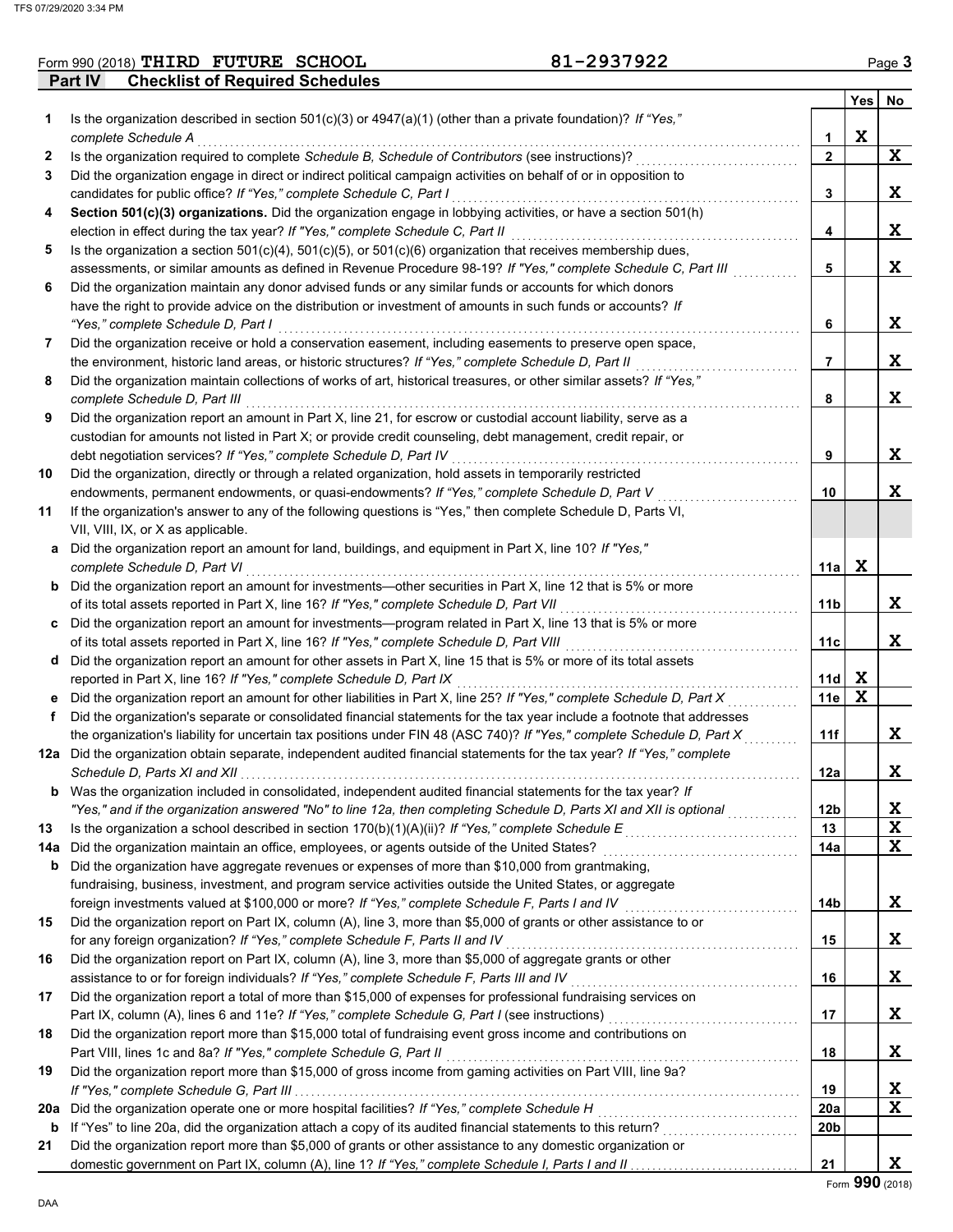|     | <b>Part IV</b><br><b>Checklist of Required Schedules (continued)</b>                                                          |                 |     |                 |
|-----|-------------------------------------------------------------------------------------------------------------------------------|-----------------|-----|-----------------|
|     |                                                                                                                               |                 | Yes | No              |
| 22  | Did the organization report more than \$5,000 of grants or other assistance to or for domestic individuals on                 |                 |     |                 |
|     | Part IX, column (A), line 2? If "Yes," complete Schedule I, Parts I and III                                                   | 22              |     | X               |
| 23  | Did the organization answer "Yes" to Part VII, Section A, line 3, 4, or 5 about compensation of the                           |                 |     |                 |
|     | organization's current and former officers, directors, trustees, key employees, and highest compensated                       |                 |     |                 |
|     | employees? If "Yes," complete Schedule J                                                                                      | 23              |     | X               |
|     | 24a Did the organization have a tax-exempt bond issue with an outstanding principal amount of more than                       |                 |     |                 |
|     | \$100,000 as of the last day of the year, that was issued after December 31, 2002? If "Yes," answer lines 24b                 |                 |     |                 |
|     | through 24d and complete Schedule K. If "No," go to line 25a                                                                  | 24a             |     | X               |
| b   | Did the organization invest any proceeds of tax-exempt bonds beyond a temporary period exception?                             | 24 <sub>b</sub> |     |                 |
| c   | Did the organization maintain an escrow account other than a refunding escrow at any time during the year                     |                 |     |                 |
|     | to defease any tax-exempt bonds?                                                                                              | 24c             |     |                 |
| d   | Did the organization act as an "on behalf of" issuer for bonds outstanding at any time during the year?                       | 24d             |     |                 |
|     | 25a Section 501(c)(3), 501(c)(4), and 501(c)(29) organizations. Did the organization engage in an excess benefit              |                 |     |                 |
|     | transaction with a disqualified person during the year? If "Yes," complete Schedule L, Part I                                 | 25a             |     | X               |
| b   | Is the organization aware that it engaged in an excess benefit transaction with a disqualified person in a prior              |                 |     |                 |
|     | year, and that the transaction has not been reported on any of the organization's prior Forms 990 or 990-EZ?                  |                 |     |                 |
|     | If "Yes," complete Schedule L, Part I                                                                                         | 25 <sub>b</sub> |     | X               |
| 26  | Did the organization report any amount on Part X, line 5, 6, or 22 for receivables from or payables to any                    |                 |     |                 |
|     | current or former officers, directors, trustees, key employees, highest compensated employees, or                             |                 |     |                 |
|     | disqualified persons? If "Yes," complete Schedule L, Part II                                                                  | 26              |     | X               |
| 27  | Did the organization provide a grant or other assistance to an officer, director, trustee, key employee,                      |                 |     |                 |
|     | substantial contributor or employee thereof, a grant selection committee member, or to a 35% controlled                       |                 |     |                 |
|     | entity or family member of any of these persons? If "Yes," complete Schedule L, Part III                                      | 27              |     | X               |
| 28  | Was the organization a party to a business transaction with one of the following parties (see Schedule L,                     |                 |     |                 |
|     | Part IV instructions for applicable filing thresholds, conditions, and exceptions):                                           |                 |     | X               |
| а   | A current or former officer, director, trustee, or key employee? If "Yes," complete Schedule L, Part IV                       | 28a             |     |                 |
| b   | A family member of a current or former officer, director, trustee, or key employee? If "Yes," complete<br>Schedule L, Part IV | 28b             |     | X               |
|     | An entity of which a current or former officer, director, trustee, or key employee (or a family member thereof)               |                 |     |                 |
| c   | was an officer, director, trustee, or direct or indirect owner? If "Yes," complete Schedule L, Part IV                        | 28c             |     | X               |
| 29  | Did the organization receive more than \$25,000 in non-cash contributions? If "Yes," complete Schedule M                      | 29              |     | $\mathbf{x}$    |
| 30  | Did the organization receive contributions of art, historical treasures, or other similar assets, or qualified                |                 |     |                 |
|     | conservation contributions? If "Yes," complete Schedule M                                                                     | 30              |     | X               |
| 31  | Did the organization liquidate, terminate, or dissolve and cease operations? If "Yes," complete Schedule N, Part I            | 31              |     | $\mathbf x$     |
| 32  | Did the organization sell, exchange, dispose of, or transfer more than 25% of its net assets? If "Yes,"                       |                 |     |                 |
|     | complete Schedule N, Part II                                                                                                  | 32              |     | X               |
| 33  | Did the organization own 100% of an entity disregarded as separate from the organization under Regulations                    |                 |     |                 |
|     | sections 301.7701-2 and 301.7701-3? If "Yes," complete Schedule R, Part I                                                     | 33              |     | X.              |
| 34  | Was the organization related to any tax-exempt or taxable entity? If "Yes," complete Schedule R, Part II, III,                |                 |     |                 |
|     | or IV, and Part V, line 1                                                                                                     | 34              |     | X               |
| 35a | Did the organization have a controlled entity within the meaning of section 512(b)(13)?                                       | 35a             |     | $\mathbf x$     |
| b   | If "Yes" to line 35a, did the organization receive any payment from or engage in any transaction with a                       |                 |     |                 |
|     | controlled entity within the meaning of section 512(b)(13)? If "Yes," complete Schedule R, Part V, line 2                     | 35b             |     |                 |
| 36  | Section 501(c)(3) organizations. Did the organization make any transfers to an exempt non-charitable                          |                 |     |                 |
|     | related organization? If "Yes," complete Schedule R, Part V, line 2                                                           | 36              |     | X.              |
| 37  | Did the organization conduct more than 5% of its activities through an entity that is not a related organization              |                 |     |                 |
|     | and that is treated as a partnership for federal income tax purposes? If "Yes," complete Schedule R, Part VI                  | 37              |     | X.              |
| 38  | Did the organization complete Schedule O and provide explanations in Schedule O for Part VI, lines 11b and                    |                 |     |                 |
|     | 19? Note. All Form 990 filers are required to complete Schedule O.                                                            | 38              | X   |                 |
|     | <b>Statements Regarding Other IRS Filings and Tax Compliance</b><br>Part V                                                    |                 |     |                 |
|     | Check if Schedule O contains a response or note to any line in this Part V                                                    |                 |     |                 |
|     |                                                                                                                               |                 | Yes | No              |
| 1а  | 4<br>Enter the number reported in Box 3 of Form 1096. Enter -0- if not applicable<br>1a                                       |                 |     |                 |
| b   | 1 <sub>b</sub><br>Enter the number of Forms W-2G included in line 1a. Enter -0- if not applicable                             |                 |     |                 |
| c   | Did the organization comply with backup withholding rules for reportable payments to vendors and                              |                 |     |                 |
|     |                                                                                                                               | 1c              |     |                 |
|     |                                                                                                                               |                 |     | Form 990 (2018) |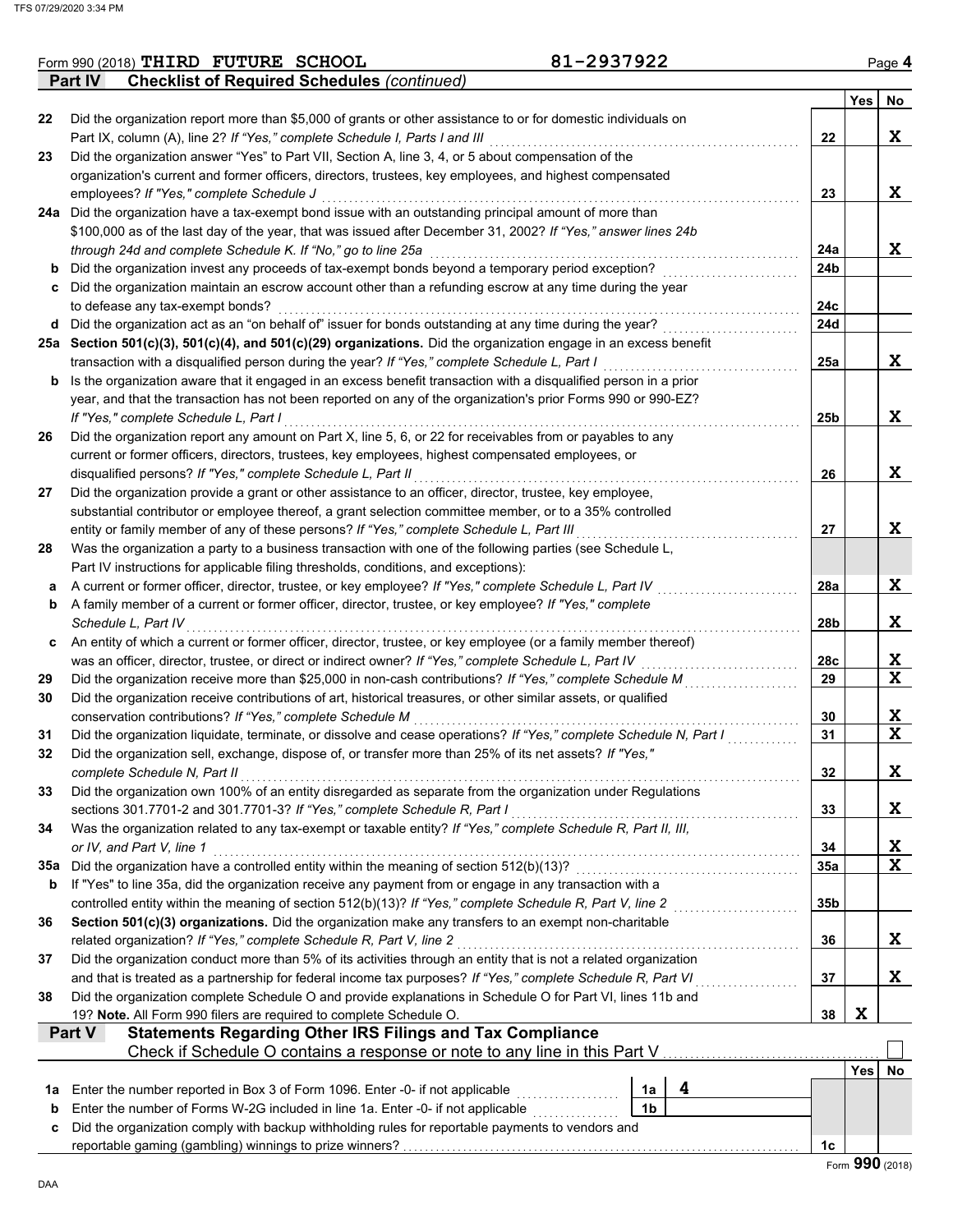|     | Form 990 (2018) THIRD FUTURE SCHOOL                                                                                                | 81-2937922      |                |   | Page 5      |
|-----|------------------------------------------------------------------------------------------------------------------------------------|-----------------|----------------|---|-------------|
|     | Statements Regarding Other IRS Filings and Tax Compliance (continued)<br><b>Part V</b>                                             |                 |                |   |             |
|     |                                                                                                                                    |                 |                |   | Yes No      |
|     | 2a Enter the number of employees reported on Form W-3, Transmittal of Wage and Tax                                                 |                 |                |   |             |
|     | Statements, filed for the calendar year ending with or within the year covered by this return                                      | 2a              | 114            |   |             |
| b   | If at least one is reported on line 2a, did the organization file all required federal employment tax returns?                     |                 | 2b             | X |             |
|     | Note. If the sum of lines 1a and 2a is greater than 250, you may be required to e-file (see instructions)                          |                 |                |   |             |
| За  | Did the organization have unrelated business gross income of \$1,000 or more during the year?                                      |                 | За             |   | X           |
| b   | If "Yes," has it filed a Form 990-T for this year? If "No" to line 3b, provide an explanation in Schedule O                        |                 | 3b             |   |             |
| 4a  | At any time during the calendar year, did the organization have an interest in, or a signature or other authority over,            |                 |                |   |             |
|     | a financial account in a foreign country (such as a bank account, securities account, or other financial account)?                 |                 | 4a             |   | X           |
| b   | If "Yes," enter the name of the foreign country: ▶                                                                                 |                 |                |   |             |
|     | See instructions for filing requirements for FinCEN Form 114, Report of Foreign Bank and Financial Accounts (FBAR).                |                 |                |   |             |
| 5a  | Was the organization a party to a prohibited tax shelter transaction at any time during the tax year?                              |                 | 5a             |   | X           |
| b   | Did any taxable party notify the organization that it was or is a party to a prohibited tax shelter transaction?                   |                 | 5 <sub>b</sub> |   | $\mathbf x$ |
| c   | If "Yes" to line 5a or 5b, did the organization file Form 8886-T?                                                                  |                 | 5c             |   |             |
| 6а  | Does the organization have annual gross receipts that are normally greater than \$100,000, and did the                             |                 |                |   |             |
|     | organization solicit any contributions that were not tax deductible as charitable contributions?                                   |                 | 6a             |   | X           |
| b   | If "Yes," did the organization include with every solicitation an express statement that such contributions or                     |                 |                |   |             |
|     | gifts were not tax deductible?                                                                                                     |                 | 6b             |   |             |
| 7   | Organizations that may receive deductible contributions under section 170(c).                                                      |                 |                |   |             |
| а   | Did the organization receive a payment in excess of \$75 made partly as a contribution and partly for goods                        |                 |                |   |             |
|     | and services provided to the payor?                                                                                                |                 | 7a             |   |             |
| b   | If "Yes," did the organization notify the donor of the value of the goods or services provided?                                    |                 | 7b             |   |             |
| c   | Did the organization sell, exchange, or otherwise dispose of tangible personal property for which it was                           |                 |                |   |             |
|     | required to file Form 8282?                                                                                                        |                 | 7c             |   |             |
| d   | If "Yes," indicate the number of Forms 8282 filed during the year                                                                  | 7d              |                |   |             |
| е   | Did the organization receive any funds, directly or indirectly, to pay premiums on a personal benefit contract?                    |                 | 7e             |   |             |
| f   | Did the organization, during the year, pay premiums, directly or indirectly, on a personal benefit contract?                       |                 | 7f             |   |             |
| g   | If the organization received a contribution of qualified intellectual property, did the organization file Form 8899 as required?   |                 | 7g             |   |             |
| h   | If the organization received a contribution of cars, boats, airplanes, or other vehicles, did the organization file a Form 1098-C? |                 | 7h             |   |             |
| 8   | Sponsoring organizations maintaining donor advised funds. Did a donor advised fund maintained by the                               |                 |                |   |             |
|     | sponsoring organization have excess business holdings at any time during the year?                                                 |                 | 8              |   |             |
| 9   | Sponsoring organizations maintaining donor advised funds.                                                                          |                 |                |   |             |
| а   | Did the sponsoring organization make any taxable distributions under section 4966?                                                 |                 | 9a             |   |             |
| b   | Did the sponsoring organization make a distribution to a donor, donor advisor, or related person?                                  |                 | 9b             |   |             |
| 10  | Section 501(c)(7) organizations. Enter:                                                                                            |                 |                |   |             |
|     | Initiation fees and capital contributions included on Part VIII, line 12                                                           | 10a             |                |   |             |
| b   | Gross receipts, included on Form 990, Part VIII, line 12, for public use of club facilities                                        | 10b             |                |   |             |
| 11  | Section 501(c)(12) organizations. Enter:                                                                                           |                 |                |   |             |
| a   | Gross income from members or shareholders                                                                                          | 11a             |                |   |             |
| b   | Gross income from other sources (Do not net amounts due or paid to other sources                                                   |                 |                |   |             |
|     | against amounts due or received from them.)                                                                                        | 11 <sub>b</sub> |                |   |             |
| 12a | Section 4947(a)(1) non-exempt charitable trusts. Is the organization filing Form 990 in lieu of Form 1041?                         |                 | 12a            |   |             |
| b   | If "Yes," enter the amount of tax-exempt interest received or accrued during the year                                              | 12 <sub>b</sub> |                |   |             |
| 13  | Section 501(c)(29) qualified nonprofit health insurance issuers.                                                                   |                 |                |   |             |
| a   | Is the organization licensed to issue qualified health plans in more than one state?                                               |                 | 13a            |   |             |
|     | Note. See the instructions for additional information the organization must report on Schedule O.                                  |                 |                |   |             |
| b   | Enter the amount of reserves the organization is required to maintain by the states in which                                       |                 |                |   |             |
|     | the organization is licensed to issue qualified health plans                                                                       | 13 <sub>b</sub> |                |   |             |
| c   | Enter the amount of reserves on hand                                                                                               | 13 <sub>c</sub> |                |   |             |
| 14a | Did the organization receive any payments for indoor tanning services during the tax year?                                         |                 | 14a            |   | X           |
| b   | If "Yes," has it filed a Form 720 to report these payments? If "No," provide an explanation in Schedule O                          |                 | 14b            |   |             |
| 15  | Is the organization subject to the section 4960 tax on payment(s) of more than \$1,000,000 in remuneration or                      |                 |                |   |             |
|     | excess parachute payment(s) during the year?                                                                                       |                 | 15             |   | X           |
|     | If "Yes," see instructions and file Form 4720, Schedule N.                                                                         |                 |                |   |             |
| 16  | Is the organization an educational institution subject to the section 4968 excise tax on net investment income?                    |                 | 16             |   | X           |
|     | If "Yes," complete Form 4720, Schedule O.                                                                                          |                 |                |   |             |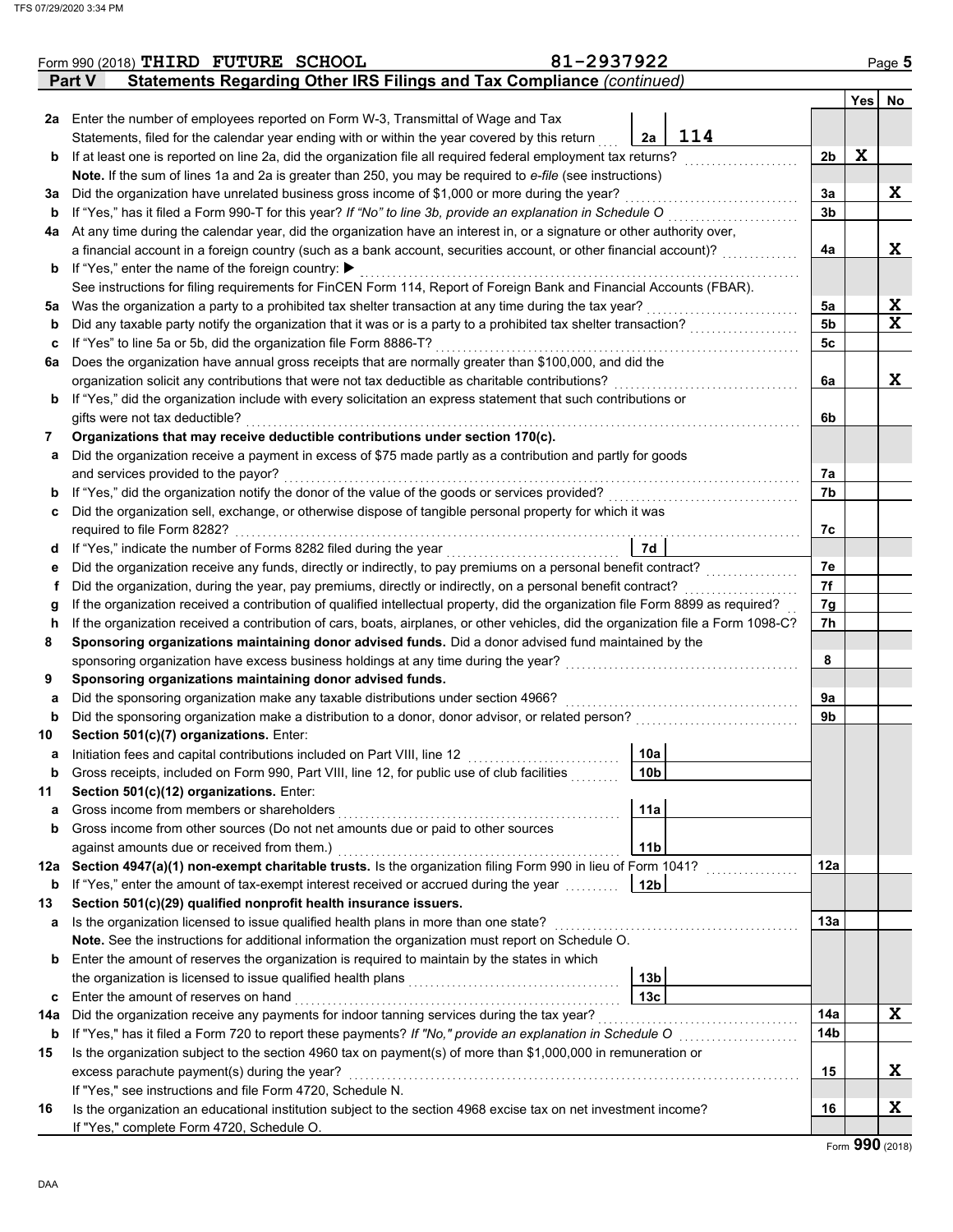|             | Form 990 (2018) THIRD FUTURE SCHOOL                                                                                                  | 81-2937922                    |          |   |                 |                 | Page $6$                |
|-------------|--------------------------------------------------------------------------------------------------------------------------------------|-------------------------------|----------|---|-----------------|-----------------|-------------------------|
|             | Governance, Management, and Disclosure For each "Yes" response to lines 2 through 7b below, and for a "No"<br><b>Part VI</b>         |                               |          |   |                 |                 |                         |
|             | response to line 8a, 8b, or 10b below, describe the circumstances, processes, or changes in Schedule O. See instructions.            |                               |          |   |                 |                 |                         |
|             | Check if Schedule O contains a response or note to any line in this Part VI.                                                         |                               |          |   |                 |                 | $ {\bf X} $             |
|             | <b>Section A. Governing Body and Management</b>                                                                                      |                               |          |   |                 |                 |                         |
|             |                                                                                                                                      |                               |          |   |                 | Yes             | No                      |
| 1а          | Enter the number of voting members of the governing body at the end of the tax year                                                  |                               | 1a       | 3 |                 |                 |                         |
|             | If there are material differences in voting rights among members of the governing body, or                                           |                               |          |   |                 |                 |                         |
|             | if the governing body delegated broad authority to an executive committee or similar                                                 |                               |          |   |                 |                 |                         |
|             | committee, explain in Schedule O.                                                                                                    |                               |          |   |                 |                 |                         |
| b           | Enter the number of voting members included in line 1a, above, who are independent                                                   |                               | 1b       | 3 |                 |                 |                         |
|             |                                                                                                                                      |                               |          |   |                 |                 |                         |
| 2           | Did any officer, director, trustee, or key employee have a family relationship or a business relationship with                       |                               |          |   |                 |                 |                         |
|             | any other officer, director, trustee, or key employee?                                                                               |                               |          |   | 2               |                 | X                       |
| 3           | Did the organization delegate control over management duties customarily performed by or under the direct                            |                               |          |   |                 |                 |                         |
|             | supervision of officers, directors, or trustees, or key employees to a management company or other person?                           |                               |          |   | 3               |                 | X                       |
| 4           | Did the organization make any significant changes to its governing documents since the prior Form 990 was filed?                     |                               |          |   | 4               |                 | $\overline{\mathbf{x}}$ |
| 5           | Did the organization become aware during the year of a significant diversion of the organization's assets?                           |                               |          |   | 5               |                 | $\mathbf x$             |
| 6           | Did the organization have members or stockholders?                                                                                   |                               |          |   | 6               |                 | X                       |
| 7a          | Did the organization have members, stockholders, or other persons who had the power to elect or appoint                              |                               |          |   |                 |                 |                         |
|             | one or more members of the governing body?                                                                                           |                               |          |   | 7а              | X               |                         |
| b           | Are any governance decisions of the organization reserved to (or subject to approval by) members,                                    |                               |          |   |                 |                 |                         |
|             | stockholders, or persons other than the governing body?                                                                              |                               |          |   | 7b              |                 | X                       |
| 8           | Did the organization contemporaneously document the meetings held or written actions undertaken during the year by the following:    |                               |          |   |                 |                 |                         |
| а           | The governing body?                                                                                                                  |                               |          |   | 8a              | X               |                         |
| $\mathbf b$ | Each committee with authority to act on behalf of the governing body?                                                                |                               |          |   | 8b              | $\mathbf x$     |                         |
| 9           | Is there any officer, director, trustee, or key employee listed in Part VII, Section A, who cannot be reached at                     |                               |          |   |                 |                 |                         |
|             | the organization's mailing address? If "Yes," provide the names and addresses in Schedule O                                          |                               |          |   |                 |                 | X                       |
|             | Section B. Policies (This Section B requests information about policies not required by the Internal Revenue Code.)                  |                               |          |   |                 |                 |                         |
|             |                                                                                                                                      |                               |          |   |                 | Yes             | No                      |
| 10a         | Did the organization have local chapters, branches, or affiliates?                                                                   |                               |          |   | 10a             |                 | X                       |
| b           | If "Yes," did the organization have written policies and procedures governing the activities of such chapters,                       |                               |          |   |                 |                 |                         |
|             | affiliates, and branches to ensure their operations are consistent with the organization's exempt purposes?                          |                               |          |   | 10 <sub>b</sub> |                 |                         |
| 11a         | Has the organization provided a complete copy of this Form 990 to all members of its governing body before filing the form?          |                               |          |   | 11a             | X               |                         |
|             | Describe in Schedule O the process, if any, used by the organization to review this Form 990.                                        |                               |          |   |                 |                 |                         |
| b           |                                                                                                                                      |                               |          |   |                 | X               |                         |
| 12a         | Did the organization have a written conflict of interest policy? If "No," go to line 13                                              |                               |          |   | 12a             |                 | X                       |
| b           | Were officers, directors, or trustees, and key employees required to disclose annually interests that could give rise to conflicts?  |                               |          |   | 12 <sub>b</sub> |                 |                         |
|             | Did the organization regularly and consistently monitor and enforce compliance with the policy? If "Yes,"                            |                               |          |   |                 |                 |                         |
|             | describe in Schedule O how this was done                                                                                             |                               |          |   | 12c             |                 | ᅀ                       |
| 13          | Did the organization have a written whistleblower policy?                                                                            |                               |          |   | 13              |                 | $\mathbf x$             |
| 14          | Did the organization have a written document retention and destruction policy?                                                       |                               |          |   | 14              | $\mathbf X$     |                         |
| 15          | Did the process for determining compensation of the following persons include a review and approval by                               |                               |          |   |                 |                 |                         |
|             | independent persons, comparability data, and contemporaneous substantiation of the deliberation and decision?                        |                               |          |   |                 |                 |                         |
| a           | The organization's CEO, Executive Director, or top management official                                                               |                               |          |   | 15a             |                 | $\mathbf{x}$            |
| b           | Other officers or key employees of the organization                                                                                  |                               |          |   | 15 <sub>b</sub> |                 | $\mathbf x$             |
|             | If "Yes" to line 15a or 15b, describe the process in Schedule O (see instructions).                                                  |                               |          |   |                 |                 |                         |
|             | 16a Did the organization invest in, contribute assets to, or participate in a joint venture or similar arrangement                   |                               |          |   |                 |                 |                         |
|             | with a taxable entity during the year?                                                                                               |                               |          |   | 16a             |                 | X                       |
| b           | If "Yes," did the organization follow a written policy or procedure requiring the organization to evaluate its                       |                               |          |   |                 |                 |                         |
|             | participation in joint venture arrangements under applicable federal tax law, and take steps to safeguard the                        |                               |          |   |                 |                 |                         |
|             |                                                                                                                                      |                               |          |   | 16b             |                 |                         |
|             | <b>Section C. Disclosure</b>                                                                                                         |                               |          |   |                 |                 |                         |
| 17          | List the states with which a copy of this Form 990 is required to be filed ▶ None                                                    |                               |          |   |                 |                 |                         |
| 18          | Section 6104 requires an organization to make its Forms 1023 (1024 or 1024-A if applicable), 990, and 990-T (Section 501(c)          |                               |          |   |                 |                 |                         |
|             |                                                                                                                                      |                               |          |   |                 |                 |                         |
|             | (3)s only) available for public inspection. Indicate how you made these available. Check all that apply.                             |                               |          |   |                 |                 |                         |
|             | Another's website $ \mathbf{X} $ Upon request<br>Own website                                                                         | Other (explain in Schedule O) |          |   |                 |                 |                         |
| 19          | Describe in Schedule O whether (and if so, how) the organization made its governing documents, conflict of interest policy, and      |                               |          |   |                 |                 |                         |
|             | financial statements available to the public during the tax year.                                                                    |                               |          |   |                 |                 |                         |
| 20          | State the name, address, and telephone number of the person who possesses the organization's books and records $\blacktriangleright$ |                               |          |   |                 |                 |                         |
|             | 441 N. Sable Blvd<br>The School                                                                                                      |                               |          |   |                 |                 |                         |
|             | Aurora                                                                                                                               |                               | CO 80011 |   | 719-352-9121    |                 |                         |
| DAA         |                                                                                                                                      |                               |          |   |                 | Form 990 (2018) |                         |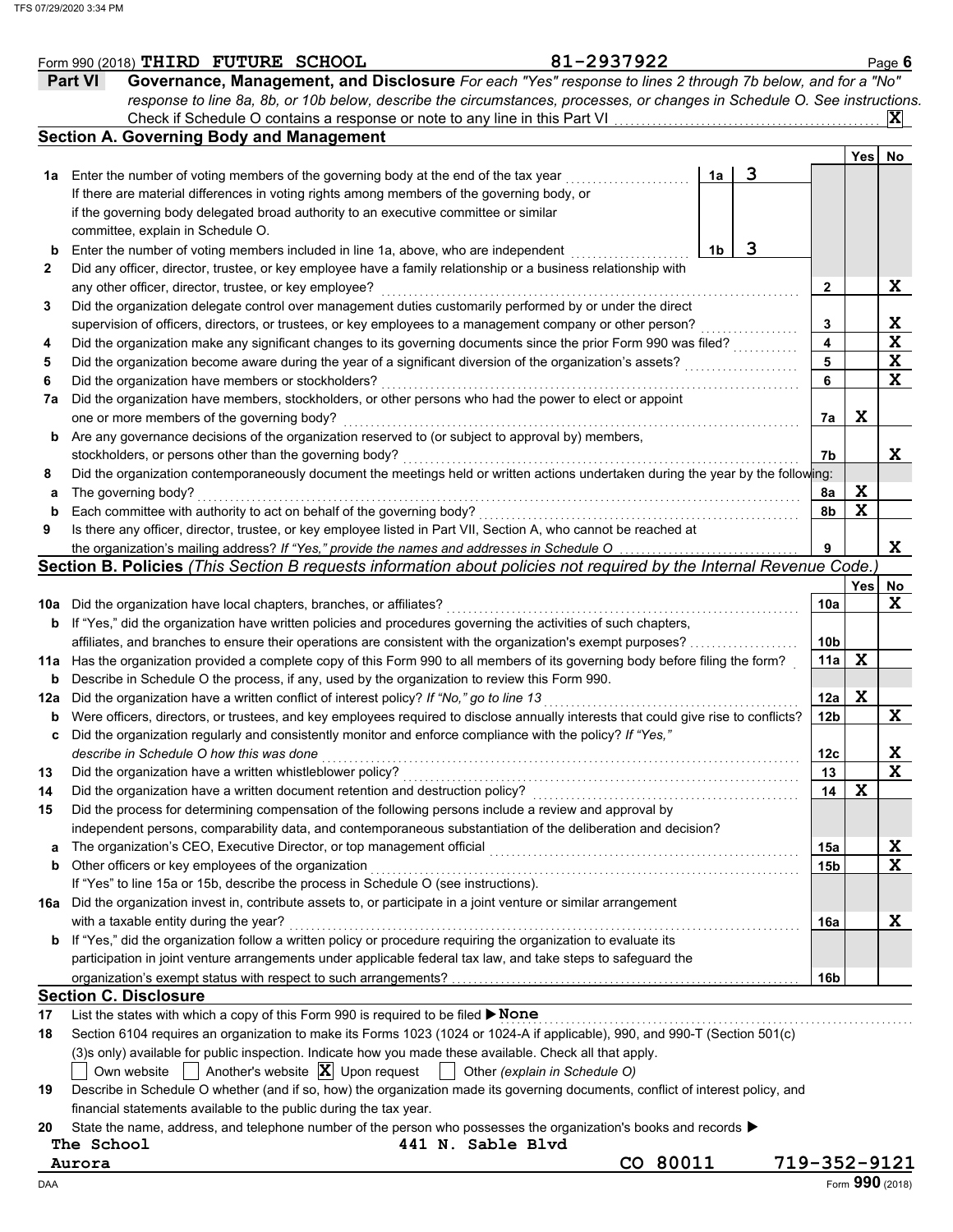| Form 990 (2018) THIRD | <b>FUTURE</b> | <b>SCHOOL</b> | .293792c<br>JLL | Page |
|-----------------------|---------------|---------------|-----------------|------|
|                       |               |               |                 |      |

| Part VII Compensation of Officers, Directors, Trustees, Key Employees, Highest Compensated Employees, and |  |
|-----------------------------------------------------------------------------------------------------------|--|
| <b>Independent Contractors</b>                                                                            |  |
| Check if Schedule O contains a response or note to any line in this Part VII                              |  |

**Officers, Directors, Trustees, Key Employees, and Highest Compensated Employees**

**Section A.**

**1a** Complete this table for all persons required to be listed. Report compensation for the calendar year ending with or within the organization's tax year.

■ List all of the organization's **current** officers, directors, trustees (whether individuals or organizations), regardless of amount of compensation. Enter -0- in columns (D), (E), and (F) if no compensation was paid.

List all of the organization's **current** key employees, if any. See instructions for definition of "key employee."

■ List all of the organization's **current** key employees, if any. See instructions for definition of "key employee."<br>■ List the organization's five **current** highest compensated employees (other than an officer, director,

who received reportable compensation (Box 5 of Form W-2 and/or Box 7 of Form 1099-MISC) of more than \$100,000 from the organization and any related organizations.

• List all of the organization's **former** officers, key employees, and highest compensated employees who received more than<br>00,000 of reportable compensation from the organization and any related erganizations. \$100,000 of reportable compensation from the organization and any related organizations.

• List all of the organization's **former directors or trustees** that received, in the capacity as a former director or trustee of the organization, more than \$10,000 of reportable compensation from the organization and any related organizations. List persons in the following order: individual trustees or directors; institutional trustees; officers; key employees; highest

compensated employees; and former such persons.

 $\bar{\bm{\mathsf{X}}}$  Check this box if neither the organization nor any related organization compensated any current officer, director, or trustee.

| (A)<br>Name and Title | (B)<br>Average<br>hours per<br>week<br>(list any               |                                   |                       |                | (C)<br>Position<br>(do not check more than one<br>box, unless person is both an<br>officer and a director/trustee) |                                 |        | (D)<br>Reportable<br>compensation<br>from<br>the<br>organization | (E)<br>Reportable<br>compensation from<br>related<br>organizations | (F)<br>Estimated<br>amount of<br>other<br>compensation   |
|-----------------------|----------------------------------------------------------------|-----------------------------------|-----------------------|----------------|--------------------------------------------------------------------------------------------------------------------|---------------------------------|--------|------------------------------------------------------------------|--------------------------------------------------------------------|----------------------------------------------------------|
|                       | hours for<br>related<br>organizations<br>below dotted<br>line) | Individual trustee<br>or director | Institutional trustee | <b>Officer</b> | Key employee                                                                                                       | Highest compensated<br>employee | Former | (W-2/1099-MISC)                                                  | (W-2/1099-MISC)                                                    | from the<br>organization<br>and related<br>organizations |
| (1)Aljean Tucker      | 2.00                                                           |                                   |                       |                |                                                                                                                    |                                 |        |                                                                  |                                                                    |                                                          |
| President             | 0.00                                                           | $\mathbf X$                       |                       | X              |                                                                                                                    |                                 |        | $\mathbf 0$                                                      | $\mathbf 0$                                                        | $\mathbf 0$                                              |
| (2) Patti Montgomery  | 2.00                                                           |                                   |                       |                |                                                                                                                    |                                 |        |                                                                  |                                                                    |                                                          |
| Vice President        | 0.00                                                           | $\mathbf x$                       |                       | $\mathbf x$    |                                                                                                                    |                                 |        | 0                                                                | 0                                                                  | $\mathbf 0$                                              |
| (3) Rachel Trice      | 2.00                                                           |                                   |                       |                |                                                                                                                    |                                 |        |                                                                  |                                                                    |                                                          |
| Secretary/Treasurer   | 0.00                                                           | $\mathbf x$                       |                       | X              |                                                                                                                    |                                 |        | 0                                                                | 0                                                                  | $\mathbf 0$                                              |
| (4)                   |                                                                |                                   |                       |                |                                                                                                                    |                                 |        |                                                                  |                                                                    |                                                          |
|                       |                                                                |                                   |                       |                |                                                                                                                    |                                 |        |                                                                  |                                                                    |                                                          |
| (5)                   |                                                                |                                   |                       |                |                                                                                                                    |                                 |        |                                                                  |                                                                    |                                                          |
| (6)                   |                                                                |                                   |                       |                |                                                                                                                    |                                 |        |                                                                  |                                                                    |                                                          |
|                       |                                                                |                                   |                       |                |                                                                                                                    |                                 |        |                                                                  |                                                                    |                                                          |
| (7)                   |                                                                |                                   |                       |                |                                                                                                                    |                                 |        |                                                                  |                                                                    |                                                          |
|                       |                                                                |                                   |                       |                |                                                                                                                    |                                 |        |                                                                  |                                                                    |                                                          |
| (8)                   |                                                                |                                   |                       |                |                                                                                                                    |                                 |        |                                                                  |                                                                    |                                                          |
|                       |                                                                |                                   |                       |                |                                                                                                                    |                                 |        |                                                                  |                                                                    |                                                          |
| (9)                   |                                                                |                                   |                       |                |                                                                                                                    |                                 |        |                                                                  |                                                                    |                                                          |
|                       |                                                                |                                   |                       |                |                                                                                                                    |                                 |        |                                                                  |                                                                    |                                                          |
| (10)                  |                                                                |                                   |                       |                |                                                                                                                    |                                 |        |                                                                  |                                                                    |                                                          |
| (11)                  |                                                                |                                   |                       |                |                                                                                                                    |                                 |        |                                                                  |                                                                    |                                                          |
|                       |                                                                |                                   |                       |                |                                                                                                                    |                                 |        |                                                                  |                                                                    |                                                          |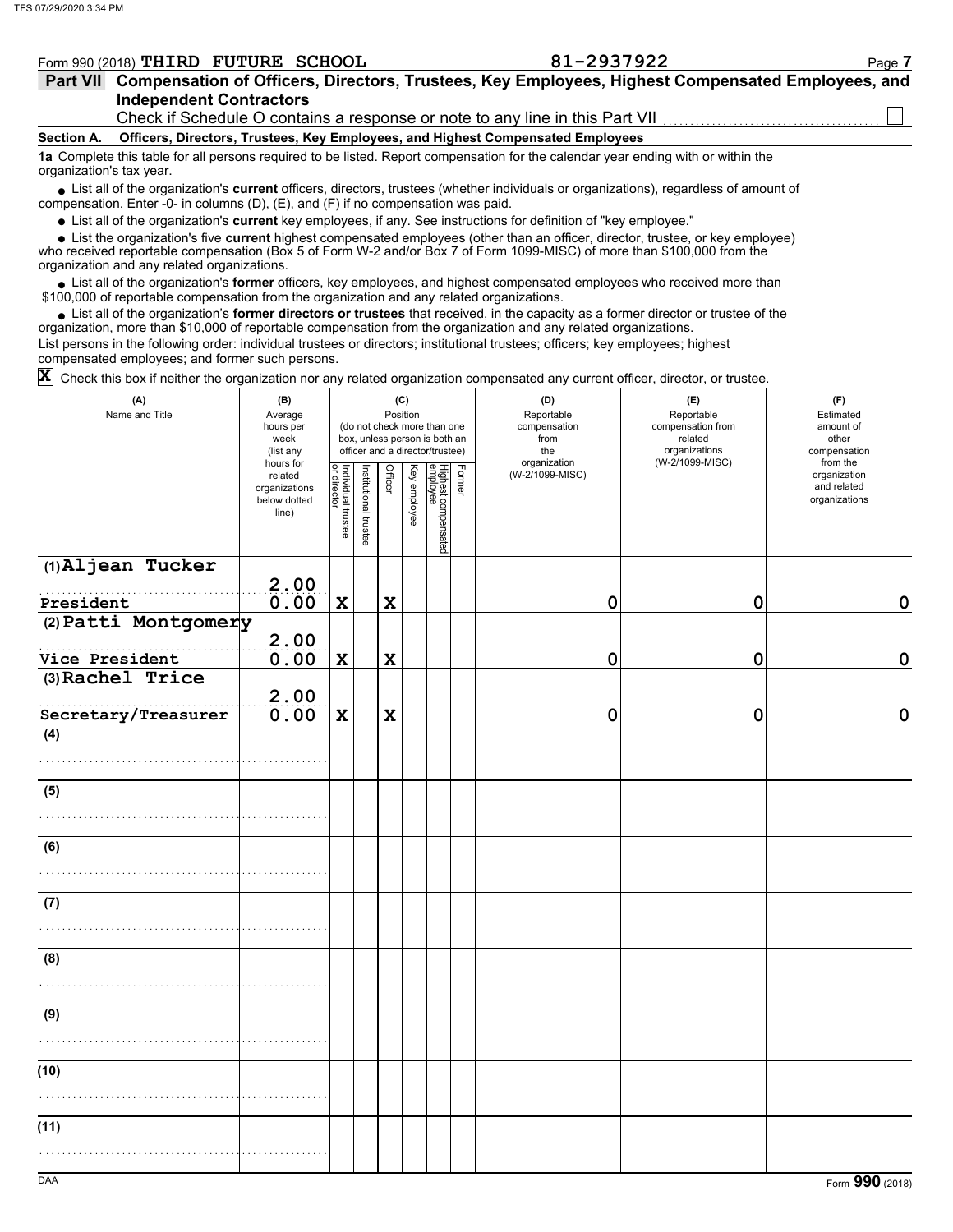| Form 990 (2018) THIRD FUTURE SCHOOL |                                                                                                                                                                                                                                                                                                                                                     |                                                   |                                                                                                                                 |                       | 81-2937922<br>Page 8 |                         |  |                                          |                                                                  |                                                                                                        |                                                                    |
|-------------------------------------|-----------------------------------------------------------------------------------------------------------------------------------------------------------------------------------------------------------------------------------------------------------------------------------------------------------------------------------------------------|---------------------------------------------------|---------------------------------------------------------------------------------------------------------------------------------|-----------------------|----------------------|-------------------------|--|------------------------------------------|------------------------------------------------------------------|--------------------------------------------------------------------------------------------------------|--------------------------------------------------------------------|
|                                     | <b>Part VII</b>                                                                                                                                                                                                                                                                                                                                     |                                                   |                                                                                                                                 |                       |                      |                         |  |                                          |                                                                  | Section A. Officers, Directors, Trustees, Key Employees, and Highest Compensated Employees (continued) |                                                                    |
|                                     | (A)<br>Name and title                                                                                                                                                                                                                                                                                                                               | (B)<br>Average<br>hours per<br>week<br>(list any  | (C)<br>Position<br>(do not check more than one<br>box, unless person is both an<br>officer and a director/trustee)<br>hours for |                       |                      |                         |  |                                          | (D)<br>Reportable<br>compensation<br>from<br>the<br>organization | (E)<br>Reportable<br>compensation from<br>related<br>organizations<br>(W-2/1099-MISC)                  | (F)<br>Estimated<br>amount of<br>other<br>compensation<br>from the |
|                                     |                                                                                                                                                                                                                                                                                                                                                     | related<br>organizations<br>below dotted<br>line) | Individual trustee<br>or director                                                                                               | Institutional trustee |                      | Officer<br>Key employee |  | Highest compensate<br>employee<br>Former | (W-2/1099-MISC)                                                  |                                                                                                        | organization<br>and related<br>organizations                       |
|                                     |                                                                                                                                                                                                                                                                                                                                                     |                                                   |                                                                                                                                 |                       |                      |                         |  |                                          |                                                                  |                                                                                                        |                                                                    |
|                                     |                                                                                                                                                                                                                                                                                                                                                     |                                                   |                                                                                                                                 |                       |                      |                         |  |                                          |                                                                  |                                                                                                        |                                                                    |
|                                     |                                                                                                                                                                                                                                                                                                                                                     |                                                   |                                                                                                                                 |                       |                      |                         |  |                                          |                                                                  |                                                                                                        |                                                                    |
|                                     |                                                                                                                                                                                                                                                                                                                                                     |                                                   |                                                                                                                                 |                       |                      |                         |  |                                          |                                                                  |                                                                                                        |                                                                    |
|                                     |                                                                                                                                                                                                                                                                                                                                                     |                                                   |                                                                                                                                 |                       |                      |                         |  |                                          |                                                                  |                                                                                                        |                                                                    |
|                                     |                                                                                                                                                                                                                                                                                                                                                     |                                                   |                                                                                                                                 |                       |                      |                         |  |                                          |                                                                  |                                                                                                        |                                                                    |
|                                     |                                                                                                                                                                                                                                                                                                                                                     |                                                   |                                                                                                                                 |                       |                      |                         |  |                                          |                                                                  |                                                                                                        |                                                                    |
|                                     |                                                                                                                                                                                                                                                                                                                                                     |                                                   |                                                                                                                                 |                       |                      |                         |  |                                          |                                                                  |                                                                                                        |                                                                    |
|                                     | 1b Sub-total<br><b>Total from continuation sheets to Part VII, Section A. Conservation</b>                                                                                                                                                                                                                                                          |                                                   |                                                                                                                                 |                       |                      |                         |  |                                          |                                                                  |                                                                                                        |                                                                    |
|                                     |                                                                                                                                                                                                                                                                                                                                                     |                                                   |                                                                                                                                 |                       |                      |                         |  |                                          |                                                                  |                                                                                                        |                                                                    |
| $\mathbf{2}$                        | Total number of individuals (including but not limited to those listed above) who received more than \$100,000 of<br>reportable compensation from the organization $\mathbf{D}$                                                                                                                                                                     |                                                   |                                                                                                                                 |                       |                      |                         |  |                                          |                                                                  |                                                                                                        |                                                                    |
| 3                                   | Did the organization list any former officer, director, or trustee, key employee, or highest compensated<br>employee on line 1a? If "Yes," complete Schedule J for such individual                                                                                                                                                                  |                                                   |                                                                                                                                 |                       |                      |                         |  |                                          |                                                                  |                                                                                                        | Yes<br>$\overline{N}$<br>X<br>3                                    |
| 4<br>5                              | For any individual listed on line 1a, is the sum of reportable compensation and other compensation from the<br>organization and related organizations greater than \$150,000? If "Yes," complete Schedule J for such<br>individual<br>Did any person listed on line 1a receive or accrue compensation from any unrelated organization or individual |                                                   |                                                                                                                                 |                       |                      |                         |  |                                          |                                                                  |                                                                                                        | X<br>4                                                             |
|                                     | for services rendered to the organization? If "Yes," complete Schedule J for such person<br><b>Section B. Independent Contractors</b>                                                                                                                                                                                                               |                                                   |                                                                                                                                 |                       |                      |                         |  |                                          |                                                                  |                                                                                                        | X<br>5                                                             |
| 1                                   | Complete this table for your five highest compensated independent contractors that received more than \$100,000 of<br>compensation from the organization. Report compensation for the calendar year ending with or within the organization's tax year.                                                                                              |                                                   |                                                                                                                                 |                       |                      |                         |  |                                          |                                                                  |                                                                                                        |                                                                    |
|                                     |                                                                                                                                                                                                                                                                                                                                                     | (A)<br>Name and business address                  |                                                                                                                                 |                       |                      |                         |  |                                          |                                                                  | (B)<br>Description of services                                                                         | (C)<br>Compensation                                                |
|                                     |                                                                                                                                                                                                                                                                                                                                                     |                                                   |                                                                                                                                 |                       |                      |                         |  |                                          |                                                                  |                                                                                                        |                                                                    |
|                                     |                                                                                                                                                                                                                                                                                                                                                     |                                                   |                                                                                                                                 |                       |                      |                         |  |                                          |                                                                  |                                                                                                        |                                                                    |
|                                     |                                                                                                                                                                                                                                                                                                                                                     |                                                   |                                                                                                                                 |                       |                      |                         |  |                                          |                                                                  |                                                                                                        |                                                                    |
| $\mathbf{2}$                        | Total number of independent contractors (including but not limited to those listed above) who                                                                                                                                                                                                                                                       |                                                   |                                                                                                                                 |                       |                      |                         |  |                                          |                                                                  |                                                                                                        |                                                                    |
| DAA                                 | received more than \$100,000 of compensation from the organization ▶                                                                                                                                                                                                                                                                                |                                                   |                                                                                                                                 |                       |                      |                         |  |                                          |                                                                  | 0                                                                                                      | Form 990 (2018)                                                    |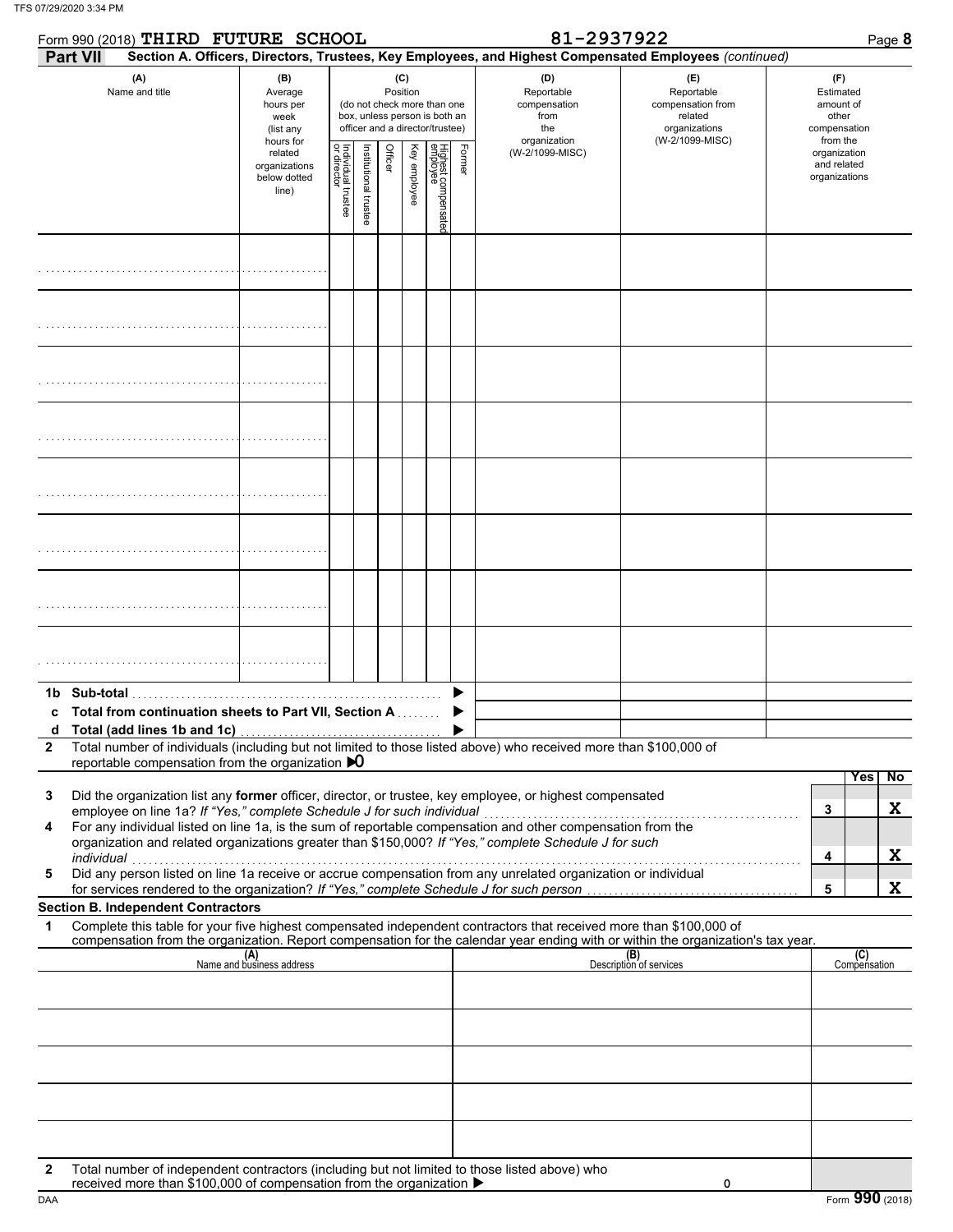### Form 990 (2018) Page **9 THIRD FUTURE SCHOOL 81-2937922 Part VIII** Statement of Revenue

|                                                                                                         |     | Check if Schedule O contains a response or note to any line in this Part VIII             |                   |   |                   |                      |                                                    |                                         |                                                                  |
|---------------------------------------------------------------------------------------------------------|-----|-------------------------------------------------------------------------------------------|-------------------|---|-------------------|----------------------|----------------------------------------------------|-----------------------------------------|------------------------------------------------------------------|
|                                                                                                         |     |                                                                                           |                   |   |                   | (A)<br>Total revenue | (B)<br>Related or<br>exempt<br>function<br>revenue | (C)<br>Unrelated<br>business<br>revenue | (D)<br>Revenue<br>excluded from tax<br>under sections<br>512-514 |
| Program Service RevenueContributions, Gifts, Grants<br>Program Service Revenueand Other Similar Amounts |     | 1a Federated campaigns                                                                    | 1a                |   |                   |                      |                                                    |                                         |                                                                  |
|                                                                                                         |     | <b>b</b> Membership dues                                                                  | 1 <sub>b</sub>    |   |                   |                      |                                                    |                                         |                                                                  |
|                                                                                                         |     | c Fundraising events                                                                      | 1 <sub>c</sub>    |   |                   |                      |                                                    |                                         |                                                                  |
|                                                                                                         |     | d Related organizations                                                                   | 1 <sub>d</sub>    |   |                   |                      |                                                    |                                         |                                                                  |
|                                                                                                         |     | e Government grants (contributions)                                                       | 1e                |   | 1,349,081         |                      |                                                    |                                         |                                                                  |
|                                                                                                         |     | f All other contributions, gifts, grants,                                                 |                   |   |                   |                      |                                                    |                                         |                                                                  |
|                                                                                                         |     | and similar amounts not included above                                                    | 1f                |   | 840,254           |                      |                                                    |                                         |                                                                  |
|                                                                                                         |     | g Noncash contributions included in lines 1a-1f: \$                                       |                   |   | .                 |                      |                                                    |                                         |                                                                  |
|                                                                                                         |     |                                                                                           |                   |   |                   | 2,189,335            |                                                    |                                         |                                                                  |
|                                                                                                         |     |                                                                                           |                   |   | <b>Busn. Code</b> |                      |                                                    |                                         |                                                                  |
|                                                                                                         | 2a  | <b>PPR</b>                                                                                |                   |   | 611710            | 7,364,392            | 7,364,392                                          |                                         |                                                                  |
|                                                                                                         | b   | Mill Levy Override                                                                        |                   | . | 611710            | 1,516,468            | 1,516,468                                          |                                         |                                                                  |
|                                                                                                         | c   |                                                                                           |                   |   |                   |                      |                                                    |                                         |                                                                  |
|                                                                                                         | d   |                                                                                           |                   |   |                   |                      |                                                    |                                         |                                                                  |
|                                                                                                         |     |                                                                                           |                   |   |                   |                      |                                                    |                                         |                                                                  |
|                                                                                                         |     | f All other program service revenue                                                       |                   |   |                   |                      |                                                    |                                         |                                                                  |
|                                                                                                         |     |                                                                                           |                   |   | ▶                 | 8,880,860            |                                                    |                                         |                                                                  |
|                                                                                                         | 3   | Investment income (including dividends, interest,                                         |                   |   |                   |                      |                                                    |                                         |                                                                  |
|                                                                                                         |     | and other similar amounts)                                                                |                   |   |                   |                      |                                                    |                                         |                                                                  |
|                                                                                                         | 4   | Income from investment of tax-exempt bond proceed                                         |                   |   |                   |                      |                                                    |                                         |                                                                  |
|                                                                                                         | 5   |                                                                                           |                   |   |                   |                      |                                                    |                                         |                                                                  |
|                                                                                                         |     | (i) Real                                                                                  |                   |   | (ii) Personal     |                      |                                                    |                                         |                                                                  |
|                                                                                                         |     | <b>6a</b> Gross rents                                                                     |                   |   |                   |                      |                                                    |                                         |                                                                  |
|                                                                                                         | b   | Less: rental exps.                                                                        |                   |   |                   |                      |                                                    |                                         |                                                                  |
|                                                                                                         | c   | Rental inc. or (loss)                                                                     |                   |   |                   |                      |                                                    |                                         |                                                                  |
|                                                                                                         | d   | Net rental income or (loss)<br><b>7a</b> Gross amount from                                |                   |   |                   |                      |                                                    |                                         |                                                                  |
|                                                                                                         |     | (i) Securities<br>sales of assets                                                         |                   |   | (ii) Other        |                      |                                                    |                                         |                                                                  |
|                                                                                                         |     | other than inventor                                                                       |                   |   |                   |                      |                                                    |                                         |                                                                  |
|                                                                                                         | b   | Less: cost or other                                                                       |                   |   |                   |                      |                                                    |                                         |                                                                  |
|                                                                                                         |     | basis & sales exps                                                                        |                   |   |                   |                      |                                                    |                                         |                                                                  |
|                                                                                                         |     | c Gain or (loss)                                                                          |                   |   |                   |                      |                                                    |                                         |                                                                  |
|                                                                                                         | d   |                                                                                           |                   |   |                   |                      |                                                    |                                         |                                                                  |
| g                                                                                                       |     | 8a Gross income from fundraising events                                                   |                   |   |                   |                      |                                                    |                                         |                                                                  |
|                                                                                                         |     |                                                                                           |                   |   |                   |                      |                                                    |                                         |                                                                  |
|                                                                                                         |     | of contributions reported on line 1c).                                                    |                   |   |                   |                      |                                                    |                                         |                                                                  |
| Other Reven                                                                                             |     | See Part IV, line 18                                                                      | a                 |   |                   |                      |                                                    |                                         |                                                                  |
|                                                                                                         |     | <b>b</b> Less: direct expenses                                                            | b                 |   |                   |                      |                                                    |                                         |                                                                  |
|                                                                                                         |     | c Net income or (loss) from fundraising events<br>9a Gross income from gaming activities. |                   |   |                   |                      |                                                    |                                         |                                                                  |
|                                                                                                         |     |                                                                                           |                   |   |                   |                      |                                                    |                                         |                                                                  |
|                                                                                                         |     | <b>b</b> Less: direct expenses                                                            | b                 |   |                   |                      |                                                    |                                         |                                                                  |
|                                                                                                         |     | c Net income or (loss) from gaming activities                                             |                   |   |                   |                      |                                                    |                                         |                                                                  |
|                                                                                                         |     | 10a Gross sales of inventory, less                                                        |                   |   |                   |                      |                                                    |                                         |                                                                  |
|                                                                                                         |     | returns and allowances                                                                    |                   |   |                   |                      |                                                    |                                         |                                                                  |
|                                                                                                         |     | <b>b</b> Less: cost of goods sold                                                         | $\ldots$ $a$<br>b |   |                   |                      |                                                    |                                         |                                                                  |
|                                                                                                         |     | <b>c</b> Net income or (loss) from sales of inventory                                     |                   |   |                   |                      |                                                    |                                         |                                                                  |
|                                                                                                         |     | Miscellaneous Revenue                                                                     |                   |   | <b>Busn. Code</b> |                      |                                                    |                                         |                                                                  |
|                                                                                                         | 11a | Other                                                                                     |                   |   |                   | 21,505               | 21,505                                             |                                         |                                                                  |
|                                                                                                         | b   |                                                                                           |                   |   |                   |                      |                                                    |                                         |                                                                  |
|                                                                                                         | С   |                                                                                           |                   |   |                   |                      |                                                    |                                         |                                                                  |
|                                                                                                         | d   | All other revenue                                                                         |                   |   |                   |                      |                                                    |                                         |                                                                  |
|                                                                                                         | е   |                                                                                           |                   |   |                   | 21,505               |                                                    |                                         |                                                                  |
|                                                                                                         | 12  | Total revenue. See instructions.                                                          |                   |   |                   | 11,091,700           | 8,902,365                                          | 0                                       | 0                                                                |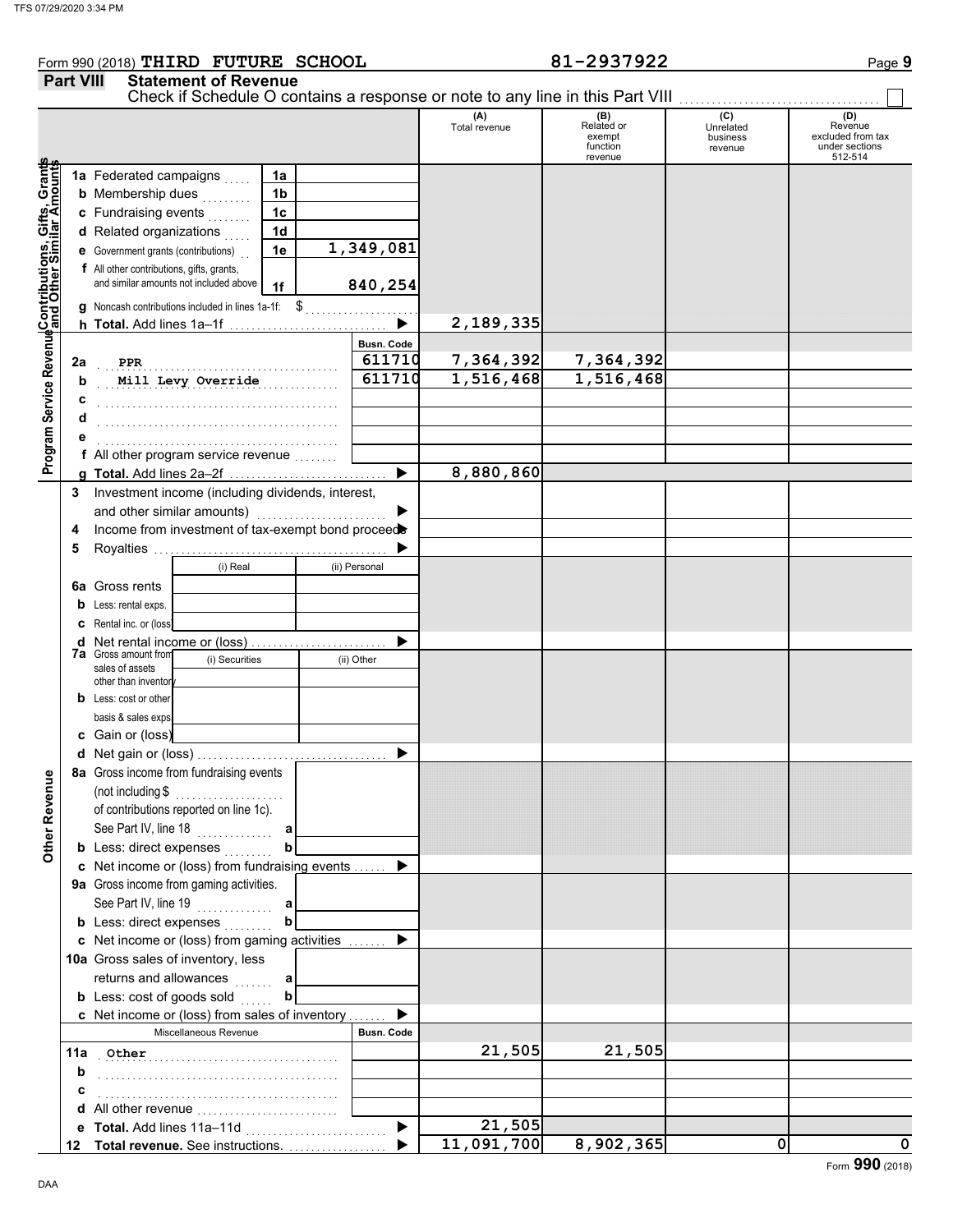### **Part IX Statement of Functional Expenses** Form 990 (2018) Page **10 THIRD FUTURE SCHOOL 81-2937922** *Section 501(c)(3) and 501(c)(4) organizations must complete all columns. All other organizations must complete column (A). Do not include amounts reported on lines 6b, 7b, 8b, 9b, and 10b of Part VIII.* **1 2 3 4 5 6 7 8 9 10 11 a** Management .............................. **b** Legal **c** Accounting . . . . . . . . . . . . . . . . . . . . . . . . . . . . . . . . **d** Lobbying . . . . . . . . . . . . . . . . . . . . . . . . . . . . . . . . . . . **e** Professional fundraising services. See Part IV, line 17 **f** Grants and other assistance to domestic organizations and domestic governments. See Part IV, line 21 Grants and other assistance to domestic individuals. See Part IV, line 22 Grants and other assistance to foreign organizations, foreign governments, and foreign individuals. See Part IV, lines 15 and 16 Benefits paid to or for members . . . . . . . . . . Compensation of current officers, directors, trustees, and key employees Compensation not included above, to disqualified persons (as defined under section 4958(f)(1)) and persons described in section 4958(c)(3)(B) Other salaries and wages .................. Pension plan accruals and contributions (include section 401(k) and 403(b) employer contributions) Other employee benefits . . . . . . . . . . . . . . . . . . Payroll taxes Fees for services (non-employees): Legal . . . . . . . . . . . . . . . . . . . . . . . . . . . . . . . . . . . . . . Investment management fees ............. **(A) (B)** (B) (B) (C) (C) (A) (D)<br>Total expenses Program service Management and Fundrai expenses and general expenses (D)<br>Fundraising expenses Check if Schedule O contains a response or note to any line in this Part IX **4,373,284 3,266,509 1,106,775 3,363,159 2,636,251 726,908** 101,899<br>137,185<br>137,185<br>137,185 **137,185 137,185** TFS 07/29/2020 3:34 PM

**87,884 87,884**

**175,316 175,316**

**108,348 108,348**

**681,234 681,234**

**66,034 66,034**

**92,208 92,208**

**Supplies 523,981 318,302 205,679**

**810,842 361,422 449,420**

**g** Other. (If line 11g amount exceeds 10% of line 25, column **12** Advertising and promotion **. . . . . . . . . . . .** . . **13 14** Office expenses ............................ Information technology . . . . . . . . . . . . . . . . . . . . (A) amount, list line 11g expenses on Schedule O.) . . . . . . .

- **15 16 17 18 19** Royalties . . . . . . . . . . . . . . . . . . . . . . . . . . . . . . . . . . Occupancy . . . . . . . . . . . . . . . . . . . . . . . . . . . . . . . . Travel . . . . . . . . . . . . . . . . . . . . . . . . . . . . . . . . . . . . . . Payments of travel or entertainment expenses for any federal, state, or local public officials Conferences, conventions, and meetings .
- **20 21 22** Interest . . . . . . . . . . . . . . . . . . . . . . . . . . . . . . . . . . . . Payments to affiliates . . . . . . . . . . . . . . . . . . . . . Depreciation, depletion, and amortization .
- **23 24** Insurance . . . . . . . . . . . . . . . . . . . . . . . . . . . . . . . . . . Other expenses. Itemize expenses not covered
- **a** above (List miscellaneous expenses in line 24e. If line 24e amount exceeds 10% of line 25, column (A) amount, list line 24e expenses on Schedule O.) Supplies
- **b Non Capitlized Property | 504,319 383,368 120,951**
- **c** Administrative Services **267,862** 267,862
- **d Other Purchased Services** 266,657 77,287 189,370
- **e** All other expenses . . . . . . . . . . . . . . . . . . . . . . . . **25 Total functional expenses.** Add lines 1 through 24e . . . **26** fundraising solicitation. Check here  $\blacktriangleright$  | if organization reported in column (B) joint costs from a combined educational campaign and **Joint costs.** Complete this line only if the

following SOP 98-2 (ASC 958-720)

**11,560,212 7,131,023 4,429,189 0**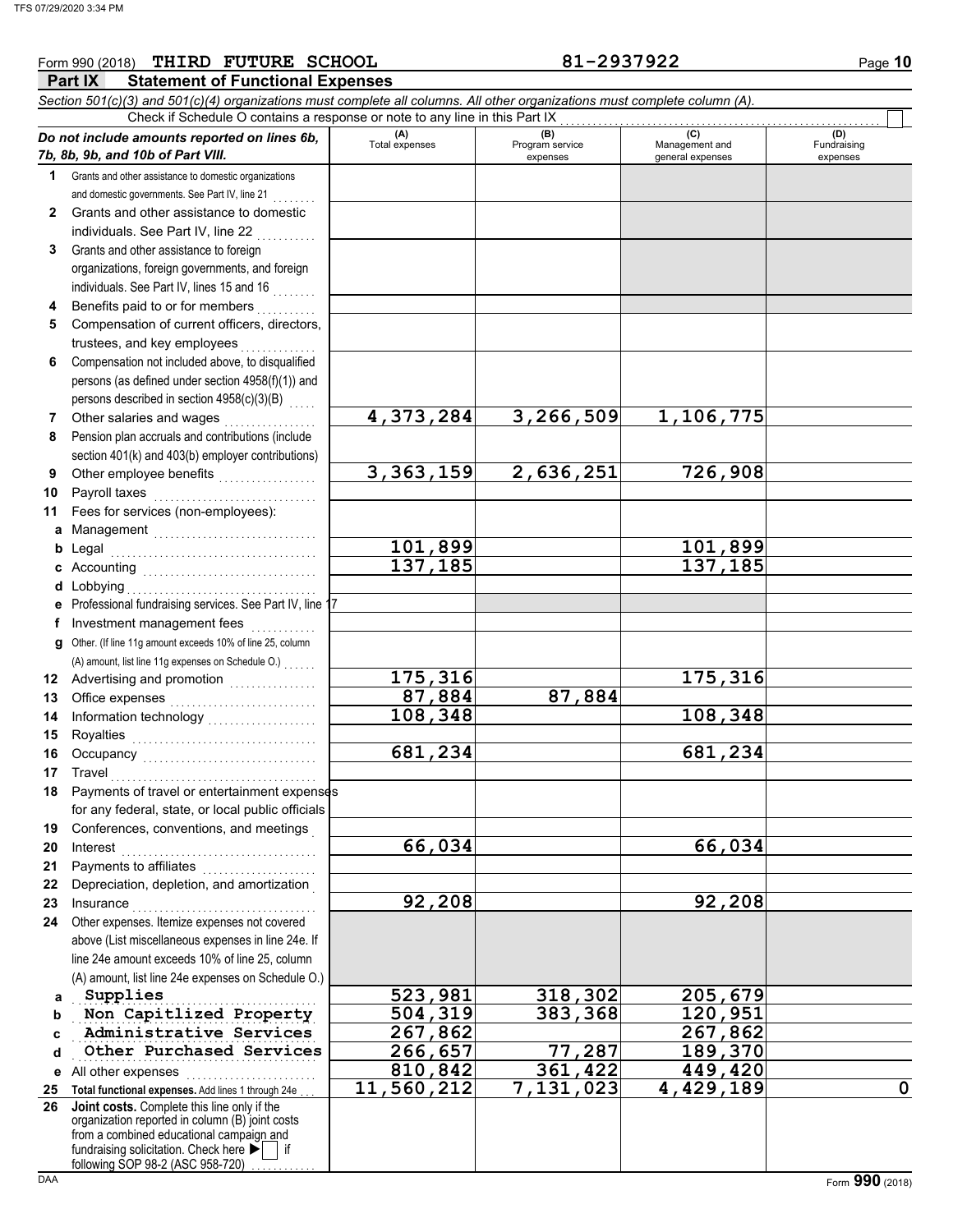### Form 990 (2018) Page **11 THIRD FUTURE SCHOOL 81-2937922 Part X** Balance Sheet

|                  |    | Check if Schedule O contains a response or note to any line in this Part X                                      |                 |                             |                            |                         |                         |
|------------------|----|-----------------------------------------------------------------------------------------------------------------|-----------------|-----------------------------|----------------------------|-------------------------|-------------------------|
|                  |    |                                                                                                                 |                 |                             | (A)<br>Beginning of year   |                         | (B)<br>End of year      |
|                  | 1  | Cash-non-interest bearing                                                                                       |                 |                             | 65,938                     | $\blacktriangleleft$    | 1,109,323               |
|                  | 2  |                                                                                                                 |                 |                             | 25,000                     | $\overline{2}$          | 231,883                 |
|                  | 3  |                                                                                                                 |                 |                             | 14,711                     | $\mathbf{3}$            |                         |
|                  | 4  | Accounts receivable, net                                                                                        |                 |                             | 33,831                     | $\overline{\mathbf{4}}$ | 81,813                  |
|                  | 5  | Loans and other receivables from current and former officers, directors,                                        |                 |                             |                            |                         |                         |
|                  |    | trustees, key employees, and highest compensated employees.                                                     |                 |                             |                            |                         |                         |
|                  |    | Complete Part II of Schedule L                                                                                  |                 |                             |                            | 5                       |                         |
|                  | 6  | Loans and other receivables from other disqualified persons (as defined under section                           |                 |                             |                            |                         |                         |
|                  |    | 4958(f)(1)), persons described in section 4958(c)(3)(B), and contributing employers and                         |                 |                             |                            |                         |                         |
|                  |    | sponsoring organizations of section 501(c)(9) voluntary employees' beneficiary                                  |                 |                             |                            |                         |                         |
|                  |    | organizations (see instructions). Complete Part II of Schedule L                                                |                 |                             |                            | 6                       |                         |
| Assets           | 7  |                                                                                                                 |                 |                             |                            | $\overline{7}$          |                         |
|                  | 8  | Inventories for sale or use                                                                                     |                 |                             |                            | 8                       |                         |
|                  | 9  | Prepaid expenses and deferred charges                                                                           |                 |                             | 15,374                     | 9                       |                         |
|                  |    | 10a Land, buildings, and equipment: cost or                                                                     |                 |                             |                            |                         |                         |
|                  |    | other basis. Complete Part VI of Schedule D  10a                                                                |                 |                             |                            |                         |                         |
|                  |    | <b>b</b> Less: accumulated depreciation                                                                         | 10 <sub>b</sub> | $\frac{4,993,848}{320,136}$ | 861,341                    | 10 <sub>c</sub>         | 4, 673, 712             |
|                  | 11 | .<br>Investments-publicly traded securities                                                                     |                 | 11                          |                            |                         |                         |
|                  | 12 |                                                                                                                 |                 | 12                          |                            |                         |                         |
|                  | 13 |                                                                                                                 |                 |                             | 13                         |                         |                         |
|                  | 14 | Intangible assets                                                                                               |                 |                             | 14                         |                         |                         |
|                  | 15 | Other assets. See Part IV, line 11                                                                              | 61,500          | 15                          | 13, 464, 233               |                         |                         |
|                  | 16 |                                                                                                                 |                 |                             | 1,077,695                  | 16                      | 19,560,964              |
|                  | 17 | Accounts payable and accrued expenses [[11][11] Accounts payable and accrued expenses [[11] Accounts and accrue |                 | 533,345                     | 17                         | 122,985                 |                         |
|                  | 18 | Grants payable                                                                                                  |                 |                             | 18                         |                         |                         |
|                  | 19 | Deferred revenue                                                                                                |                 | 19                          | 315,000                    |                         |                         |
|                  | 20 | Tax-exempt bond liabilities                                                                                     |                 |                             |                            | 20                      |                         |
|                  | 21 | Escrow or custodial account liability. Complete Part IV of Schedule D                                           |                 | 21                          |                            |                         |                         |
|                  | 22 | Loans and other payables to current and former officers, directors,                                             |                 |                             |                            |                         |                         |
| Liabilities      |    | trustees, key employees, highest compensated employees, and                                                     |                 |                             |                            |                         |                         |
|                  |    | disqualified persons. Complete Part II of Schedule L                                                            |                 |                             |                            | 22                      |                         |
|                  | 23 |                                                                                                                 |                 |                             | 205,000                    | 23                      | $\overline{2,571,174}$  |
|                  | 24 | Unsecured notes and loans payable to unrelated third parties                                                    |                 |                             | 200,000                    | 24                      |                         |
|                  | 25 | Other liabilities (including federal income tax, payables to related third                                      |                 | .                           |                            |                         |                         |
|                  |    | parties, and other liabilities not included on lines 17-24). Complete Part X                                    |                 |                             |                            |                         |                         |
|                  |    | of Schedule D                                                                                                   |                 |                             | 14,669,630 25              |                         | 21, 141, 853            |
|                  | 26 |                                                                                                                 |                 |                             | $\overline{15,607,975}$ 26 |                         | $\overline{24,151,012}$ |
|                  |    | Organizations that follow SFAS 117 (ASC 958), check here                                                        |                 | and                         |                            |                         |                         |
|                  |    | complete lines 27 through 29, and lines 33 and 34.                                                              |                 |                             |                            |                         |                         |
|                  | 27 | Unrestricted net assets                                                                                         |                 |                             |                            | 27                      |                         |
|                  | 28 | Temporarily restricted net assets                                                                               |                 |                             |                            | 28                      |                         |
|                  | 29 | Permanently restricted net assets                                                                               |                 |                             |                            | 29                      |                         |
| or Fund Balances |    | Organizations that do not follow SFAS 117 (ASC 958), check here $\blacktriangleright X$ and                     |                 |                             |                            |                         |                         |
|                  |    | complete lines 30 through 34.                                                                                   |                 |                             |                            |                         |                         |
| Assets           | 30 | Capital stock or trust principal, or current funds                                                              |                 |                             | 139,350                    | 30                      |                         |
|                  | 31 | Paid-in or capital surplus, or land, building, or equipment fund                                                |                 |                             |                            | 31                      |                         |
| <b>Net</b>       | 32 |                                                                                                                 |                 |                             | $-14,669,630$              | 32                      | $-4,590,048$            |
|                  | 33 | Total net assets or fund balances                                                                               |                 |                             | $-14,530,280$ 33           |                         | $\overline{-4,}590,048$ |
|                  | 34 |                                                                                                                 |                 |                             | $1,077,695$ 34             |                         | 19,560,964              |
|                  |    |                                                                                                                 |                 |                             |                            |                         |                         |

Form **990** (2018)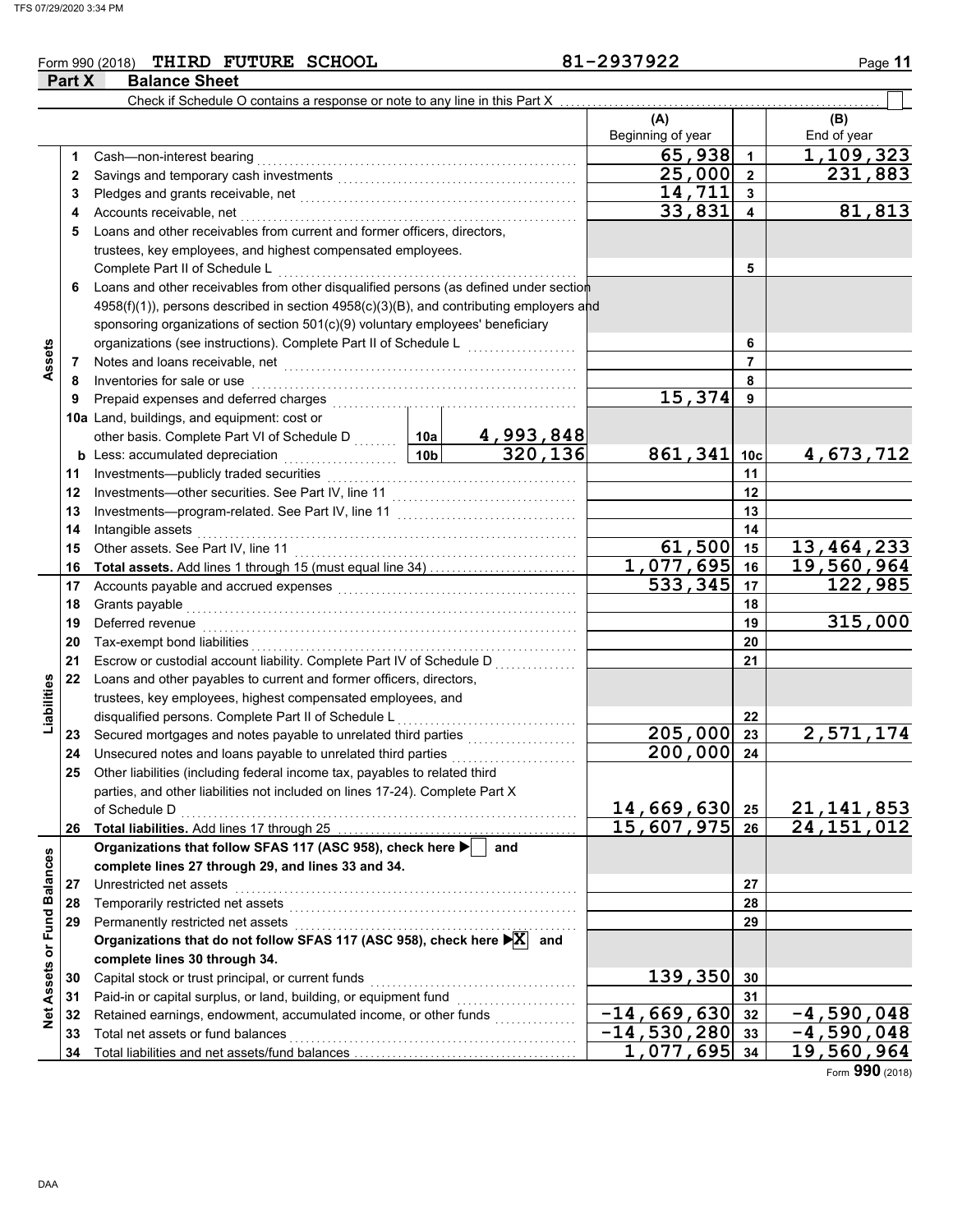|    | 81-2937922<br>Form 990 (2018) THIRD FUTURE SCHOOL                                                                                                                                                                              |                  |                | Page 12          |
|----|--------------------------------------------------------------------------------------------------------------------------------------------------------------------------------------------------------------------------------|------------------|----------------|------------------|
|    | <b>Reconciliation of Net Assets</b><br><b>Part XI</b>                                                                                                                                                                          |                  |                |                  |
|    |                                                                                                                                                                                                                                |                  |                | $ \mathbf{x} $   |
| 1  |                                                                                                                                                                                                                                |                  |                | 11,091,700       |
| 2  |                                                                                                                                                                                                                                | $\overline{2}$   |                | 11,560,212       |
| 3  |                                                                                                                                                                                                                                | $\overline{3}$   |                | $-468,512$       |
| 4  | Net assets or fund balances at beginning of year (must equal Part X, line 33, column (A)) [[[[[[[[[[[[[[[[[[[                                                                                                                  | $\blacktriangle$ |                | $-14,530,280$    |
| 5  | Net unrealized gains (losses) on investments [11] with the content of the content of the content of the content of the content of the content of the content of the content of the content of the content of the content of th | 5                |                |                  |
| 6  | Donated services and use of facilities <b>constructs</b> and a service of the service of the services and use of facilities                                                                                                    | 6                |                |                  |
| 7  | Investment expenses                                                                                                                                                                                                            | $\overline{7}$   |                |                  |
| 8  | Prior period adjustments                                                                                                                                                                                                       | 8                |                |                  |
| 9  | Other changes in net assets or fund balances (explain in Schedule O)                                                                                                                                                           | 9                |                | 10,408,744       |
| 10 | Net assets or fund balances at end of year. Combine lines 3 through 9 (must equal Part X, line                                                                                                                                 |                  |                |                  |
|    | 33, column (B))                                                                                                                                                                                                                | 10               |                | $-4,590,048$     |
|    | <b>Financial Statements and Reporting</b><br><b>Part XII</b>                                                                                                                                                                   |                  |                |                  |
|    |                                                                                                                                                                                                                                |                  |                |                  |
|    |                                                                                                                                                                                                                                |                  |                | Yes<br><b>No</b> |
| 1  | $ \mathbf{X} $ Accrual<br>Accounting method used to prepare the Form 990:  <br>Cash<br>Other                                                                                                                                   |                  |                |                  |
|    | If the organization changed its method of accounting from a prior year or checked "Other," explain in                                                                                                                          |                  |                |                  |
|    | Schedule O.                                                                                                                                                                                                                    |                  |                |                  |
|    | 2a Were the organization's financial statements compiled or reviewed by an independent accountant?                                                                                                                             |                  | 2a             | X                |
|    | If "Yes," check a box below to indicate whether the financial statements for the year were compiled or                                                                                                                         |                  |                |                  |
|    | reviewed on a separate basis, consolidated basis, or both:                                                                                                                                                                     |                  |                |                  |
|    | <b>Consolidated basis</b><br>Separate basis<br>Both consolidated and separate basis                                                                                                                                            |                  |                |                  |
|    | <b>b</b> Were the organization's financial statements audited by an independent accountant?                                                                                                                                    |                  | 2 <sub>b</sub> | X                |
|    | If "Yes," check a box below to indicate whether the financial statements for the year were audited on a                                                                                                                        |                  |                |                  |
|    | separate basis, consolidated basis, or both:                                                                                                                                                                                   |                  |                |                  |
|    | <b>Consolidated basis</b><br>Separate basis<br>Both consolidated and separate basis                                                                                                                                            |                  |                |                  |
|    | c If "Yes" to line 2a or 2b, does the organization have a committee that assumes responsibility for oversight                                                                                                                  |                  |                |                  |
|    | of the audit, review, or compilation of its financial statements and selection of an independent accountant?                                                                                                                   |                  | 2c             |                  |
|    | If the organization changed either its oversight process or selection process during the tax year, explain in                                                                                                                  |                  |                |                  |
|    | Schedule O.                                                                                                                                                                                                                    |                  |                |                  |
|    | 3a As a result of a federal award, was the organization required to undergo an audit or audits as set forth in                                                                                                                 |                  |                |                  |
|    | the Single Audit Act and OMB Circular A-133?                                                                                                                                                                                   |                  | 3a             |                  |
|    | b If "Yes," did the organization undergo the required audit or audits? If the organization did not undergo the                                                                                                                 |                  |                |                  |
|    | required audit or audits, explain why in Schedule O and describe any steps taken to undergo such audits.                                                                                                                       |                  | 3 <sub>b</sub> |                  |
|    |                                                                                                                                                                                                                                |                  |                | nnn              |

Form **990** (2018)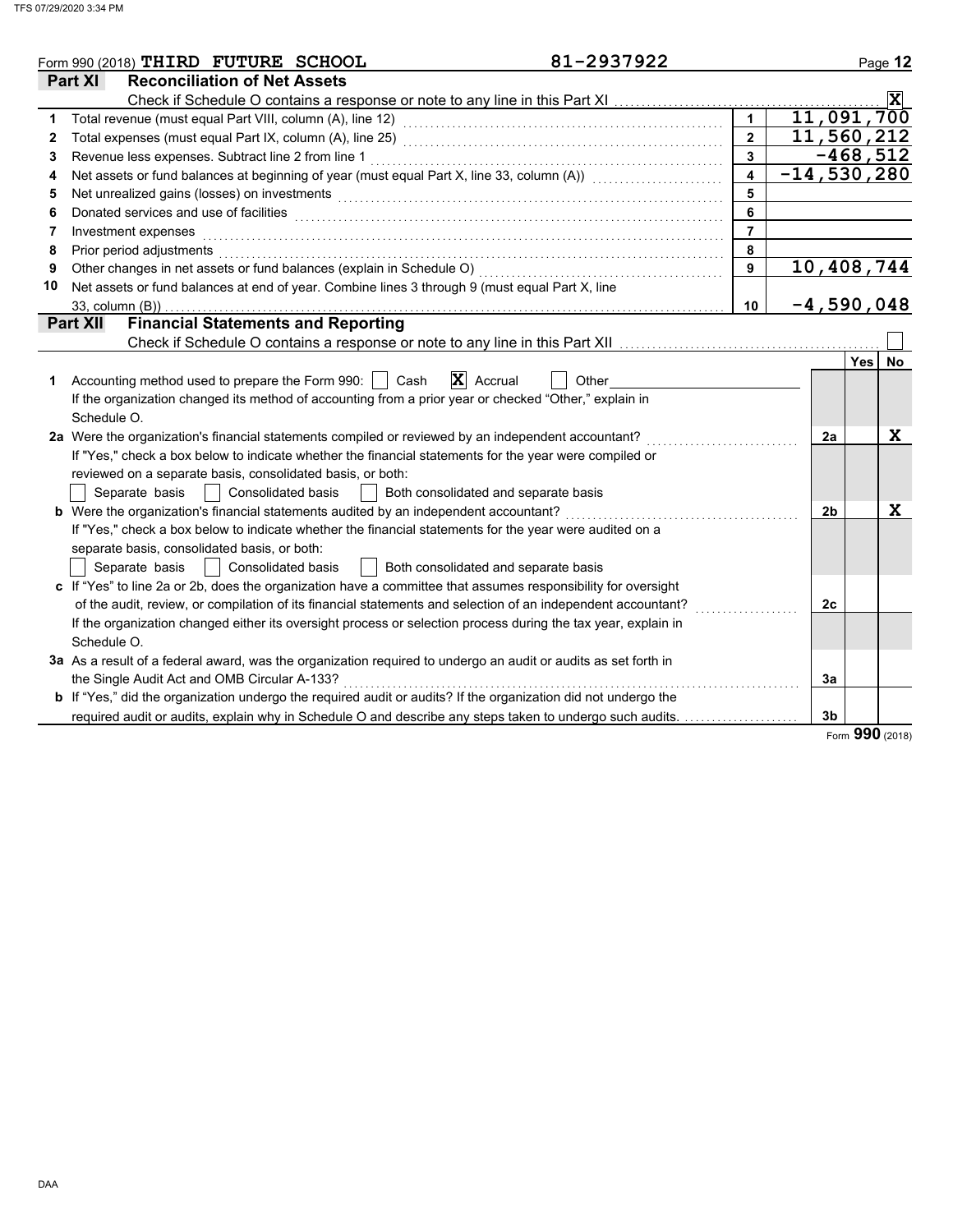| <b>SCHEDULE A</b><br>(Form 990 or 990-EZ)              |                                                            | <b>Public Charity Status and Public Support</b>                                                                      |     |                          |                                                                                                                                            | OMB No. 1545-0047     |
|--------------------------------------------------------|------------------------------------------------------------|----------------------------------------------------------------------------------------------------------------------|-----|--------------------------|--------------------------------------------------------------------------------------------------------------------------------------------|-----------------------|
|                                                        |                                                            | Complete if the organization is a section 501(c)(3) organization or a section 4947(a)(1) nonexempt charitable trust. |     |                          |                                                                                                                                            | 2018                  |
| Department of the Treasury<br>Internal Revenue Service |                                                            | Attach to Form 990 or Form 990-EZ.                                                                                   |     |                          |                                                                                                                                            | <b>Open to Public</b> |
|                                                        |                                                            | Go to www.irs.gov/Form990 for instructions and the latest information.                                               |     |                          |                                                                                                                                            | Inspection            |
| Name of the organization                               |                                                            |                                                                                                                      |     |                          | <b>Employer identification number</b>                                                                                                      |                       |
|                                                        | THIRD FUTURE SCHOOL                                        |                                                                                                                      |     |                          | 81-2937922                                                                                                                                 |                       |
| Part I                                                 |                                                            |                                                                                                                      |     |                          | <b>Reason for Public Charity Status (All organizations must complete this part.) See instructions.</b>                                     |                       |
|                                                        |                                                            | The organization is not a private foundation because it is: (For lines 1 through 12, check only one box.)            |     |                          |                                                                                                                                            |                       |
| 1                                                      |                                                            | A church, convention of churches, or association of churches described in section 170(b)(1)(A)(i).                   |     |                          |                                                                                                                                            |                       |
| $\overline{\mathbf{x}}$<br>2                           |                                                            | A school described in section 170(b)(1)(A)(ii). (Attach Schedule E (Form 990 or 990-EZ).)                            |     |                          |                                                                                                                                            |                       |
| 3                                                      |                                                            | A hospital or a cooperative hospital service organization described in section 170(b)(1)(A)(iii).                    |     |                          |                                                                                                                                            |                       |
| 4                                                      |                                                            |                                                                                                                      |     |                          | A medical research organization operated in conjunction with a hospital described in section 170(b)(1)(A)(iii). Enter the hospital's name, |                       |
| city, and state:                                       |                                                            |                                                                                                                      |     |                          |                                                                                                                                            |                       |
| 5                                                      |                                                            |                                                                                                                      |     |                          | An organization operated for the benefit of a college or university owned or operated by a governmental unit described in                  |                       |
|                                                        | section 170(b)(1)(A)(iv). (Complete Part II.)              |                                                                                                                      |     |                          |                                                                                                                                            |                       |
| 6                                                      |                                                            | A federal, state, or local government or governmental unit described in section 170(b)(1)(A)(v).                     |     |                          |                                                                                                                                            |                       |
| 7                                                      |                                                            |                                                                                                                      |     |                          | An organization that normally receives a substantial part of its support from a governmental unit or from the general public               |                       |
|                                                        | described in section 170(b)(1)(A)(vi). (Complete Part II.) |                                                                                                                      |     |                          |                                                                                                                                            |                       |
| 8                                                      |                                                            | A community trust described in section 170(b)(1)(A)(vi). (Complete Part II.)                                         |     |                          |                                                                                                                                            |                       |
| 9                                                      |                                                            |                                                                                                                      |     |                          | An agricultural research organization described in section 170(b)(1)(A)(ix) operated in conjunction with a land-grant college              |                       |
|                                                        |                                                            |                                                                                                                      |     |                          | or university or a non-land-grant college of agriculture (see instructions). Enter the name, city, and state of the college or             |                       |
| university:                                            |                                                            |                                                                                                                      |     |                          |                                                                                                                                            |                       |
| 10                                                     |                                                            |                                                                                                                      |     |                          | An organization that normally receives: (1) more than 33 1/3% of its support from contributions, membership fees, and gross                |                       |
|                                                        |                                                            |                                                                                                                      |     |                          | receipts from activities related to its exempt functions—subject to certain exceptions, and (2) no more than 33 1/3% of its                |                       |
|                                                        |                                                            |                                                                                                                      |     |                          | support from gross investment income and unrelated business taxable income (less section 511 tax) from businesses                          |                       |
|                                                        |                                                            | acquired by the organization after June 30, 1975. See section 509(a)(2). (Complete Part III.)                        |     |                          |                                                                                                                                            |                       |
| 11                                                     |                                                            | An organization organized and operated exclusively to test for public safety. See section 509(a)(4).                 |     |                          |                                                                                                                                            |                       |
| 12                                                     |                                                            |                                                                                                                      |     |                          | An organization organized and operated exclusively for the benefit of, to perform the functions of, or to carry out the purposes           |                       |
|                                                        |                                                            |                                                                                                                      |     |                          | of one or more publicly supported organizations described in section 509(a)(1) or section 509(a)(2). See section 509(a)(3).                |                       |
|                                                        |                                                            |                                                                                                                      |     |                          | Check the box in lines 12a through 12d that describes the type of supporting organization and complete lines 12e, 12f, and 12g.            |                       |
| а                                                      |                                                            |                                                                                                                      |     |                          | Type I. A supporting organization operated, supervised, or controlled by its supported organization(s), typically by giving                |                       |
|                                                        |                                                            | the supported organization(s) the power to regularly appoint or elect a majority of the directors or trustees of the |     |                          |                                                                                                                                            |                       |
|                                                        |                                                            | supporting organization. You must complete Part IV, Sections A and B.                                                |     |                          |                                                                                                                                            |                       |
| b                                                      |                                                            |                                                                                                                      |     |                          | Type II. A supporting organization supervised or controlled in connection with its supported organization(s), by having                    |                       |
|                                                        |                                                            |                                                                                                                      |     |                          | control or management of the supporting organization vested in the same persons that control or manage the supported                       |                       |
|                                                        |                                                            | organization(s). You must complete Part IV, Sections A and C.                                                        |     |                          |                                                                                                                                            |                       |
| c                                                      |                                                            | its supported organization(s) (see instructions). You must complete Part IV, Sections A, D, and E.                   |     |                          | Type III functionally integrated. A supporting organization operated in connection with, and functionally integrated with,                 |                       |
|                                                        |                                                            |                                                                                                                      |     |                          | Type III non-functionally integrated. A supporting organization operated in connection with its supported organization(s)                  |                       |
| d                                                      |                                                            |                                                                                                                      |     |                          | that is not functionally integrated. The organization generally must satisfy a distribution requirement and an attentiveness               |                       |
|                                                        |                                                            | requirement (see instructions). You must complete Part IV, Sections A and D, and Part V.                             |     |                          |                                                                                                                                            |                       |
| е                                                      |                                                            |                                                                                                                      |     |                          | Check this box if the organization received a written determination from the IRS that it is a Type I, Type II, Type III                    |                       |
|                                                        |                                                            | functionally integrated, or Type III non-functionally integrated supporting organization.                            |     |                          |                                                                                                                                            |                       |
| f                                                      | Enter the number of supported organizations                |                                                                                                                      |     |                          |                                                                                                                                            |                       |
| g                                                      |                                                            | Provide the following information about the supported organization(s).                                               |     |                          |                                                                                                                                            |                       |
| (i) Name of supported                                  | (ii) EIN                                                   | (iii) Type of organization                                                                                           |     | (iv) Is the organization | (v) Amount of monetary                                                                                                                     | (vi) Amount of        |
| organization                                           |                                                            | (described on lines 1-10                                                                                             |     | listed in your governing | support (see                                                                                                                               | other support (see    |
|                                                        |                                                            | above (see instructions))                                                                                            |     | document?                | instructions)                                                                                                                              | instructions)         |
|                                                        |                                                            |                                                                                                                      | Yes | No                       |                                                                                                                                            |                       |
| (A)                                                    |                                                            |                                                                                                                      |     |                          |                                                                                                                                            |                       |
|                                                        |                                                            |                                                                                                                      |     |                          |                                                                                                                                            |                       |
| (B)                                                    |                                                            |                                                                                                                      |     |                          |                                                                                                                                            |                       |
|                                                        |                                                            |                                                                                                                      |     |                          |                                                                                                                                            |                       |
| (C)                                                    |                                                            |                                                                                                                      |     |                          |                                                                                                                                            |                       |
|                                                        |                                                            |                                                                                                                      |     |                          |                                                                                                                                            |                       |
| (D)                                                    |                                                            |                                                                                                                      |     |                          |                                                                                                                                            |                       |
|                                                        |                                                            |                                                                                                                      |     |                          |                                                                                                                                            |                       |
| (E)                                                    |                                                            |                                                                                                                      |     |                          |                                                                                                                                            |                       |

**For Paperwork Reduction Act Notice, see the Instructions for Form 990 or 990-EZ. Total**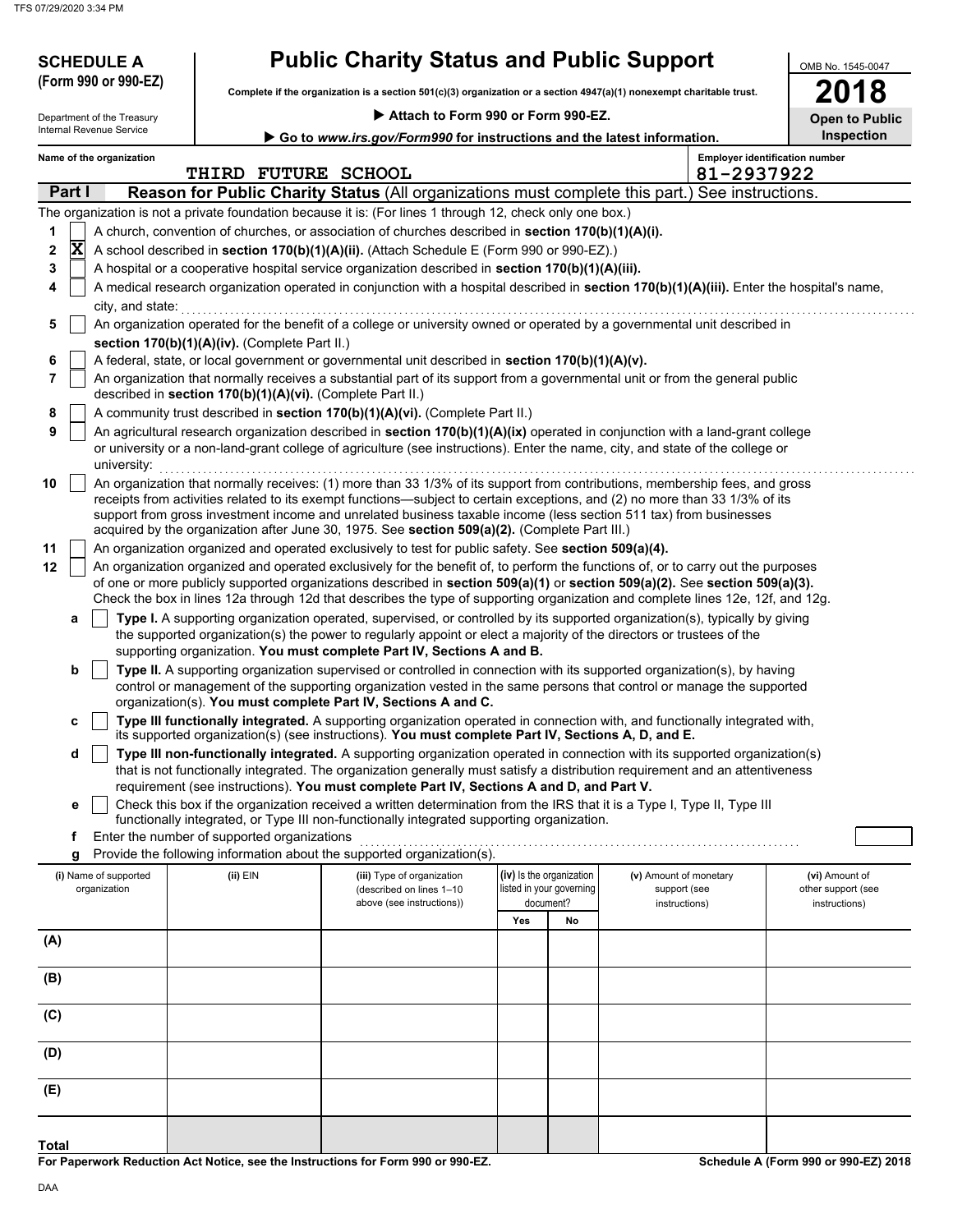|     | Schedule A (Form 990 or 990-EZ) 2018                                                                                                                                                                               |          | THIRD FUTURE SCHOOL |            |            | 81-2937922 | Page 2    |
|-----|--------------------------------------------------------------------------------------------------------------------------------------------------------------------------------------------------------------------|----------|---------------------|------------|------------|------------|-----------|
|     | Support Schedule for Organizations Described in Sections 170(b)(1)(A)(iv) and 170(b)(1)(A)(vi)<br>Part II                                                                                                          |          |                     |            |            |            |           |
|     | (Complete only if you checked the box on line 5, 7, or 8 of Part I or if the organization failed to qualify under                                                                                                  |          |                     |            |            |            |           |
|     | Part III. If the organization fails to qualify under the tests listed below, please complete Part III.)                                                                                                            |          |                     |            |            |            |           |
|     | <b>Section A. Public Support</b>                                                                                                                                                                                   |          |                     |            |            |            |           |
|     | Calendar year (or fiscal year beginning in) $\blacktriangleright$                                                                                                                                                  | (a) 2014 | (b) 2015            | $(c)$ 2016 | $(d)$ 2017 | (e) 2018   | (f) Total |
| 1   | Gifts, grants, contributions, and<br>membership fees received. (Do not<br>include any "unusual grants.")                                                                                                           |          |                     |            |            |            |           |
| 2   | Tax revenues levied for the<br>organization's benefit and either paid<br>to or expended on its behalf                                                                                                              |          |                     |            |            |            |           |
| 3   | The value of services or facilities<br>furnished by a governmental unit to the<br>organization without charge                                                                                                      |          |                     |            |            |            |           |
| 4   | Total. Add lines 1 through 3                                                                                                                                                                                       |          |                     |            |            |            |           |
| 5   | The portion of total contributions by<br>each person (other than a<br>governmental unit or publicly<br>supported organization) included on<br>line 1 that exceeds 2% of the amount<br>shown on line 11, column (f) |          |                     |            |            |            |           |
| 6   | Public support. Subtract line 5 from line 4                                                                                                                                                                        |          |                     |            |            |            |           |
|     | <b>Section B. Total Support</b>                                                                                                                                                                                    |          |                     |            |            |            |           |
|     | Calendar year (or fiscal year beginning in) ▶                                                                                                                                                                      | (a) 2014 | (b) 2015            | $(c)$ 2016 | $(d)$ 2017 | (e) 2018   | (f) Total |
| 7   | Amounts from line 4                                                                                                                                                                                                |          |                     |            |            |            |           |
| 8   | Gross income from interest, dividends,<br>payments received on securities loans,<br>rents, royalties, and income from<br>similar sources                                                                           |          |                     |            |            |            |           |
| 9   | Net income from unrelated business<br>activities, whether or not the business<br>is regularly carried on                                                                                                           |          |                     |            |            |            |           |
| 10  | Other income. Do not include gain or<br>loss from the sale of capital assets<br>(Explain in Part VI.)                                                                                                              |          |                     |            |            |            |           |
| 11  | Total support. Add lines 7 through 10                                                                                                                                                                              |          |                     |            |            |            |           |
| 12  | Gross receipts from related activities, etc. (see instructions)                                                                                                                                                    |          |                     |            |            | 12         |           |
| 13  | First five years. If the Form 990 is for the organization's first, second, third, fourth, or fifth tax year as a section 501(c)(3)                                                                                 |          |                     |            |            |            |           |
|     | organization, check this box and stop here                                                                                                                                                                         |          |                     |            |            |            |           |
|     | <b>Section C. Computation of Public Support Percentage</b>                                                                                                                                                         |          |                     |            |            |            |           |
| 14  | Public support percentage for 2018 (line 6, column (f) divided by line 11, column (f)) [[[[[[[[[[[[[[[[[[[[[[                                                                                                      |          |                     |            |            | 14         | %         |
| 15  | Public support percentage from 2017 Schedule A, Part II, line 14                                                                                                                                                   |          |                     |            |            | 15         | %         |
| 16a | 33 1/3% support test-2018. If the organization did not check the box on line 13, and line 14 is 33 1/3% or more, check this                                                                                        |          |                     |            |            |            |           |
|     | box and stop here. The organization qualifies as a publicly supported organization                                                                                                                                 |          |                     |            |            |            |           |
| b   | 33 1/3% support test-2017. If the organization did not check a box on line 13 or 16a, and line 15 is 33 1/3% or more, check                                                                                        |          |                     |            |            |            |           |
|     | this box and stop here. The organization qualifies as a publicly supported organization                                                                                                                            |          |                     |            |            |            |           |
|     | 17a 10%-facts-and-circumstances test-2018. If the organization did not check a box on line 13, 16a, or 16b, and line 14 is                                                                                         |          |                     |            |            |            |           |
|     | 10% or more, and if the organization meets the "facts-and-circumstances" test, check this box and stop here. Explain in                                                                                            |          |                     |            |            |            |           |
|     | Part VI how the organization meets the "facts-and-circumstances" test. The organization qualifies as a publicly supported                                                                                          |          |                     |            |            |            |           |
|     | organization                                                                                                                                                                                                       |          |                     |            |            |            |           |
| b   | 10%-facts-and-circumstances test-2017. If the organization did not check a box on line 13, 16a, 16b, or 17a, and line                                                                                              |          |                     |            |            |            |           |
|     | 15 is 10% or more, and if the organization meets the "facts-and-circumstances" test, check this box and stop here.                                                                                                 |          |                     |            |            |            |           |
|     | Explain in Part VI how the organization meets the "facts-and-circumstances" test. The organization qualifies as a publicly                                                                                         |          |                     |            |            |            |           |
|     | supported organization                                                                                                                                                                                             |          |                     |            |            |            |           |
| 18  | Private foundation. If the organization did not check a box on line 13, 16a, 16b, 17a, or 17b, check this box and see                                                                                              |          |                     |            |            |            |           |
|     | instructions                                                                                                                                                                                                       |          |                     |            |            |            |           |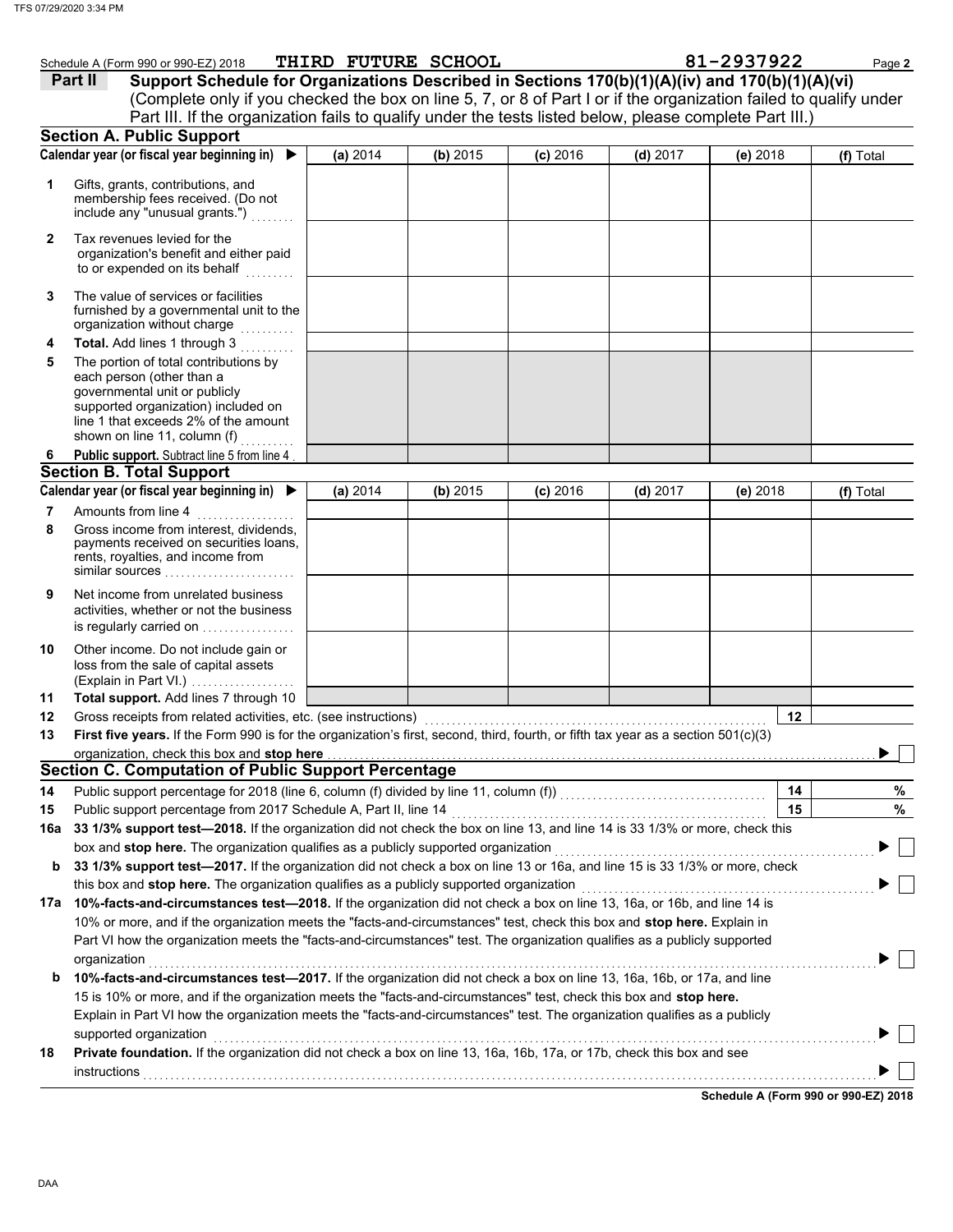|              | 07/29/2020 3:34 PM                                                                                                                                                                                                                                                                                  |          |                     |            |            |            |           |  |
|--------------|-----------------------------------------------------------------------------------------------------------------------------------------------------------------------------------------------------------------------------------------------------------------------------------------------------|----------|---------------------|------------|------------|------------|-----------|--|
|              | Schedule A (Form 990 or 990-EZ) 2018                                                                                                                                                                                                                                                                |          | THIRD FUTURE SCHOOL |            |            | 81-2937922 | Page 3    |  |
|              | Part III<br>Support Schedule for Organizations Described in Section 509(a)(2)<br>(Complete only if you checked the box on line 10 of Part I or if the organization failed to qualify under Part II.<br>If the organization fails to qualify under the tests listed below, please complete Part II.) |          |                     |            |            |            |           |  |
|              | <b>Section A. Public Support</b>                                                                                                                                                                                                                                                                    |          |                     |            |            |            |           |  |
| 1            | Calendar year (or fiscal year beginning in)<br>$\blacktriangleright$<br>Gifts, grants, contributions, and membership<br>fees received. (Do not include any "unusual grants.")                                                                                                                       | (a) 2014 | (b) 2015            | $(c)$ 2016 | $(d)$ 2017 | (e) 2018   | (f) Total |  |
| $\mathbf{2}$ | Gross receipts from admissions, merchandise<br>sold or services performed, or facilities<br>furnished in any activity that is related to the<br>organization's tax-exempt purpose                                                                                                                   |          |                     |            |            |            |           |  |
| 3            | Gross receipts from activities that are not an<br>unrelated trade or business under section 513                                                                                                                                                                                                     |          |                     |            |            |            |           |  |
| 4            | Tax revenues levied for the<br>organization's benefit and either paid<br>to or expended on its behalf                                                                                                                                                                                               |          |                     |            |            |            |           |  |
| 5            | The value of services or facilities<br>furnished by a governmental unit to the<br>organization without charge                                                                                                                                                                                       |          |                     |            |            |            |           |  |
| 6            | Total. Add lines 1 through 5<br><b>7a</b> Amounts included on lines 1, 2, and 3                                                                                                                                                                                                                     |          |                     |            |            |            |           |  |
| b            | received from disqualified persons<br>Amounts included on lines 2 and 3<br>received from other than disqualified<br>persons that exceed the greater of \$5,000<br>or 1% of the amount on line 13 for the year                                                                                       |          |                     |            |            |            |           |  |
| 8            | c Add lines 7a and 7b<br>Public support. (Subtract line 7c from<br>line $6.$ )                                                                                                                                                                                                                      |          |                     |            |            |            |           |  |
|              | <b>Section B. Total Support</b>                                                                                                                                                                                                                                                                     |          |                     |            |            |            |           |  |
|              | Calendar year (or fiscal year beginning in)                                                                                                                                                                                                                                                         | (a) 2014 | (b) 2015            | $(c)$ 2016 | $(d)$ 2017 | $(e)$ 2018 | (f) Total |  |
| 9            | Amounts from line 6                                                                                                                                                                                                                                                                                 |          |                     |            |            |            |           |  |
|              | 10a Gross income from interest, dividends,<br>payments received on securities loans, rents,<br>royalties, and income from similar sources.                                                                                                                                                          |          |                     |            |            |            |           |  |
| b            | Unrelated business taxable income (less<br>section 511 taxes) from businesses<br>acquired after June 30, 1975                                                                                                                                                                                       |          |                     |            |            |            |           |  |
|              | c Add lines 10a and 10b                                                                                                                                                                                                                                                                             |          |                     |            |            |            |           |  |
| 11           | Net income from unrelated business<br>activities not included in line 10b, whether<br>or not the business is regularly carried on.                                                                                                                                                                  |          |                     |            |            |            |           |  |
| 12           | Other income. Do not include gain or<br>loss from the sale of capital assets<br>(Explain in Part VI.)<br>.                                                                                                                                                                                          |          |                     |            |            |            |           |  |
| 13           | Total support. (Add lines 9, 10c, 11,<br>and 12.)                                                                                                                                                                                                                                                   |          |                     |            |            |            |           |  |
| 14           | First five years. If the Form 990 is for the organization's first, second, third, fourth, or fifth tax year as a section 501(c)(3)                                                                                                                                                                  |          |                     |            |            |            |           |  |
|              | organization, check this box and stop here                                                                                                                                                                                                                                                          |          |                     |            |            |            |           |  |
|              | <b>Section C. Computation of Public Support Percentage</b>                                                                                                                                                                                                                                          |          |                     |            |            |            |           |  |
| 15           | Public support percentage for 2018 (line 8, column (f), divided by line 13, column (f))<br>matrix (f)                                                                                                                                                                                               |          |                     |            |            | 15         | %         |  |
| 16           | Public support percentage from 2017 Schedule A, Part III, line 15 [11] www.communically.communications are pro                                                                                                                                                                                      |          |                     |            |            | 16         | %         |  |
|              | Section D. Computation of Investment Income Percentage                                                                                                                                                                                                                                              |          |                     |            |            | 17         |           |  |
| 17<br>18     | Investment income percentage from 2017 Schedule A, Part III, line 17                                                                                                                                                                                                                                |          |                     |            |            | 18         | %<br>%    |  |
|              |                                                                                                                                                                                                                                                                                                     |          |                     |            |            |            |           |  |
|              | 19a 33 1/3% support tests-2018. If the organization did not check the box on line 14, and line 15 is more than 33 1/3%, and line<br>17 is not more than 33 1/3%, check this box and stop here. The organization qualifies as a publicly supported organization                                      |          |                     |            |            |            |           |  |

**b** 33 1/3% support tests-2017. If the organization did not check a box on line 14 or line 19a, and line 16 is more than 33 1/3%, and line 18 is not more than 33 1/3%, check this box and **stop here.** The organization qualifies as a publicly supported organization . . . . . . . . . . ▶  $\blacktriangleright$ 

**20 Private foundation.** If the organization did not check a box on line 14, 19a, or 19b, check this box and see instructions . . . . . . . . . . . . . . . . . . .

**Schedule A (Form 990 or 990-EZ) 2018**

 $\mathbb{R}^n$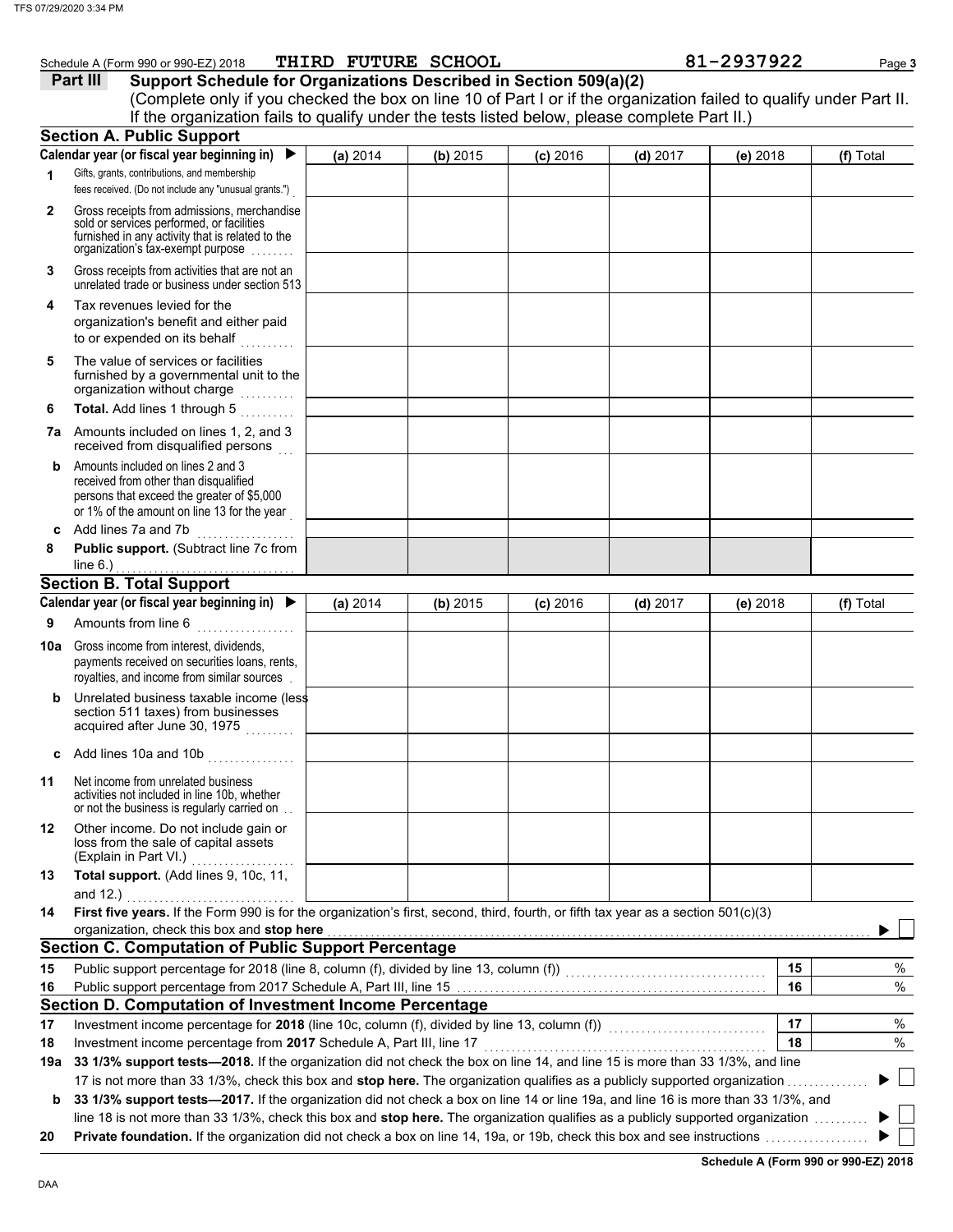### **Part IV Supporting Organizations** Sections A, D, and E. If you checked 12d of Part I, complete Sections A and D, and complete Part V.) Schedule A (Form 990 or 990-EZ) 2018 **THIRD FUTURE SCHOOL** 81 **Page 4 81-2937922** Page 4 **Section A. All Supporting Organizations** (Complete only if you checked a box in line 12 on Part I. If you checked 12a of Part I, complete Sections A and B. If you checked 12b of Part I, complete Sections A and C. If you checked 12c of Part I, complete Are all of the organization's supported organizations listed by name in the organization's governing documents? *If "No," describe in Part VI how the supported organizations are designated. If designated by class or purpose, describe the designation. If historic and continuing relationship, explain.* Did the organization have any supported organization that does not have an IRS determination of status under section 509(a)(1) or (2)? *If "Yes," explain in Part VI how the organization determined that the supported organization was described in section 509(a)(1) or (2).* **1 2 3a** Did the organization have a supported organization described in section 501(c)(4), (5), or (6)? *If "Yes," answer* **b c** Did the organization ensure that all support to such organizations was used exclusively for section 170(c)(2)(B) **4a** Was any supported organization not organized in the United States ("foreign supported organization")? *If* **b c** Did the organization support any foreign supported organization that does not have an IRS determination **5a** Did the organization add, substitute, or remove any supported organizations during the tax year? *If "Yes,"* **b c 6 7 8 9a b c 10a b** *(b) and (c) below.* Did the organization confirm that each supported organization qualified under section 501(c)(4), (5), or (6) and satisfied the public support tests under section 509(a)(2)? *If "Yes," describe in Part VI when and how the organization made the determination.* purposes? *If "Yes," explain in Part VI what controls the organization put in place to ensure such use. "Yes," and if you checked 12a or 12b in Part I, answer (b) and (c) below.* Did the organization have ultimate control and discretion in deciding whether to make grants to the foreign supported organization? *If "Yes," describe in Part VI how the organization had such control and discretion despite being controlled or supervised by or in connection with its supported organizations.* under sections 501(c)(3) and 509(a)(1) or (2)? *If "Yes," explain in Part VI what controls the organization used to ensure that all support to the foreign supported organization was used exclusively for section 170(c)(2)(B) purposes. answer (b) and (c) below (if applicable). Also, provide detail in Part VI, including (i) the names and EIN numbers of the supported organizations added, substituted, or removed; (ii) the reasons for each such action; (iii) the authority under the organization's organizing document authorizing such action; and (iv) how the action was accomplished (such as by amendment to the organizing document).* **Type I or Type II only.** Was any added or substituted supported organization part of a class already designated in the organization's organizing document? **Substitutions only.** Was the substitution the result of an event beyond the organization's control? Did the organization provide support (whether in the form of grants or the provision of services or facilities) to anyone other than (i) its supported organizations, (ii) individuals that are part of the charitable class benefited by one or more of its supported organizations, or (iii) other supporting organizations that also support or benefit one or more of the filing organization's supported organizations? *If "Yes," provide detail in Part VI.* Did the organization provide a grant, loan, compensation, or other similar payment to a substantial contributor (as defined in section 4958(c)(3)(C)), a family member of a substantial contributor, or a 35% controlled entity with regard to a substantial contributor? *If "Yes," complete Part I of Schedule L (Form 990 or 990-EZ).* Did the organization make a loan to a disqualified person (as defined in section 4958) not described in line 7? *If "Yes," complete Part I of Schedule L (Form 990 or 990-EZ).* Was the organization controlled directly or indirectly at any time during the tax year by one or more disqualified persons as defined in section 4946 (other than foundation managers and organizations described in section 509(a)(1) or (2))? *If "Yes," provide detail in Part VI.* Did one or more disqualified persons (as defined in line 9a) hold a controlling interest in any entity in which the supporting organization had an interest? *If "Yes," provide detail in Part VI.* Did a disqualified person (as defined in line 9a) have an ownership interest in, or derive any personal benefit from, assets in which the supporting organization also had an interest? *If "Yes," provide detail in Part VI.* Was the organization subject to the excess business holdings rules of section 4943 because of section 4943(f) (regarding certain Type II supporting organizations, and all Type III non-functionally integrated supporting organizations)? *If "Yes," answer 10b below.* Did the organization have any excess business holdings in the tax year? *(Use Schedule C, Form 4720, to determine whether the organization had excess business holdings.)* **Yes No 1 2 3a 3b 3c 4a 4b 4c 5a 5b 5c 6 7 8 9a 9b 9c 10a 10b** THIRD FUTURE SCHOOL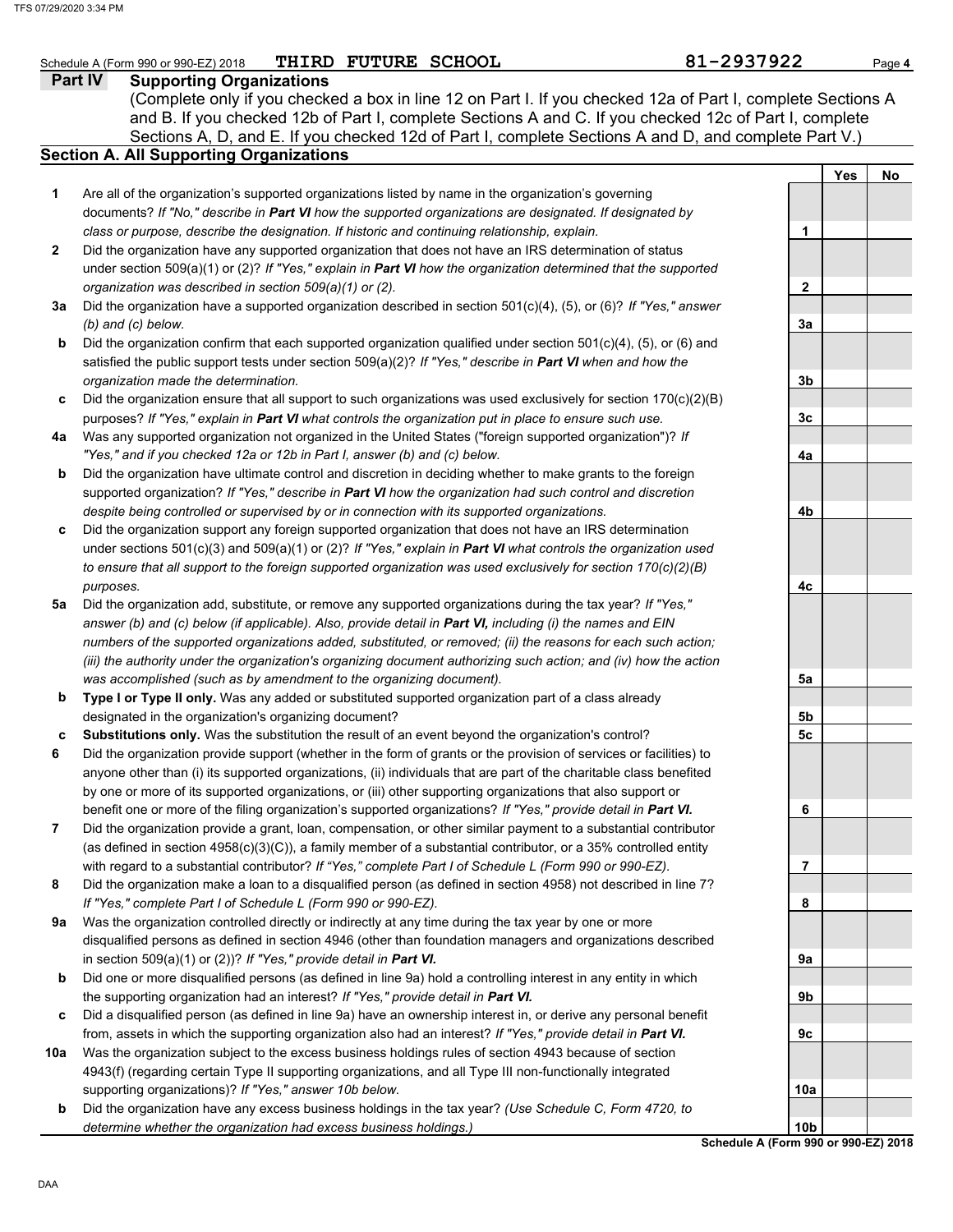|              | THIRD FUTURE SCHOOL<br>Schedule A (Form 990 or 990-EZ) 2018                                                                                                                                                                          | 81-2937922      |     | Page 5 |
|--------------|--------------------------------------------------------------------------------------------------------------------------------------------------------------------------------------------------------------------------------------|-----------------|-----|--------|
|              | <b>Supporting Organizations (continued)</b><br><b>Part IV</b>                                                                                                                                                                        |                 |     |        |
|              |                                                                                                                                                                                                                                      |                 | Yes | No     |
| 11           | Has the organization accepted a gift or contribution from any of the following persons?<br>A person who directly or indirectly controls, either alone or together with persons described in (b) and (c)                              |                 |     |        |
| а            | below, the governing body of a supported organization?                                                                                                                                                                               | 11a             |     |        |
|              | <b>b</b> A family member of a person described in (a) above?                                                                                                                                                                         | 11 <sub>b</sub> |     |        |
| c            | A 35% controlled entity of a person described in (a) or (b) above? If "Yes" to a, b, or c, provide detail in Part VI.                                                                                                                | 11 <sub>c</sub> |     |        |
|              | <b>Section B. Type I Supporting Organizations</b>                                                                                                                                                                                    |                 |     |        |
|              |                                                                                                                                                                                                                                      |                 | Yes | No     |
| 1            | Did the directors, trustees, or membership of one or more supported organizations have the power to                                                                                                                                  |                 |     |        |
|              | regularly appoint or elect at least a majority of the organization's directors or trustees at all times during the                                                                                                                   |                 |     |        |
|              | tax year? If "No," describe in Part VI how the supported organization(s) effectively operated, supervised, or                                                                                                                        |                 |     |        |
|              | controlled the organization's activities. If the organization had more than one supported organization,                                                                                                                              |                 |     |        |
|              | describe how the powers to appoint and/or remove directors or trustees were allocated among the supported                                                                                                                            |                 |     |        |
|              | organizations and what conditions or restrictions, if any, applied to such powers during the tax year.                                                                                                                               | 1               | X   |        |
| $\mathbf{2}$ | Did the organization operate for the benefit of any supported organization other than the supported                                                                                                                                  |                 |     |        |
|              | organization(s) that operated, supervised, or controlled the supporting organization? If "Yes," explain in Part                                                                                                                      |                 |     |        |
|              | VI how providing such benefit carried out the purposes of the supported organization(s) that operated,                                                                                                                               |                 |     |        |
|              | supervised, or controlled the supporting organization.                                                                                                                                                                               | 2               |     | X      |
|              | <b>Section C. Type II Supporting Organizations</b>                                                                                                                                                                                   |                 |     |        |
|              |                                                                                                                                                                                                                                      |                 | Yes | No     |
| 1            | Were a majority of the organization's directors or trustees during the tax year also a majority of the directors                                                                                                                     |                 |     |        |
|              | or trustees of each of the organization's supported organization(s)? If "No," describe in Part VI how control                                                                                                                        |                 |     |        |
|              | or management of the supporting organization was vested in the same persons that controlled or managed                                                                                                                               |                 |     |        |
|              | the supported organization(s).                                                                                                                                                                                                       | 1               |     |        |
|              | <b>Section D. All Type III Supporting Organizations</b>                                                                                                                                                                              |                 |     |        |
|              |                                                                                                                                                                                                                                      |                 | Yes | No     |
| 1            | Did the organization provide to each of its supported organizations, by the last day of the fifth month of the                                                                                                                       |                 |     |        |
|              | organization's tax year, (i) a written notice describing the type and amount of support provided during the prior tax                                                                                                                |                 |     |        |
|              | year, (ii) a copy of the Form 990 that was most recently filed as of the date of notification, and (iii) copies of the                                                                                                               |                 |     |        |
|              | organization's governing documents in effect on the date of notification, to the extent not previously provided?<br>Were any of the organization's officers, directors, or trustees either (i) appointed or elected by the supported | 1               |     |        |
| $\mathbf{2}$ | organization(s) or (ii) serving on the governing body of a supported organization? If "No," explain in Part VI how                                                                                                                   |                 |     |        |
|              | the organization maintained a close and continuous working relationship with the supported organization(s).                                                                                                                          | 2               |     |        |
| 3            | By reason of the relationship described in (2), did the organization's supported organizations have a                                                                                                                                |                 |     |        |
|              | significant voice in the organization's investment policies and in directing the use of the organization's                                                                                                                           |                 |     |        |
|              | income or assets at all times during the tax year? If "Yes," describe in Part VI the role the organization's                                                                                                                         |                 |     |        |
|              | supported organizations played in this regard.                                                                                                                                                                                       | 3               |     |        |
|              | Section E. Type III Functionally-Integrated Supporting Organizations                                                                                                                                                                 |                 |     |        |
| 1            | Check the box next to the method that the organization used to satisfy the Integral Part Test during the year (see instructions).                                                                                                    |                 |     |        |
| а            | The organization satisfied the Activities Test. Complete line 2 below.                                                                                                                                                               |                 |     |        |
| b            | The organization is the parent of each of its supported organizations. Complete line 3 below.                                                                                                                                        |                 |     |        |
| c            | The organization supported a governmental entity. Describe in Part VI how you supported a government entity (see instructions).                                                                                                      |                 |     |        |
|              |                                                                                                                                                                                                                                      |                 |     |        |
|              | 2 Activities Test. Answer (a) and (b) below.                                                                                                                                                                                         |                 | Yes | No     |
| а            | Did substantially all of the organization's activities during the tax year directly further the exempt purposes of                                                                                                                   |                 |     |        |
|              | the supported organization(s) to which the organization was responsive? If "Yes," then in Part VI identify                                                                                                                           |                 |     |        |
|              |                                                                                                                                                                                                                                      |                 |     |        |
|              | those supported organizations and explain how these activities directly furthered their exempt purposes,                                                                                                                             |                 |     |        |
|              | how the organization was responsive to those supported organizations, and how the organization determined                                                                                                                            |                 |     |        |
|              | that these activities constituted substantially all of its activities.                                                                                                                                                               | 2a              |     |        |

- Did the activities described in (a) constitute activities that, but for the organization's involvement, one or more of the organization's supported organization(s) would have been engaged in? *If "Yes," explain in Part VI the reasons for the organization's position that its supported organization(s) would have engaged in these activities but for the organization's involvement.*
- **3** Parent of Supported Organizations. *Answer (a) and (b) below.*
- **a** Did the organization have the power to regularly appoint or elect a majority of the officers, directors, or trustees of each of the supported organizations? *Provide details in Part VI.*
- **b** Did the organization exercise a substantial degree of direction over the policies, programs, and activities of each of its supported organizations? *If "Yes," describe in Part VI the role played by the organization in this regard.*

DAA **Schedule A (Form 990 or 990-EZ) 2018 3b**

**3a**

**2b**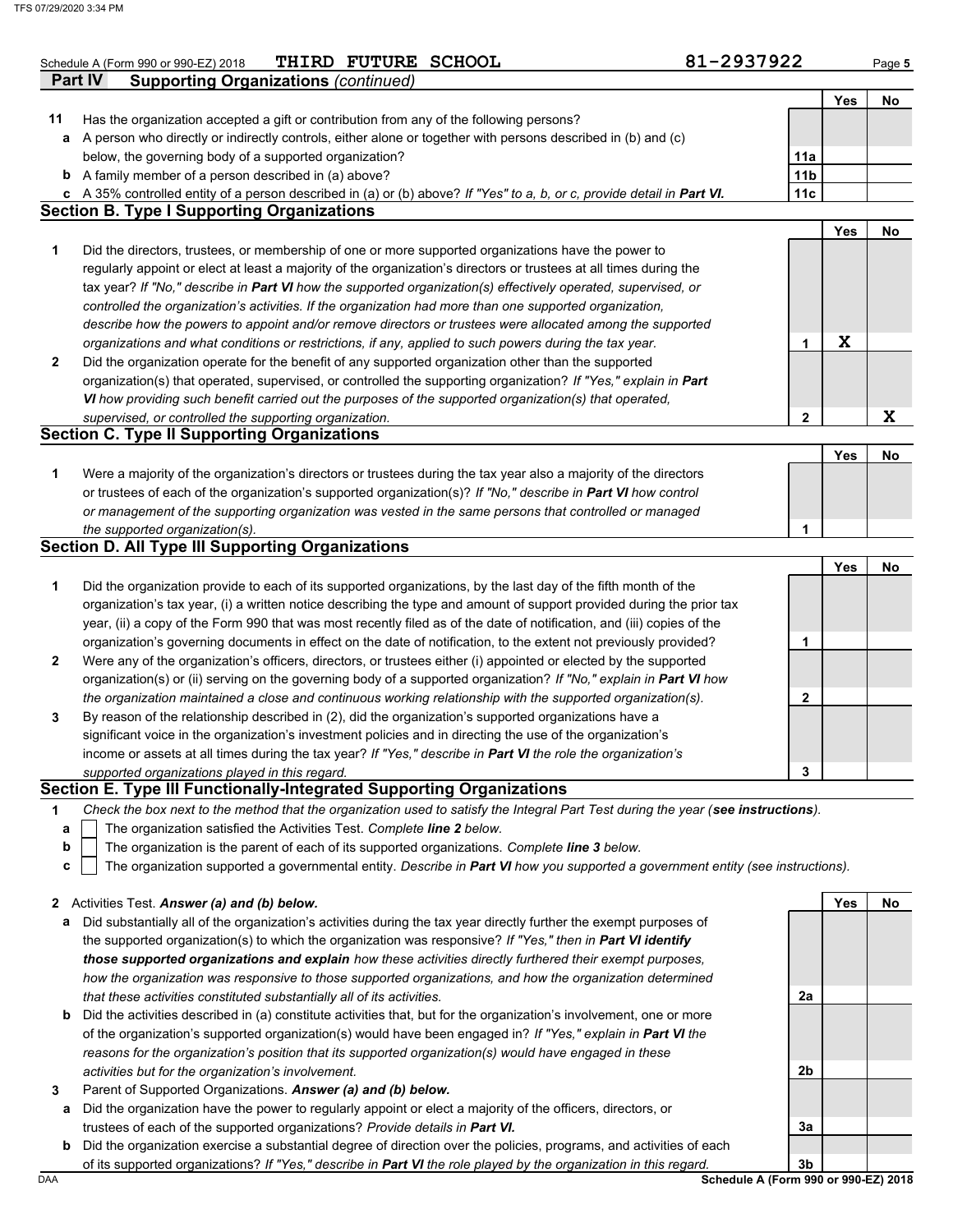|               | THIRD FUTURE SCHOOL<br>Schedule A (Form 990 or 990-EZ) 2018                                                                      |                         | 81-2937922     | Page 6                         |
|---------------|----------------------------------------------------------------------------------------------------------------------------------|-------------------------|----------------|--------------------------------|
| <b>Part V</b> | Type III Non-Functionally Integrated 509(a)(3) Supporting Organizations                                                          |                         |                |                                |
| $\mathbf 1$   | Check here if the organization satisfied the Integral Part Test as a qualifying trust on Nov. 20, 1970 (explain in Part VI). See |                         |                |                                |
|               | instructions. All other Type III non-functionally integrated supporting organizations must complete Sections A through E.        |                         |                |                                |
|               | <b>Section A - Adjusted Net Income</b>                                                                                           |                         | (A) Prior Year | (B) Current Year               |
|               |                                                                                                                                  |                         |                | (optional)                     |
| 1             | Net short-term capital gain                                                                                                      | $\mathbf{1}$            |                |                                |
| $\mathbf{2}$  | Recoveries of prior-year distributions                                                                                           | $\overline{2}$          |                |                                |
| 3             | Other gross income (see instructions)                                                                                            | 3                       |                |                                |
| 4             | Add lines 1 through 3.                                                                                                           | 4                       |                |                                |
| 5             | Depreciation and depletion                                                                                                       | 5                       |                |                                |
| 6             | Portion of operating expenses paid or incurred for production or                                                                 |                         |                |                                |
|               | collection of gross income or for management, conservation, or                                                                   |                         |                |                                |
|               | maintenance of property held for production of income (see instructions)                                                         | 6                       |                |                                |
| 7             | Other expenses (see instructions)                                                                                                | $\overline{7}$          |                |                                |
| 8             | Adjusted Net Income (subtract lines 5, 6, and 7 from line 4)                                                                     | 8                       |                |                                |
|               | <b>Section B - Minimum Asset Amount</b>                                                                                          |                         | (A) Prior Year | (B) Current Year<br>(optional) |
| 1             | Aggregate fair market value of all non-exempt-use assets (see                                                                    |                         |                |                                |
|               | instructions for short tax year or assets held for part of year):                                                                |                         |                |                                |
|               | Average monthly value of securities<br>a                                                                                         | 1a                      |                |                                |
|               | Average monthly cash balances<br>b                                                                                               | 1 <sub>b</sub>          |                |                                |
|               | Fair market value of other non-exempt-use assets<br>c                                                                            | 1 <sub>c</sub>          |                |                                |
|               | Total (add lines 1a, 1b, and 1c)<br>d                                                                                            | 1 <sub>d</sub>          |                |                                |
|               | <b>Discount</b> claimed for blockage or other<br>e                                                                               |                         |                |                                |
|               | factors (explain in detail in Part VI):                                                                                          |                         |                |                                |
| $\mathbf{2}$  | Acquisition indebtedness applicable to non-exempt-use assets                                                                     | $\mathbf{2}$            |                |                                |
| 3             | Subtract line 2 from line 1d.                                                                                                    | 3                       |                |                                |
| 4             | Cash deemed held for exempt use. Enter 1-1/2% of line 3 (for greater amount,                                                     |                         |                |                                |
|               | see instructions).                                                                                                               | 4                       |                |                                |
| 5             | Net value of non-exempt-use assets (subtract line 4 from line 3)                                                                 | 5                       |                |                                |
| 6             | Multiply line 5 by 035.                                                                                                          | 6                       |                |                                |
| 7             | Recoveries of prior-year distributions                                                                                           | 7                       |                |                                |
| 8             | Minimum Asset Amount (add line 7 to line 6)                                                                                      | 8                       |                |                                |
|               | <b>Section C - Distributable Amount</b>                                                                                          |                         |                | <b>Current Year</b>            |
| 1             | Adjusted net income for prior year (from Section A, line 8, Column A)                                                            | 1                       |                |                                |
| $\mathbf{2}$  | Enter 85% of line 1.                                                                                                             | $\overline{2}$          |                |                                |
| 3             | Minimum asset amount for prior year (from Section B, line 8, Column A)                                                           | 3                       |                |                                |
| 4             | Enter greater of line 2 or line 3.                                                                                               | $\overline{\mathbf{4}}$ |                |                                |
| 5             | Income tax imposed in prior year                                                                                                 | 5                       |                |                                |
| 6             | <b>Distributable Amount.</b> Subtract line 5 from line 4, unless subject to                                                      |                         |                |                                |
|               | emergency temporary reduction (see instructions)                                                                                 | 6                       |                |                                |

**7**  $\mid$  Check here if the current year is the organization's first as a non-functionally integrated Type III supporting organization (see instructions).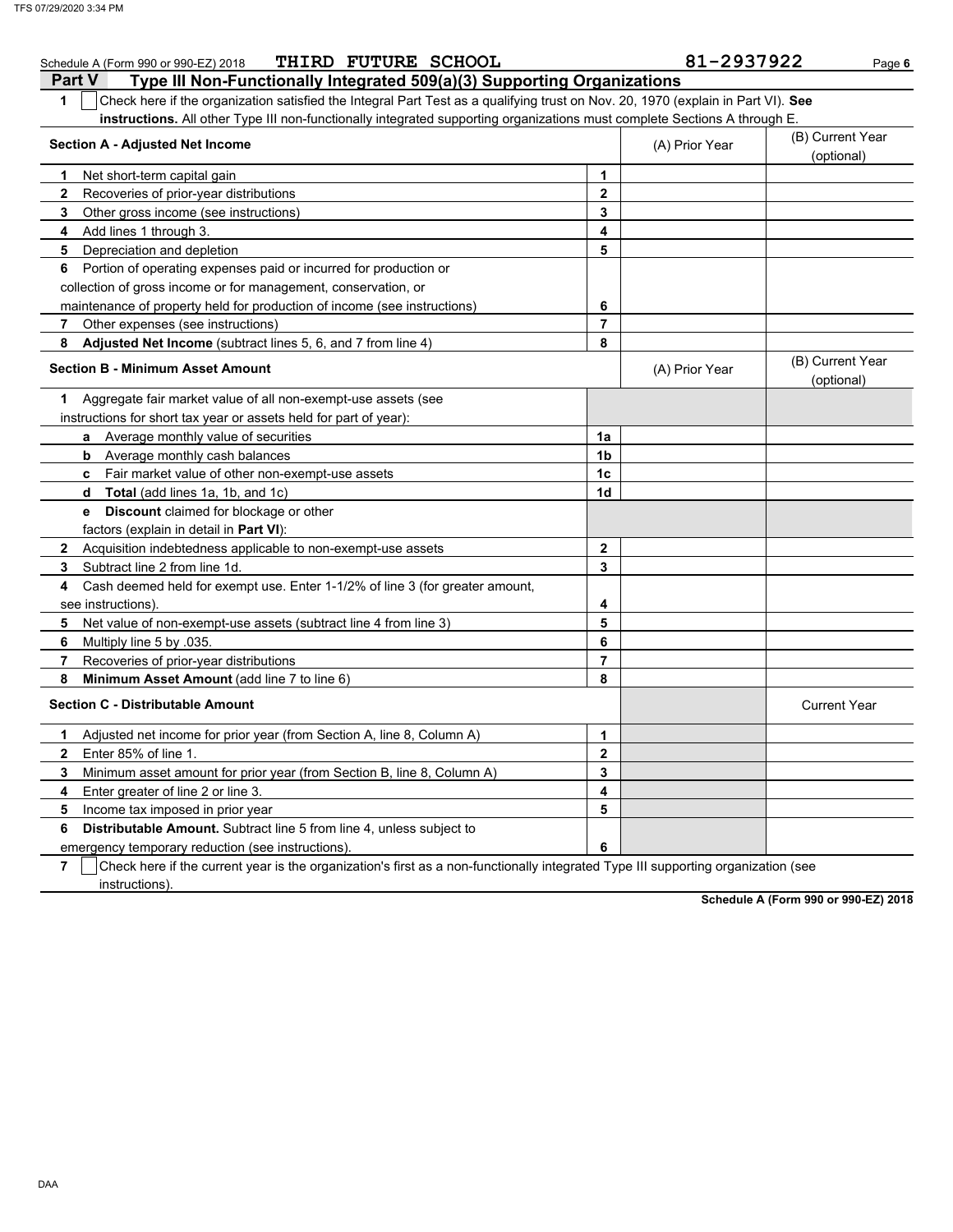|              | THIRD FUTURE SCHOOL<br>Schedule A (Form 990 or 990-EZ) 2018                                                |                             | 81-2937922                            | Page 7                                  |
|--------------|------------------------------------------------------------------------------------------------------------|-----------------------------|---------------------------------------|-----------------------------------------|
| Part V       | Type III Non-Functionally Integrated 509(a)(3) Supporting Organizations (continued)                        |                             |                                       |                                         |
|              | <b>Section D - Distributions</b>                                                                           |                             |                                       | <b>Current Year</b>                     |
| 1            | Amounts paid to supported organizations to accomplish exempt purposes                                      |                             |                                       |                                         |
| 2            | Amounts paid to perform activity that directly furthers exempt purposes of supported                       |                             |                                       |                                         |
|              | organizations, in excess of income from activity                                                           |                             |                                       |                                         |
| 3            | Administrative expenses paid to accomplish exempt purposes of supported organizations                      |                             |                                       |                                         |
| 4            |                                                                                                            |                             |                                       |                                         |
| 5            |                                                                                                            |                             |                                       |                                         |
| 6            |                                                                                                            |                             |                                       |                                         |
| 7            | Total annual distributions. Add lines 1 through 6.                                                         |                             |                                       |                                         |
| 8            | Distributions to attentive supported organizations to which the organization is responsive                 |                             |                                       |                                         |
|              | (provide details in Part VI). See instructions.                                                            |                             |                                       |                                         |
| 9            | Distributable amount for 2018 from Section C, line 6                                                       |                             |                                       |                                         |
| 10           | Line 8 amount divided by line 9 amount                                                                     |                             |                                       |                                         |
|              |                                                                                                            | (i)                         | (ii)                                  | (iii)                                   |
|              | Section E - Distribution Allocations (see instructions)                                                    | <b>Excess Distributions</b> | <b>Underdistributions</b><br>Pre-2018 | <b>Distributable</b><br>Amount for 2018 |
| 1            | Distributable amount for 2018 from Section C, line 6                                                       |                             |                                       |                                         |
| $\mathbf{2}$ | Underdistributions, if any, for years prior to 2018<br>(reasonable cause required-explain in Part VI). See |                             |                                       |                                         |
|              | instructions.                                                                                              |                             |                                       |                                         |
| 3            | Excess distributions carryover, if any, to 2018                                                            |                             |                                       |                                         |
|              | <b>a</b> From 2013                                                                                         |                             |                                       |                                         |
|              | $b$ From 2014                                                                                              |                             |                                       |                                         |
|              | c From 2015                                                                                                |                             |                                       |                                         |
|              | d From 2016                                                                                                |                             |                                       |                                         |
|              | e From 2017<br>. <u>.</u>                                                                                  |                             |                                       |                                         |
|              | f Total of lines 3a through e                                                                              |                             |                                       |                                         |
|              | g Applied to underdistributions of prior years                                                             |                             |                                       |                                         |
|              | h Applied to 2018 distributable amount                                                                     |                             |                                       |                                         |
|              | Carryover from 2013 not applied (see instructions)                                                         |                             |                                       |                                         |
|              | Remainder. Subtract lines 3g, 3h, and 3i from 3f.                                                          |                             |                                       |                                         |
| 4            | Distributions for 2018 from                                                                                |                             |                                       |                                         |
|              | Section D, line 7:<br>\$                                                                                   |                             |                                       |                                         |
|              | a Applied to underdistributions of prior years                                                             |                             |                                       |                                         |
|              | <b>b</b> Applied to 2018 distributable amount                                                              |                             |                                       |                                         |
|              | c Remainder. Subtract lines 4a and 4b from 4.                                                              |                             |                                       |                                         |
| 5            | Remaining underdistributions for years prior to 2018, if                                                   |                             |                                       |                                         |
|              | any. Subtract lines 3g and 4a from line 2. For result                                                      |                             |                                       |                                         |
|              | greater than zero, explain in Part VI. See instructions.                                                   |                             |                                       |                                         |
| 6            | Remaining underdistributions for 2018. Subtract lines 3h                                                   |                             |                                       |                                         |
|              | and 4b from line 1. For result greater than zero, explain in                                               |                             |                                       |                                         |
|              | Part VI. See instructions.                                                                                 |                             |                                       |                                         |
| 7            | Excess distributions carryover to 2019. Add lines 3j                                                       |                             |                                       |                                         |
|              | and 4c.                                                                                                    |                             |                                       |                                         |
| 8            | Breakdown of line 7:                                                                                       |                             |                                       |                                         |
|              | a Excess from 2014<br>.                                                                                    |                             |                                       |                                         |
|              | <b>b</b> Excess from 2015                                                                                  |                             |                                       |                                         |
|              | c Excess from 2016                                                                                         |                             |                                       |                                         |
|              | d Excess from 2017<br>.                                                                                    |                             |                                       |                                         |
|              | e Excess from 2018                                                                                         |                             |                                       |                                         |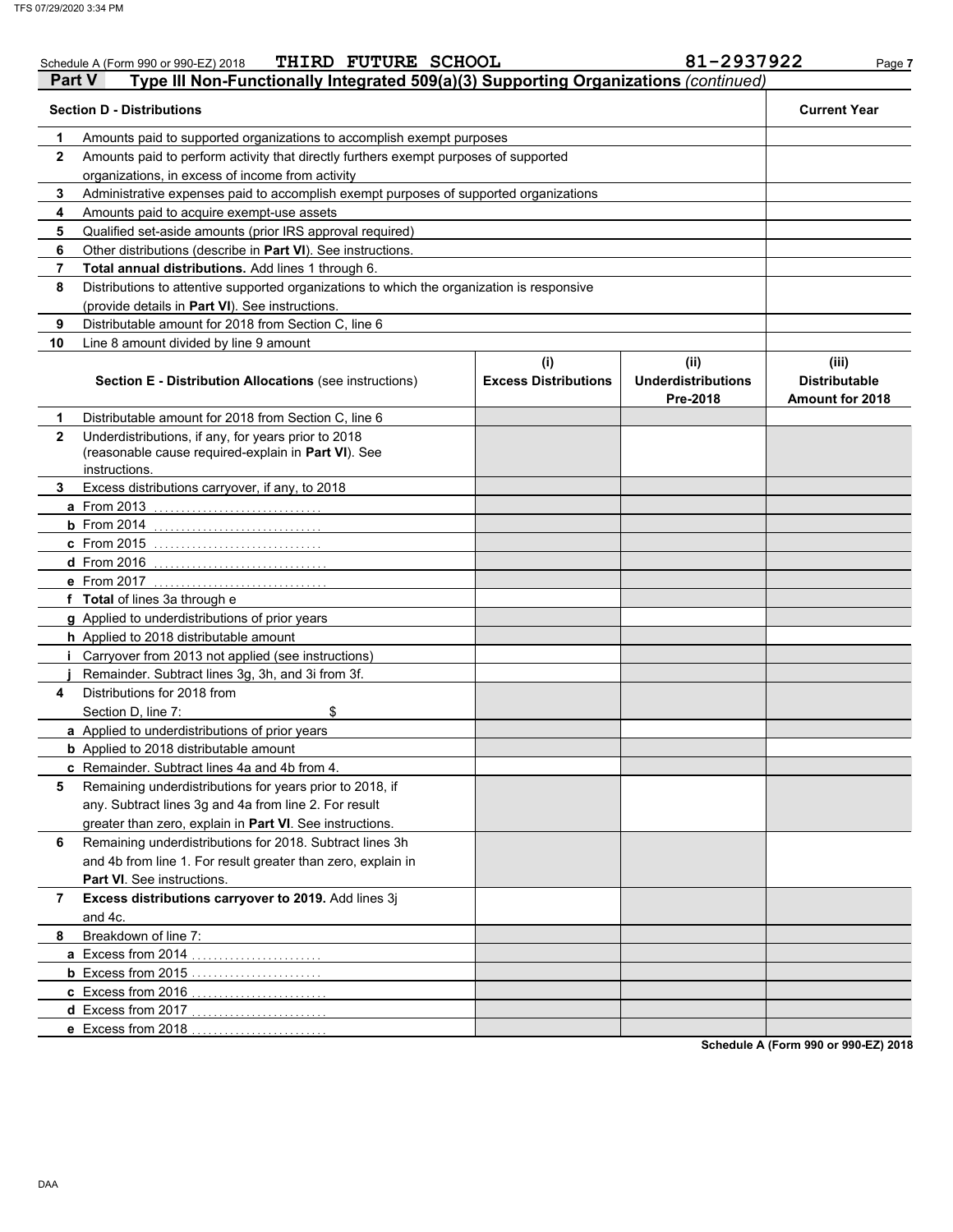|         | Schedule A (Form 990 or 990-EZ) 2018 | THIRD FUTURE SCHOOL |                                                                                                                                                                                                                                                                                                                                                                   | 81-2937922 | Page 8 |
|---------|--------------------------------------|---------------------|-------------------------------------------------------------------------------------------------------------------------------------------------------------------------------------------------------------------------------------------------------------------------------------------------------------------------------------------------------------------|------------|--------|
| Part VI |                                      |                     | Supplemental Information. Provide the explanations required by Part II, line 10; Part II, line 17a or 17b; Part<br>III, line 12; Part IV, Section A, lines 1, 2, 3b, 3c, 4b, 4c, 5a, 6, 9a, 9b, 9c, 11a, 11b, and 11c; Part IV, Section<br>B, lines 1 and 2; Part IV, Section C, line 1; Part IV, Section D, lines 2 and 3; Part IV, Section E, lines 1c, 2a, 2b, |            |        |
|         |                                      |                     | 3a, and 3b; Part V, line 1; Part V, Section B, line 1e; Part V, Section D, lines 5, 6, and 8; and Part V, Section E,<br>lines 2, 5, and 6. Also complete this part for any additional information. (See instructions.)                                                                                                                                            |            |        |
|         |                                      |                     |                                                                                                                                                                                                                                                                                                                                                                   |            |        |
|         |                                      |                     |                                                                                                                                                                                                                                                                                                                                                                   |            |        |
|         |                                      |                     |                                                                                                                                                                                                                                                                                                                                                                   |            |        |
|         |                                      |                     |                                                                                                                                                                                                                                                                                                                                                                   |            |        |
|         |                                      |                     |                                                                                                                                                                                                                                                                                                                                                                   |            |        |
|         |                                      |                     |                                                                                                                                                                                                                                                                                                                                                                   |            |        |
|         |                                      |                     |                                                                                                                                                                                                                                                                                                                                                                   |            |        |
|         |                                      |                     |                                                                                                                                                                                                                                                                                                                                                                   |            |        |
|         |                                      |                     |                                                                                                                                                                                                                                                                                                                                                                   |            |        |
|         |                                      |                     |                                                                                                                                                                                                                                                                                                                                                                   |            |        |
|         |                                      |                     |                                                                                                                                                                                                                                                                                                                                                                   |            |        |
|         |                                      |                     |                                                                                                                                                                                                                                                                                                                                                                   |            |        |
|         |                                      |                     |                                                                                                                                                                                                                                                                                                                                                                   |            |        |
|         |                                      |                     |                                                                                                                                                                                                                                                                                                                                                                   |            |        |
|         |                                      |                     |                                                                                                                                                                                                                                                                                                                                                                   |            |        |
|         |                                      |                     |                                                                                                                                                                                                                                                                                                                                                                   |            |        |
|         |                                      |                     |                                                                                                                                                                                                                                                                                                                                                                   |            |        |
|         |                                      |                     |                                                                                                                                                                                                                                                                                                                                                                   |            |        |
|         |                                      |                     |                                                                                                                                                                                                                                                                                                                                                                   |            |        |
|         |                                      |                     |                                                                                                                                                                                                                                                                                                                                                                   |            |        |
|         |                                      |                     |                                                                                                                                                                                                                                                                                                                                                                   |            |        |
|         |                                      |                     |                                                                                                                                                                                                                                                                                                                                                                   |            |        |
|         |                                      |                     |                                                                                                                                                                                                                                                                                                                                                                   |            |        |
|         |                                      |                     |                                                                                                                                                                                                                                                                                                                                                                   |            |        |
|         |                                      |                     |                                                                                                                                                                                                                                                                                                                                                                   |            |        |
|         |                                      |                     |                                                                                                                                                                                                                                                                                                                                                                   |            |        |
|         |                                      |                     |                                                                                                                                                                                                                                                                                                                                                                   |            |        |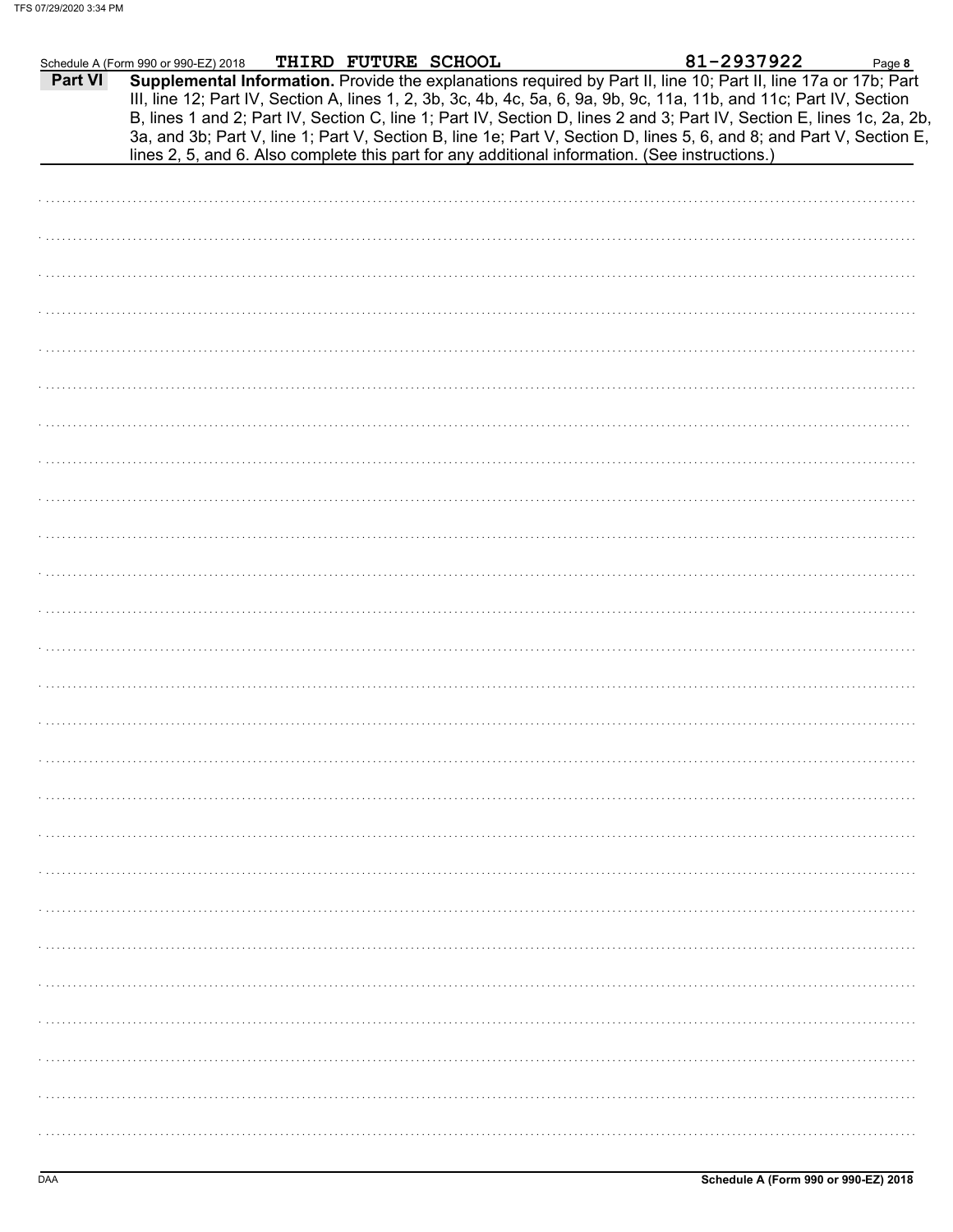Department of the Treasury Internal Revenue Service

# **SCHEDULE D Supplemental Financial Statements**

 **Attach to Form 990. (Form 990) Part IV, line 6, 7, 8, 9, 10, 11a, 11b, 11c, 11d, 11e, 11f, 12a, or 12b. Complete if the organization answered "Yes" on Form 990,**

▶ Go to www.irs.gov/Form990 for instructions and the latest information.

**Inspection**

**2018**

**Open to Public**

OMB No. 1545-0047

|    | Name of the organization                                                                                                                                                 | <b>Employer identification number</b>              |                                 |  |  |  |  |  |  |
|----|--------------------------------------------------------------------------------------------------------------------------------------------------------------------------|----------------------------------------------------|---------------------------------|--|--|--|--|--|--|
|    | THIRD FUTURE SCHOOL                                                                                                                                                      |                                                    | 81-2937922                      |  |  |  |  |  |  |
|    | Organizations Maintaining Donor Advised Funds or Other Similar Funds or Accounts.<br>Part I<br>Complete if the organization answered "Yes" on Form 990, Part IV, line 6. |                                                    |                                 |  |  |  |  |  |  |
|    |                                                                                                                                                                          | (a) Donor advised funds                            | (b) Funds and other accounts    |  |  |  |  |  |  |
| 1. | Total number at end of year                                                                                                                                              |                                                    |                                 |  |  |  |  |  |  |
| 2  |                                                                                                                                                                          |                                                    |                                 |  |  |  |  |  |  |
| З  |                                                                                                                                                                          |                                                    |                                 |  |  |  |  |  |  |
|    | Aggregate value at end of year                                                                                                                                           |                                                    |                                 |  |  |  |  |  |  |
| 5  | Did the organization inform all donors and donor advisors in writing that the assets held in donor advised                                                               |                                                    |                                 |  |  |  |  |  |  |
|    | funds are the organization's property, subject to the organization's exclusive legal control?                                                                            |                                                    | <b>Yes</b><br><b>No</b>         |  |  |  |  |  |  |
| 6  | Did the organization inform all grantees, donors, and donor advisors in writing that grant funds can be used                                                             |                                                    |                                 |  |  |  |  |  |  |
|    | only for charitable purposes and not for the benefit of the donor or donor advisor, or for any other purpose                                                             |                                                    |                                 |  |  |  |  |  |  |
|    | conferring impermissible private benefit?                                                                                                                                |                                                    | <b>Yes</b><br>No                |  |  |  |  |  |  |
|    | <b>Conservation Easements.</b><br>Part II                                                                                                                                |                                                    |                                 |  |  |  |  |  |  |
|    | Complete if the organization answered "Yes" on Form 990, Part IV, line 7.                                                                                                |                                                    |                                 |  |  |  |  |  |  |
| 1  | Purpose(s) of conservation easements held by the organization (check all that apply).                                                                                    |                                                    |                                 |  |  |  |  |  |  |
|    | Preservation of land for public use (e.g., recreation or education)                                                                                                      | Preservation of a historically important land area |                                 |  |  |  |  |  |  |
|    | Protection of natural habitat                                                                                                                                            | Preservation of a certified historic structure     |                                 |  |  |  |  |  |  |
|    | Preservation of open space                                                                                                                                               |                                                    |                                 |  |  |  |  |  |  |
| 2  | Complete lines 2a through 2d if the organization held a qualified conservation contribution in the form of a conservation                                                |                                                    |                                 |  |  |  |  |  |  |
|    | easement on the last day of the tax year.                                                                                                                                |                                                    | Held at the End of the Tax Year |  |  |  |  |  |  |
| а  | Total number of conservation easements                                                                                                                                   |                                                    | 2a                              |  |  |  |  |  |  |
|    |                                                                                                                                                                          |                                                    | 2 <sub>b</sub>                  |  |  |  |  |  |  |
|    | Number of conservation easements on a certified historic structure included in (a) [11] Number of conservation                                                           |                                                    | 2c                              |  |  |  |  |  |  |
|    | Number of conservation easements included in (c) acquired after 7/25/06, and not on a                                                                                    |                                                    |                                 |  |  |  |  |  |  |
|    | historic structure listed in the National Register                                                                                                                       |                                                    | 2d                              |  |  |  |  |  |  |
| 3  | Number of conservation easements modified, transferred, released, extinguished, or terminated by the organization during the                                             |                                                    |                                 |  |  |  |  |  |  |
|    | tax year $\blacktriangleright$                                                                                                                                           |                                                    |                                 |  |  |  |  |  |  |
|    | Number of states where property subject to conservation easement is located ▶                                                                                            |                                                    |                                 |  |  |  |  |  |  |
| 5  | Does the organization have a written policy regarding the periodic monitoring, inspection, handling of                                                                   |                                                    |                                 |  |  |  |  |  |  |
|    | violations, and enforcement of the conservation easements it holds?                                                                                                      |                                                    | Yes<br><b>No</b>                |  |  |  |  |  |  |
| 6  | Staff and volunteer hours devoted to monitoring, inspecting, handling of violations, and enforcing conservation easements during the year                                |                                                    |                                 |  |  |  |  |  |  |
|    |                                                                                                                                                                          |                                                    |                                 |  |  |  |  |  |  |
| 7  | Amount of expenses incurred in monitoring, inspecting, handling of violations, and enforcing conservation easements during the year                                      |                                                    |                                 |  |  |  |  |  |  |
|    | ▶ \$                                                                                                                                                                     |                                                    |                                 |  |  |  |  |  |  |
| 8  | Does each conservation easement reported on line 2(d) above satisfy the requirements of section 170(h)(4)(B)(i)                                                          |                                                    |                                 |  |  |  |  |  |  |
|    | and section $170(h)(4)(B)(ii)$ ?                                                                                                                                         |                                                    | Yes<br><b>No</b>                |  |  |  |  |  |  |
| 9  | In Part XIII, describe how the organization reports conservation easements in its revenue and expense statement, and                                                     |                                                    |                                 |  |  |  |  |  |  |
|    | balance sheet, and include, if applicable, the text of the footnote to the organization's financial statements that describes the                                        |                                                    |                                 |  |  |  |  |  |  |
|    | organization's accounting for conservation easements.                                                                                                                    |                                                    |                                 |  |  |  |  |  |  |
|    | Organizations Maintaining Collections of Art, Historical Treasures, or Other Similar Assets.<br>Part III                                                                 |                                                    |                                 |  |  |  |  |  |  |
|    | Complete if the organization answered "Yes" on Form 990, Part IV, line 8.                                                                                                |                                                    |                                 |  |  |  |  |  |  |
|    | 1a If the organization elected, as permitted under SFAS 116 (ASC 958), not to report in its revenue statement and balance sheet                                          |                                                    |                                 |  |  |  |  |  |  |
|    | works of art, historical treasures, or other similar assets held for public exhibition, education, or research in furtherance of                                         |                                                    |                                 |  |  |  |  |  |  |
|    | public service, provide, in Part XIII, the text of the footnote to its financial statements that describes these items.                                                  |                                                    |                                 |  |  |  |  |  |  |
|    | <b>b</b> If the organization elected, as permitted under SFAS 116 (ASC 958), to report in its revenue statement and balance sheet                                        |                                                    |                                 |  |  |  |  |  |  |
|    | works of art, historical treasures, or other similar assets held for public exhibition, education, or research in furtherance of                                         |                                                    |                                 |  |  |  |  |  |  |
|    | public service, provide the following amounts relating to these items:                                                                                                   |                                                    |                                 |  |  |  |  |  |  |
|    | (i) Revenue included on Form 990, Part VIII, line 1 <b>Construct Construct Construct Construct</b> Construct Construct                                                   |                                                    |                                 |  |  |  |  |  |  |
|    | (ii) Assets included in Form 990, Part X                                                                                                                                 |                                                    |                                 |  |  |  |  |  |  |
| 2  | If the organization received or held works of art, historical treasures, or other similar assets for financial gain, provide the                                         |                                                    |                                 |  |  |  |  |  |  |
|    | following amounts required to be reported under SFAS 116 (ASC 958) relating to these items:                                                                              |                                                    |                                 |  |  |  |  |  |  |
|    | Revenue included on Form 990, Part VIII, line 1                                                                                                                          |                                                    |                                 |  |  |  |  |  |  |
|    |                                                                                                                                                                          |                                                    |                                 |  |  |  |  |  |  |

DAA **For Paperwork Reduction Act Notice, see the Instructions for Form 990.**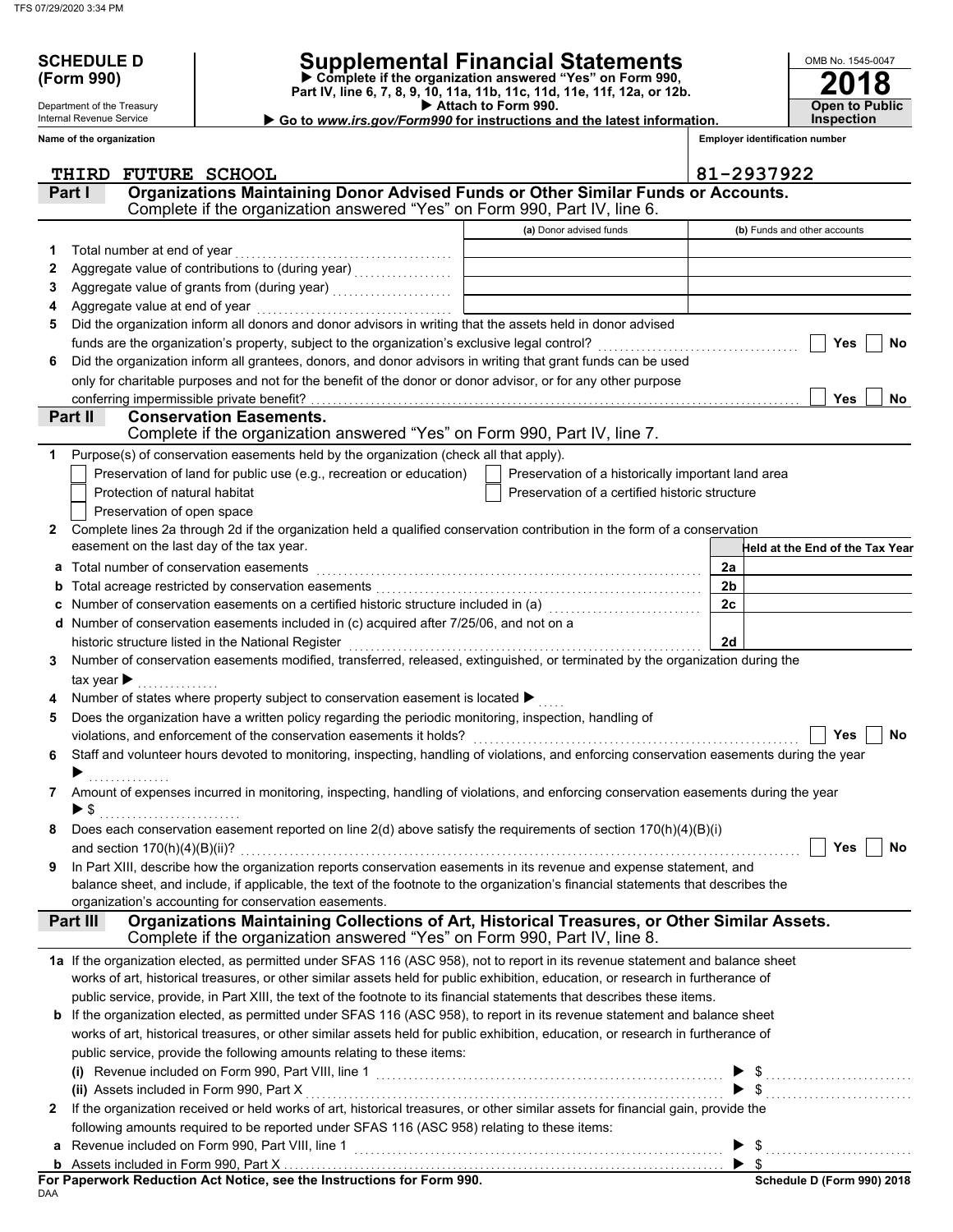| Schedule D (Form 990) 2018 THIRD FUTURE SCHOOL                                                                                                                                                                                                                                                                                                            |                         |                           |                    | 81-2937922           | Page 2                 |
|-----------------------------------------------------------------------------------------------------------------------------------------------------------------------------------------------------------------------------------------------------------------------------------------------------------------------------------------------------------|-------------------------|---------------------------|--------------------|----------------------|------------------------|
| Organizations Maintaining Collections of Art, Historical Treasures, or Other Similar Assets (continued)<br>Part III                                                                                                                                                                                                                                       |                         |                           |                    |                      |                        |
| Using the organization's acquisition, accession, and other records, check any of the following that are a significant use of its<br>3<br>collection items (check all that apply):                                                                                                                                                                         |                         |                           |                    |                      |                        |
| Public exhibition<br>a                                                                                                                                                                                                                                                                                                                                    | d                       | Loan or exchange programs |                    |                      |                        |
| Scholarly research<br>b                                                                                                                                                                                                                                                                                                                                   | е                       |                           |                    |                      |                        |
| Preservation for future generations<br>c                                                                                                                                                                                                                                                                                                                  |                         |                           |                    |                      |                        |
| Provide a description of the organization's collections and explain how they further the organization's exempt purpose in Part<br>4<br>XIII.                                                                                                                                                                                                              |                         |                           |                    |                      |                        |
| During the year, did the organization solicit or receive donations of art, historical treasures, or other similar<br>5                                                                                                                                                                                                                                    |                         |                           |                    |                      |                        |
|                                                                                                                                                                                                                                                                                                                                                           |                         |                           |                    |                      | Yes<br><b>No</b>       |
| Part IV<br><b>Escrow and Custodial Arrangements.</b>                                                                                                                                                                                                                                                                                                      |                         |                           |                    |                      |                        |
| Complete if the organization answered "Yes" on Form 990, Part IV, line 9, or reported an amount on Form<br>990, Part X, line 21.                                                                                                                                                                                                                          |                         |                           |                    |                      |                        |
| 1a Is the organization an agent, trustee, custodian or other intermediary for contributions or other assets not                                                                                                                                                                                                                                           |                         |                           |                    |                      |                        |
| included on Form 990, Part X?                                                                                                                                                                                                                                                                                                                             |                         |                           |                    |                      | Yes<br>No              |
| b If "Yes," explain the arrangement in Part XIII and complete the following table:                                                                                                                                                                                                                                                                        |                         |                           |                    |                      |                        |
|                                                                                                                                                                                                                                                                                                                                                           |                         |                           |                    |                      | Amount                 |
| Beginning balance<br>C                                                                                                                                                                                                                                                                                                                                    |                         |                           |                    | 1c                   |                        |
| d Additions during the year<br>interaction continuous continuous continuous during the year of Additions during the year of Additions during the year                                                                                                                                                                                                     |                         |                           |                    | 1d                   |                        |
|                                                                                                                                                                                                                                                                                                                                                           |                         |                           |                    | 1e<br>1f             |                        |
| Ending balance with a construction of the construction of the construction of the construction of the construction of the construction of the construction of the construction of the construction of the construction of the<br>f.<br>2a Did the organization include an amount on Form 990, Part X, line 21, for escrow or custodial account liability? |                         |                           |                    |                      | <b>Yes</b><br>No       |
| <b>b</b> If "Yes," explain the arrangement in Part XIII. Check here if the explanation has been provided on Part XIII <i>mummmmm</i>                                                                                                                                                                                                                      |                         |                           |                    |                      |                        |
| <b>Endowment Funds.</b><br>Part V                                                                                                                                                                                                                                                                                                                         |                         |                           |                    |                      |                        |
| Complete if the organization answered "Yes" on Form 990, Part IV, line 10.                                                                                                                                                                                                                                                                                |                         |                           |                    |                      |                        |
|                                                                                                                                                                                                                                                                                                                                                           | (a) Current year        | (b) Prior year            | (c) Two years back | (d) Three years back | (e) Four years back    |
|                                                                                                                                                                                                                                                                                                                                                           |                         |                           |                    |                      |                        |
| <b>b</b> Contributions <b>contributions</b>                                                                                                                                                                                                                                                                                                               |                         |                           |                    |                      |                        |
| c Net investment earnings, gains, and                                                                                                                                                                                                                                                                                                                     |                         |                           |                    |                      |                        |
| losses                                                                                                                                                                                                                                                                                                                                                    |                         |                           |                    |                      |                        |
| d Grants or scholarships<br>.                                                                                                                                                                                                                                                                                                                             |                         |                           |                    |                      |                        |
| e Other expenditures for facilities and                                                                                                                                                                                                                                                                                                                   |                         |                           |                    |                      |                        |
|                                                                                                                                                                                                                                                                                                                                                           |                         |                           |                    |                      |                        |
| f Administrative expenses                                                                                                                                                                                                                                                                                                                                 |                         |                           |                    |                      |                        |
|                                                                                                                                                                                                                                                                                                                                                           |                         |                           |                    |                      |                        |
| 2 Provide the estimated percentage of the current year end balance (line 1g, column (a)) held as:                                                                                                                                                                                                                                                         |                         |                           |                    |                      |                        |
| a Board designated or quasi-endowment $\blacktriangleright$                                                                                                                                                                                                                                                                                               | %                       |                           |                    |                      |                        |
| <b>b</b> Permanent endowment $\blacktriangleright$<br>℅                                                                                                                                                                                                                                                                                                   |                         |                           |                    |                      |                        |
| c Temporarily restricted endowment >                                                                                                                                                                                                                                                                                                                      | ℅                       |                           |                    |                      |                        |
| The percentages on lines 2a, 2b, and 2c should equal 100%.                                                                                                                                                                                                                                                                                                |                         |                           |                    |                      |                        |
| 3a Are there endowment funds not in the possession of the organization that are held and administered for the                                                                                                                                                                                                                                             |                         |                           |                    |                      | <b>Yes</b>             |
| organization by:                                                                                                                                                                                                                                                                                                                                          |                         |                           |                    |                      | No                     |
| (i) unrelated organizations entertainment and all the contract of the contract of the contract of the contract or the contract of the contract of the contract of the contract of the contract of the contract of the contract<br>(ii) related organizations                                                                                              |                         |                           |                    |                      | 3a(i)<br>3a(ii)        |
| b If "Yes" on line 3a(ii), are the related organizations listed as required on Schedule R? [[[[[[[[[[[[[[[[[[[                                                                                                                                                                                                                                            |                         |                           |                    |                      | 3b                     |
| Describe in Part XIII the intended uses of the organization's endowment funds.<br>4                                                                                                                                                                                                                                                                       |                         |                           |                    |                      |                        |
| Land, Buildings, and Equipment.<br><b>Part VI</b>                                                                                                                                                                                                                                                                                                         |                         |                           |                    |                      |                        |
| Complete if the organization answered "Yes" on Form 990, Part IV, line 11a. See Form 990, Part X, line 10.                                                                                                                                                                                                                                                |                         |                           |                    |                      |                        |
| Description of property                                                                                                                                                                                                                                                                                                                                   | (a) Cost or other basis | (b) Cost or other basis   |                    | (c) Accumulated      | (d) Book value         |
|                                                                                                                                                                                                                                                                                                                                                           | (investment)            | (other)                   |                    | depreciation         |                        |
|                                                                                                                                                                                                                                                                                                                                                           |                         |                           |                    |                      |                        |
|                                                                                                                                                                                                                                                                                                                                                           |                         |                           |                    |                      |                        |
|                                                                                                                                                                                                                                                                                                                                                           |                         |                           | 2,835,104          | 320,136              | $\overline{2,514,968}$ |
|                                                                                                                                                                                                                                                                                                                                                           |                         |                           |                    |                      |                        |
|                                                                                                                                                                                                                                                                                                                                                           |                         |                           |                    |                      |                        |
| Total. Add lines 1a through 1e. (Column (d) must equal Form 990, Part X, column (B), line 10c.)                                                                                                                                                                                                                                                           |                         |                           |                    |                      | 2,514,968              |

**Schedule D (Form 990) 2018**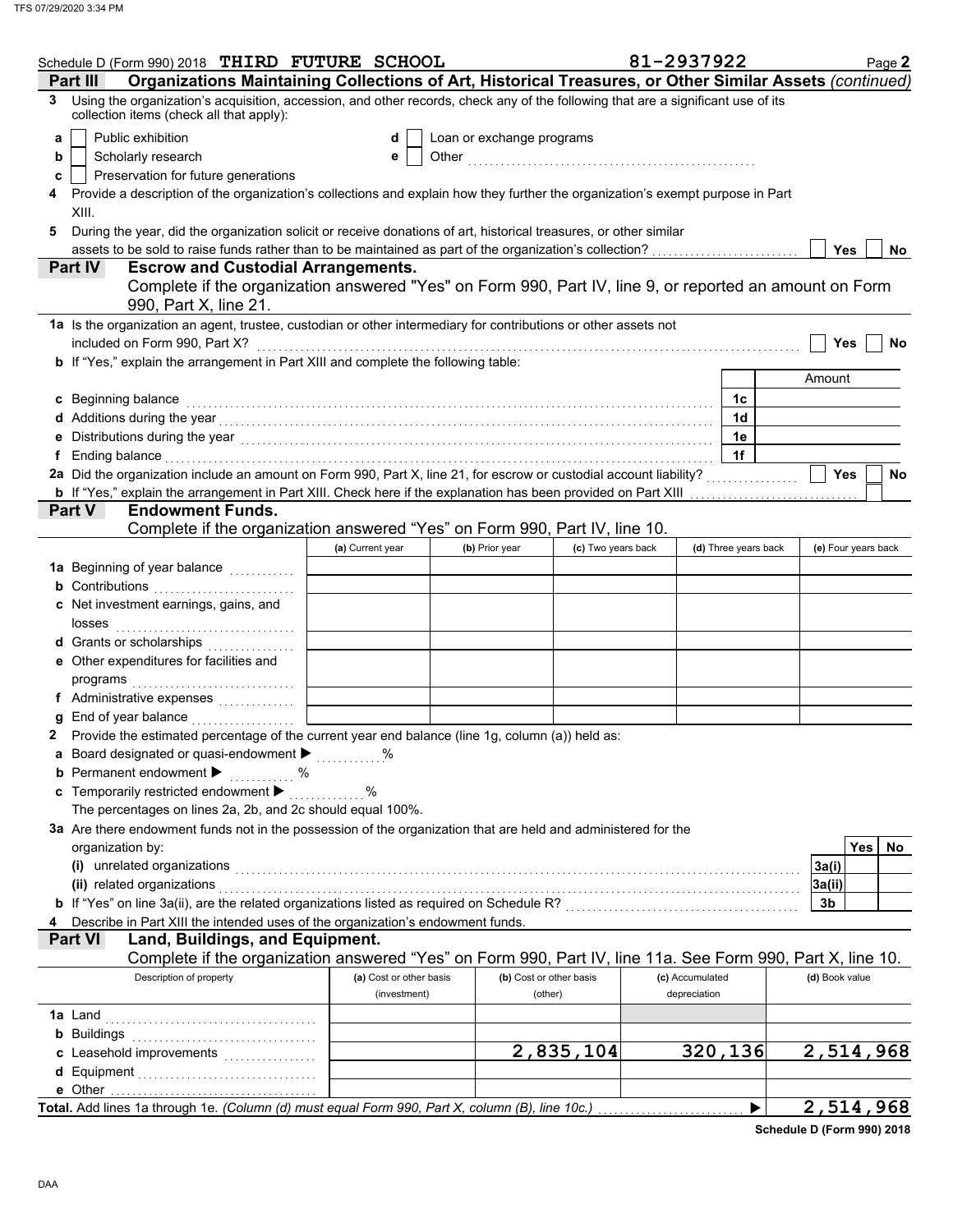|                           | Schedule D (Form 990) 2018 THIRD FUTURE SCHOOL                                                             |                | 81-2937922                       | Page 3                     |
|---------------------------|------------------------------------------------------------------------------------------------------------|----------------|----------------------------------|----------------------------|
| <b>Part VII</b>           | <b>Investments-Other Securities.</b>                                                                       |                |                                  |                            |
|                           | Complete if the organization answered "Yes" on Form 990, Part IV, line 11b. See Form 990, Part X, line 12. |                |                                  |                            |
|                           | (a) Description of security or category                                                                    | (b) Book value | (c) Method of valuation:         |                            |
|                           | (including name of security)                                                                               |                | Cost or end-of-year market value |                            |
| (1) Financial derivatives |                                                                                                            |                |                                  |                            |
|                           | (2) Closely-held equity interests                                                                          |                |                                  |                            |
|                           | (3) Other $\ldots$ and $\ldots$                                                                            |                |                                  |                            |
|                           | $\mathcal{A}$ .                                                                                            |                |                                  |                            |
| (B)                       |                                                                                                            |                |                                  |                            |
| (C)                       |                                                                                                            |                |                                  |                            |
| (D)                       |                                                                                                            |                |                                  |                            |
| (E)                       |                                                                                                            |                |                                  |                            |
| (F)                       |                                                                                                            |                |                                  |                            |
| (G)                       |                                                                                                            |                |                                  |                            |
| (H)                       |                                                                                                            |                |                                  |                            |
|                           | Total. (Column (b) must equal Form 990, Part X, col. (B) line 12.) $\blacktriangleright$                   |                |                                  |                            |
| <b>Part VIII</b>          | <b>Investments-Program Related.</b>                                                                        |                |                                  |                            |
|                           | Complete if the organization answered "Yes" on Form 990, Part IV, line 11c. See Form 990, Part X, line 13. |                |                                  |                            |
|                           | (a) Description of investment                                                                              | (b) Book value | (c) Method of valuation:         |                            |
|                           |                                                                                                            |                | Cost or end-of-year market value |                            |
| (1)                       |                                                                                                            |                |                                  |                            |
| (2)                       |                                                                                                            |                |                                  |                            |
| (3)                       |                                                                                                            |                |                                  |                            |
| (4)                       |                                                                                                            |                |                                  |                            |
| (5)                       |                                                                                                            |                |                                  |                            |
| (6)                       |                                                                                                            |                |                                  |                            |
| (7)                       |                                                                                                            |                |                                  |                            |
| (8)                       |                                                                                                            |                |                                  |                            |
| (9)                       |                                                                                                            |                |                                  |                            |
|                           | Total. (Column (b) must equal Form 990, Part X, col. (B) line 13.)                                         |                |                                  |                            |
|                           | <b>Other Assets.</b>                                                                                       |                |                                  |                            |
| <b>Part IX</b>            |                                                                                                            |                |                                  |                            |
|                           | Complete if the organization answered "Yes" on Form 990, Part IV, line 11d. See Form 990, Part X, line 15. |                |                                  |                            |
|                           | (a) Description                                                                                            |                |                                  | (b) Book value             |
| (1)                       | Deferred Outflows                                                                                          |                |                                  | $\overline{13}$ , 324, 819 |
| (2)                       | Deposits                                                                                                   |                |                                  | <b>139,414</b>             |
| (3)                       |                                                                                                            |                |                                  |                            |

## **(8) (9)**

**Total.** *(Column (b) must equal Form 990, Part X, col. (B) line 15.)* . . . . . . . . . . . . . . . . . . . . . . . . . . . . . . . . . . . . . . . . . . . . . . . . . . . . . . . . . .

### **Part X Other Liabilities.**

Complete if the organization answered "Yes" on Form 990, Part IV, line 11e or 11f. See Form 990, Part X, line 25.

| 1.  | (a) Description of liability                                                             | (b) Book value |  |
|-----|------------------------------------------------------------------------------------------|----------------|--|
|     | Federal income taxes                                                                     |                |  |
| (2) | Pension Liability                                                                        | 12, 190, 426   |  |
| (3) | Deferred Inflows                                                                         | 7,582,060      |  |
| (4) | Accrued Salaries                                                                         | 724,695        |  |
| (5) | OPEB Liability                                                                           | 608,837        |  |
| (6) | Accrued Interest                                                                         | 35,835         |  |
| (7) |                                                                                          |                |  |
| (8) |                                                                                          |                |  |
| (9) |                                                                                          |                |  |
|     | Total. (Column (b) must equal Form 990, Part X, col. (B) line 25.) $\blacktriangleright$ | 21, 141, 853   |  |

Liability for uncertain tax positions. In Part XIII, provide the text of the footnote to the organization's financial statements that reports the **2.** organization's liability for uncertain tax positions under FIN 48 (ASC 740). Check here if the text of the footnote has been provided in Part XIII

**13,464,233**

**(5) (6) (7)**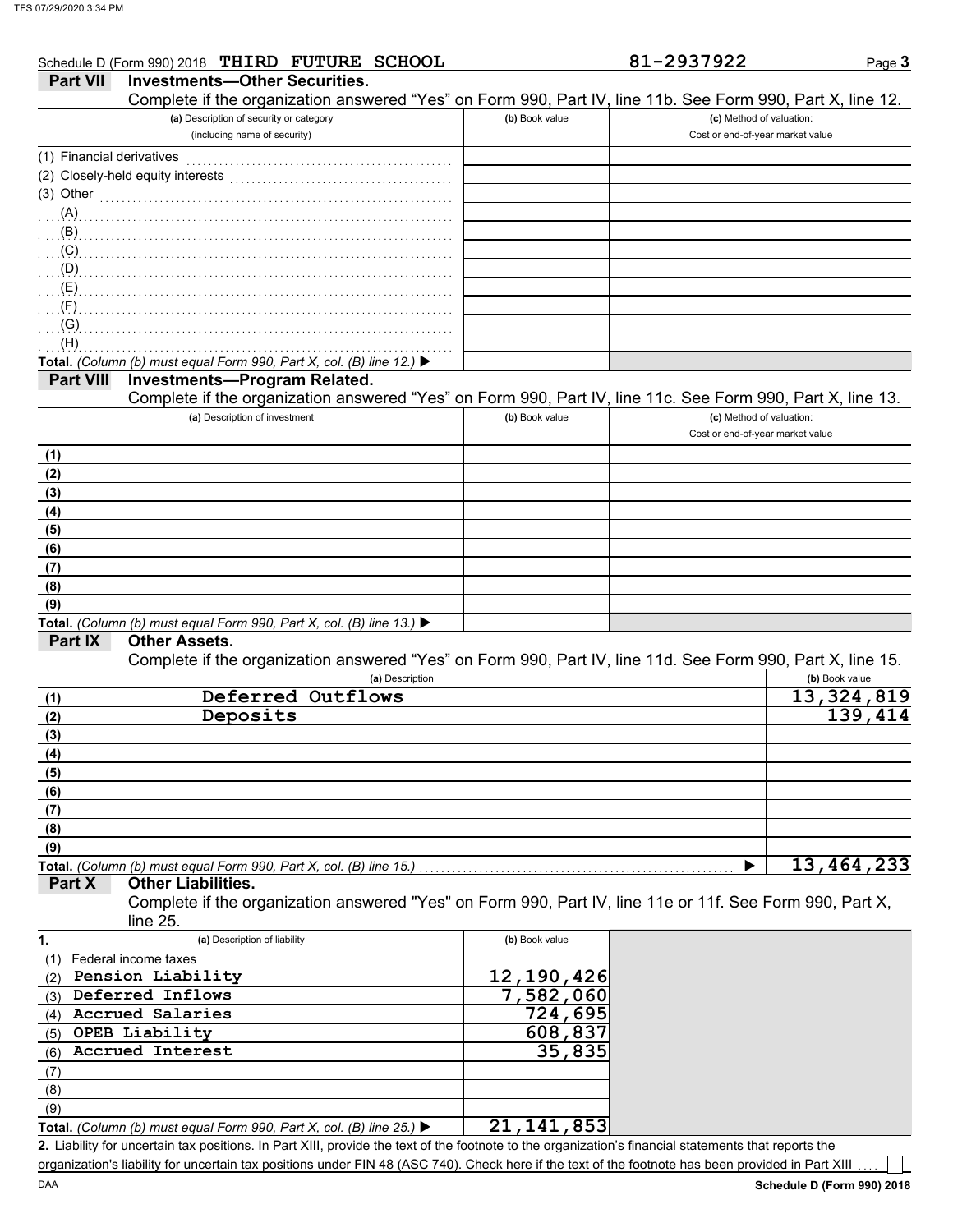| Schedule D (Form 990) 2018 THIRD FUTURE SCHOOL                                                                                                                                                                                 |                | 81-2937922   | Page 4 |
|--------------------------------------------------------------------------------------------------------------------------------------------------------------------------------------------------------------------------------|----------------|--------------|--------|
| Reconciliation of Revenue per Audited Financial Statements With Revenue per Return.<br>Part XI                                                                                                                                 |                |              |        |
| Complete if the organization answered "Yes" on Form 990, Part IV, line 12a.                                                                                                                                                    |                |              |        |
| 1.                                                                                                                                                                                                                             |                | $\mathbf{1}$ |        |
| Amounts included on line 1 but not on Form 990, Part VIII, line 12:<br>$\mathbf{2}$                                                                                                                                            |                |              |        |
|                                                                                                                                                                                                                                | 2a             |              |        |
|                                                                                                                                                                                                                                | 2 <sub>b</sub> |              |        |
|                                                                                                                                                                                                                                | 2c             |              |        |
|                                                                                                                                                                                                                                | 2d             |              |        |
| e Add lines 2a through 2d [11] [12] [12] And The Add lines 2a through the Add lines 2a through 2d [11] [12] $\frac{1}{2}$                                                                                                      |                | 2e           |        |
| 3                                                                                                                                                                                                                              |                | 3            |        |
| Amounts included on Form 990, Part VIII, line 12, but not on line 1:<br>4                                                                                                                                                      |                |              |        |
|                                                                                                                                                                                                                                |                |              |        |
|                                                                                                                                                                                                                                | 4a<br>4b       |              |        |
| <b>b</b> Other (Describe in Part XIII.) <b>CONSIDENT DESCRIPTION DESCRIPTION DESCRIPTION DESCRIPTION DESCRIPTION DESCRIPTION DESCRIPTION DESCRIPTION DESCRIPTION DESCRIPTION DESCRIPTION DESCRIPTION DESCRI</b>                |                |              |        |
| c Add lines 4a and 4b                                                                                                                                                                                                          |                | 4с           |        |
|                                                                                                                                                                                                                                |                | 5            |        |
| Part XII Reconciliation of Expenses per Audited Financial Statements With Expenses per Return.                                                                                                                                 |                |              |        |
| Complete if the organization answered "Yes" on Form 990, Part IV, line 12a.                                                                                                                                                    |                |              |        |
| Total expenses and losses per audited financial statements<br>1.                                                                                                                                                               |                | 1            |        |
| Amounts included on line 1 but not on Form 990, Part IX, line 25:<br>2                                                                                                                                                         |                |              |        |
| a Donated services and use of facilities [11] content to content the service of the service of the service of the service of the service of the service of the service of the service of the service of the service of the ser | 2a             |              |        |
|                                                                                                                                                                                                                                | 2 <sub>b</sub> |              |        |
| <b>c</b> Other losses                                                                                                                                                                                                          | 2c             |              |        |
|                                                                                                                                                                                                                                | 2d             |              |        |
|                                                                                                                                                                                                                                |                | 2e           |        |
| 3                                                                                                                                                                                                                              |                | 3            |        |
| Amounts included on Form 990, Part IX, line 25, but not on line 1:<br>4                                                                                                                                                        |                |              |        |
| a Investment expenses not included on Form 990, Part VIII, line 7b                                                                                                                                                             | 4a             |              |        |
| <b>b</b> Other (Describe in Part XIII.) <b>CONSIDENT DESCRIPTION DESCRIPTION DESCRIPTION DESCRIPTION DESCRIPTION DESCRIPTION DESCRIPTION DESCRIPTION DESCRIPTION DESCRIPTION DESCRIPTION DESCRIPTION DESCRI</b>                | 4 <sub>b</sub> |              |        |
| c Add lines 4a and 4b                                                                                                                                                                                                          |                | 4с           |        |
|                                                                                                                                                                                                                                |                | 5            |        |
| Part XIII Supplemental Information.                                                                                                                                                                                            |                |              |        |
| Provide the descriptions required for Part II, lines 3, 5, and 9; Part III, lines 1a and 4; Part IV, lines 1b and 2b; Part V, line 4; Part X, line                                                                             |                |              |        |
| 2; Part XI, lines 2d and 4b; and Part XII, lines 2d and 4b. Also complete this part to provide any additional information.                                                                                                     |                |              |        |
|                                                                                                                                                                                                                                |                |              |        |
|                                                                                                                                                                                                                                |                |              |        |
|                                                                                                                                                                                                                                |                |              |        |
|                                                                                                                                                                                                                                |                |              |        |
|                                                                                                                                                                                                                                |                |              |        |
|                                                                                                                                                                                                                                |                |              |        |
|                                                                                                                                                                                                                                |                |              |        |
|                                                                                                                                                                                                                                |                |              |        |
|                                                                                                                                                                                                                                |                |              |        |
|                                                                                                                                                                                                                                |                |              |        |
|                                                                                                                                                                                                                                |                |              |        |
|                                                                                                                                                                                                                                |                |              |        |
|                                                                                                                                                                                                                                |                |              |        |
|                                                                                                                                                                                                                                |                |              |        |
|                                                                                                                                                                                                                                |                |              |        |
|                                                                                                                                                                                                                                |                |              |        |
|                                                                                                                                                                                                                                |                |              |        |
|                                                                                                                                                                                                                                |                |              |        |
|                                                                                                                                                                                                                                |                |              |        |
|                                                                                                                                                                                                                                |                |              |        |
|                                                                                                                                                                                                                                |                |              |        |
|                                                                                                                                                                                                                                |                |              |        |
|                                                                                                                                                                                                                                |                |              |        |
|                                                                                                                                                                                                                                |                |              |        |
|                                                                                                                                                                                                                                |                |              |        |
|                                                                                                                                                                                                                                |                |              |        |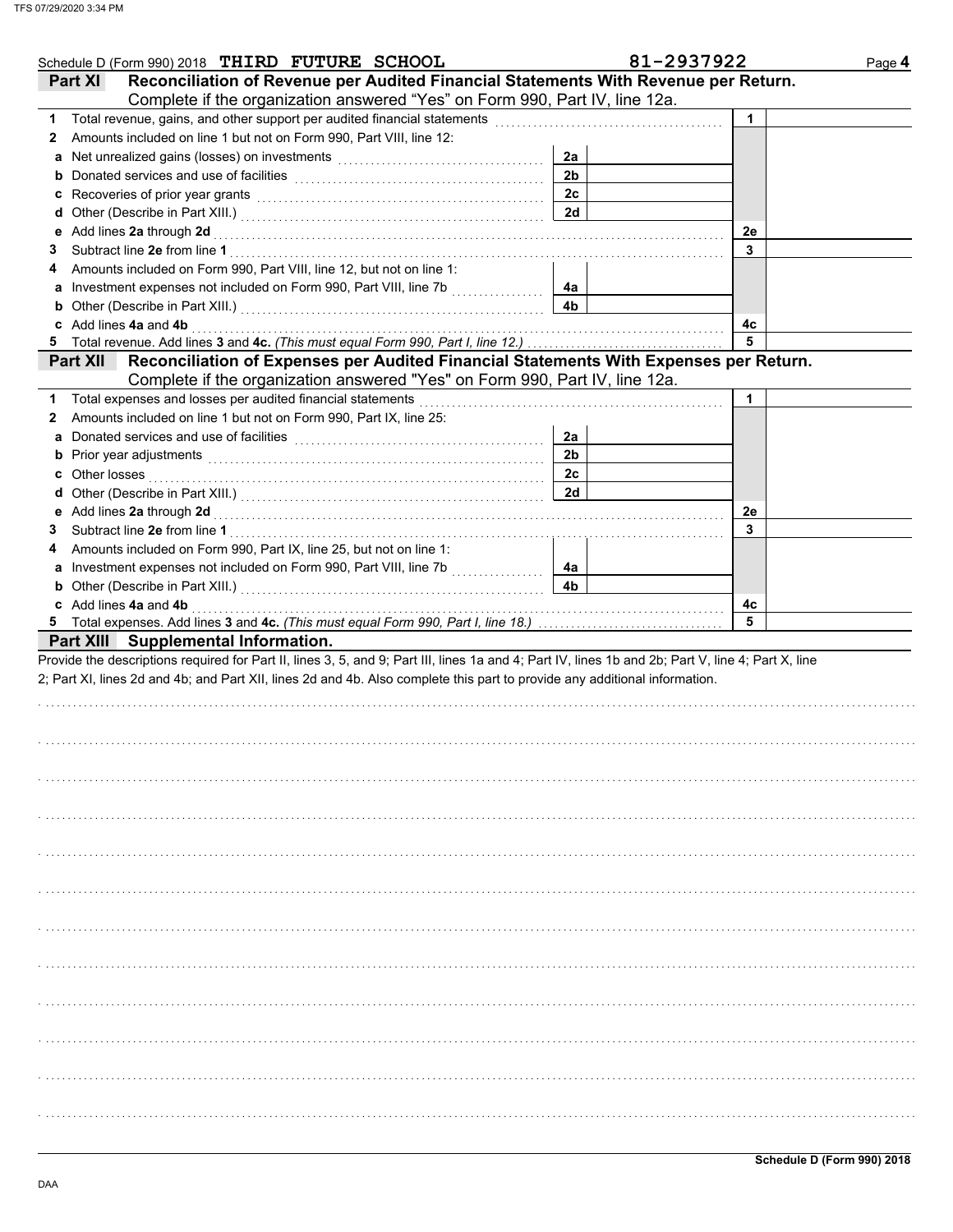| Schedule D (Form 990) 2018 THIRD FUTURE SCHOOL<br>Part XIII Supplemental Information (continued) | 81-2937922 | Page 5 |
|--------------------------------------------------------------------------------------------------|------------|--------|
|                                                                                                  |            |        |
|                                                                                                  |            |        |
|                                                                                                  |            |        |
|                                                                                                  |            |        |
|                                                                                                  |            |        |
|                                                                                                  |            |        |
|                                                                                                  |            |        |
|                                                                                                  |            |        |
|                                                                                                  |            |        |
|                                                                                                  |            |        |
|                                                                                                  |            |        |
|                                                                                                  |            |        |
|                                                                                                  |            |        |
|                                                                                                  |            |        |
|                                                                                                  |            |        |
|                                                                                                  |            |        |
|                                                                                                  |            |        |
|                                                                                                  |            |        |
|                                                                                                  |            |        |
|                                                                                                  |            |        |
|                                                                                                  |            |        |
|                                                                                                  |            |        |
|                                                                                                  |            |        |
|                                                                                                  |            |        |
|                                                                                                  |            |        |
|                                                                                                  |            |        |
|                                                                                                  |            |        |
|                                                                                                  |            |        |
|                                                                                                  |            |        |
|                                                                                                  |            |        |
|                                                                                                  |            |        |
|                                                                                                  |            |        |
|                                                                                                  |            |        |
|                                                                                                  |            |        |
|                                                                                                  |            |        |